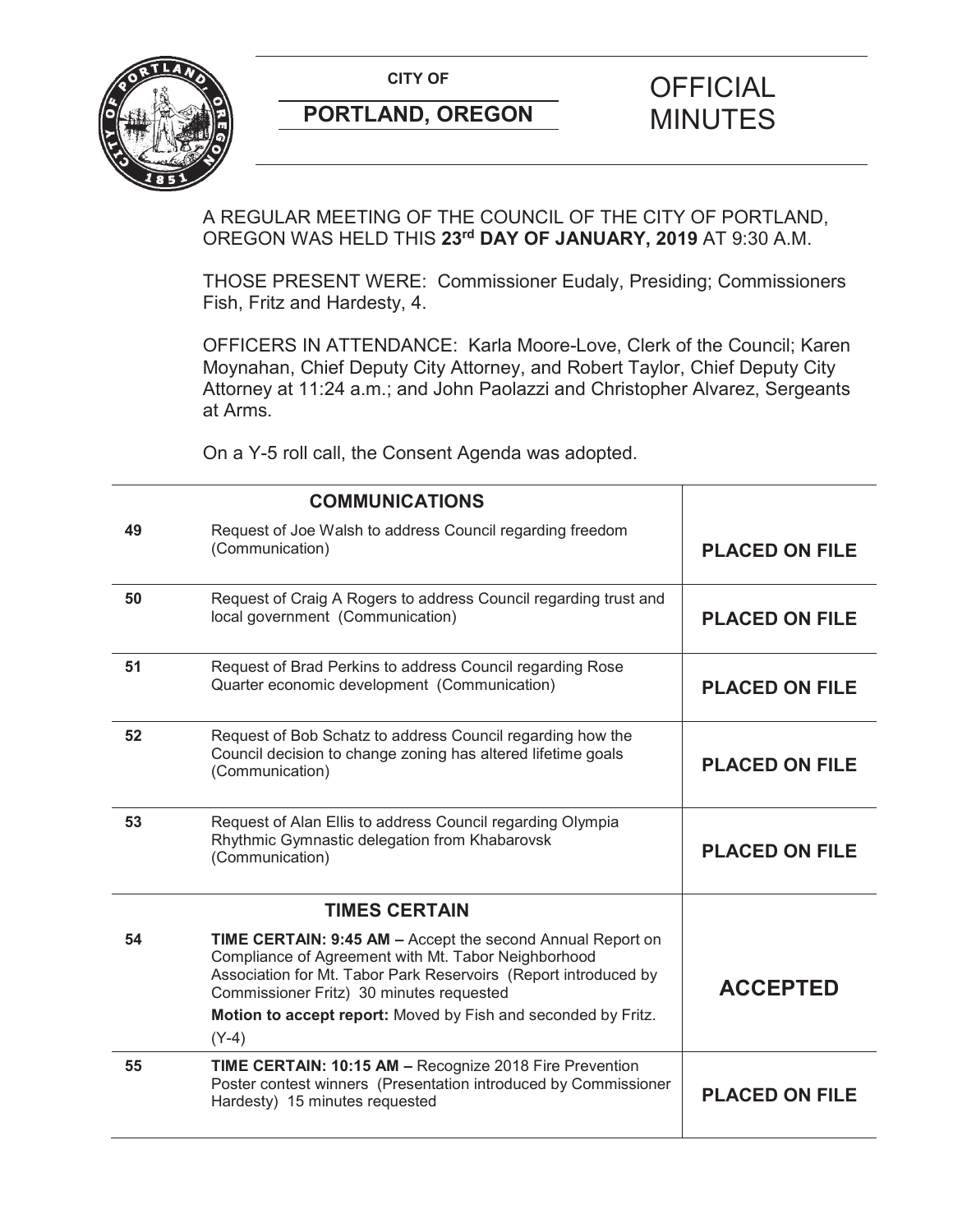|       | <b>CONSENT AGENDA - NO DISCUSSION</b>                                                                                                                                                                                                                                                                   |                                                                                    |
|-------|---------------------------------------------------------------------------------------------------------------------------------------------------------------------------------------------------------------------------------------------------------------------------------------------------------|------------------------------------------------------------------------------------|
|       | <b>Commissioner Amanda Fritz</b>                                                                                                                                                                                                                                                                        |                                                                                    |
|       | <b>Water Bureau</b>                                                                                                                                                                                                                                                                                     |                                                                                    |
| 56    | Amend Intergovernmental Agreement with Multnomah County for<br>the Water/Sewer Enhanced Fixture Repair Program for \$130,000<br>(Ordinance; amend Contract No. 30004057)                                                                                                                                | <b>PASSED TO</b><br><b>SECOND READING</b><br><b>JANUARY 30, 2019</b><br>AT 9:30 AM |
|       | <b>Commissioner Jo Ann Hardesty</b>                                                                                                                                                                                                                                                                     |                                                                                    |
|       | <b>Portland Bureau of Emergency Management</b>                                                                                                                                                                                                                                                          |                                                                                    |
| $*57$ | Authorize acceptance of the Oregon Office of Emergency<br>Management Emergency Management Performance Grant<br>Program in the amount of \$339,336 for administering an integrated<br>all-hazard emergency management program for the City<br>(Ordinance)<br>$(Y-4)$                                     | 189351                                                                             |
|       | <b>Commissioner Chloe Eudaly</b>                                                                                                                                                                                                                                                                        |                                                                                    |
|       | <b>Bureau of Transportation</b>                                                                                                                                                                                                                                                                         |                                                                                    |
| $*58$ | Authorize the Chief Procurement Officer to execute an agreement<br>with NW Traffic Control, Inc. not to exceed \$17,034 for Sunday<br>Parkways flagging services and to waive application of City Code<br>Chapter 5.33 (Ordinance)<br>$(Y-4)$                                                           | 189352                                                                             |
|       | <b>REGULAR AGENDA</b>                                                                                                                                                                                                                                                                                   |                                                                                    |
|       | <b>Mayor Ted Wheeler</b>                                                                                                                                                                                                                                                                                |                                                                                    |
|       | <b>Office of Management and Finance</b>                                                                                                                                                                                                                                                                 |                                                                                    |
| 59    | Authorize the First Amendment to the 2013 Amended and<br>Restated Visitor Facilities Intergovernmental Agreement with<br>Multnomah County and Metro (Second Reading Agenda 42;<br>amend Contract No. 30000712)<br>(Y-3; N-1 Fritz)                                                                      | 189353                                                                             |
|       | <b>Commissioner Amanda Fritz</b>                                                                                                                                                                                                                                                                        |                                                                                    |
|       | <b>Water Bureau</b>                                                                                                                                                                                                                                                                                     |                                                                                    |
| 60    | Authorize a Collection Agreement with the U.S. Forest Service in<br>the amount of \$283,985 to fund the design and construction of a<br>fish habitat restoration project on the Zigzag River for the Bull Run<br><b>Water Supply Habitat Conservation Plan</b><br>(Second Reading Agenda 43)<br>$(Y-4)$ | 189354                                                                             |
|       | <b>Commissioner Nick Fish</b>                                                                                                                                                                                                                                                                           |                                                                                    |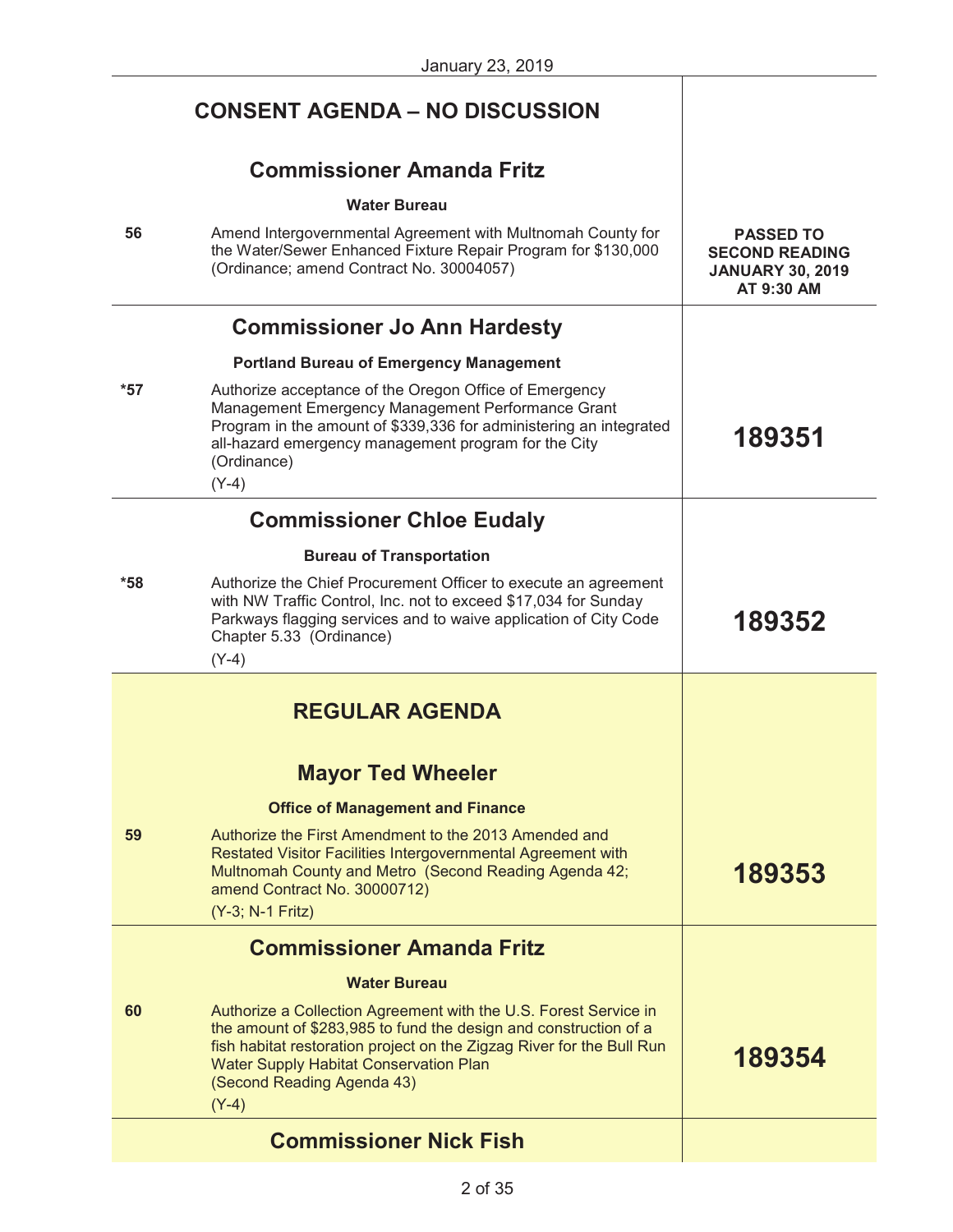|        | January 23, 2019                                                                                                                                                                                                                                                                                                                                                                                                                                                     |                                                                                                                |
|--------|----------------------------------------------------------------------------------------------------------------------------------------------------------------------------------------------------------------------------------------------------------------------------------------------------------------------------------------------------------------------------------------------------------------------------------------------------------------------|----------------------------------------------------------------------------------------------------------------|
|        | <b>Bureau of Environmental Services</b>                                                                                                                                                                                                                                                                                                                                                                                                                              |                                                                                                                |
| $*61$  | Authorize the Director of Environmental Services or designee to<br>enter into and sign a Non-Disclosure Agreement with the City of<br>Lake Oswego for the upgrade or replacement of the Tryon Creek<br><b>Wastewater Treatment Plant (Ordinance)</b><br>$(Y-4)$                                                                                                                                                                                                      | 189355                                                                                                         |
| $S-62$ | Authorize the Commissioners in Charge of Bureau of<br>Environmental Services, or designee, and Portland Parks &<br>Recreation, or designee, to execute agreements for the planning,<br>design, construction and maintenance of watershed restoration<br>projects in partnership with the U.S. Army Corps of Engineers and<br>other partners (Ordinance) 10 minutes requested<br>Motion to accept substitute ordinance: Moved by Fish and<br>seconded by Fritz. (Y-4) | <b>SUBSTITUTE</b><br><b>PASSED TO</b><br><b>SECOND READING</b><br><b>JANUARY 30, 2019</b><br><b>AT 9:30 AM</b> |
|        | <b>Commissioner Chloe Eudaly</b>                                                                                                                                                                                                                                                                                                                                                                                                                                     |                                                                                                                |
| 63     | Authorize the City of Portland to apply to join the SAFE Cities<br>Network to provide technical support to legal service providers<br>(Resolution) 15 minutes requested<br>$(Y-4)$                                                                                                                                                                                                                                                                                   | 37410                                                                                                          |
|        | <b>Bureau of Transportation</b>                                                                                                                                                                                                                                                                                                                                                                                                                                      |                                                                                                                |
| 64     | Accept \$1.5 million grant from Oregon Department of<br>Transportation, authorize Intergovernmental Agreement for<br>Columbia Boulevard Safety Improvement project, and appropriate<br>\$500,000 in FY 2018-19 (Ordinance) 20 minutes requested                                                                                                                                                                                                                      | <b>PASSED TO</b><br><b>SECOND READING</b><br><b>JANUARY 30, 2019</b><br><b>AT 9:30 AM</b>                      |
|        | At 12:03 p.m., Council adjourned.                                                                                                                                                                                                                                                                                                                                                                                                                                    |                                                                                                                |

# **DUE TO LACK OF AGENDA THERE WERE NO 2:00 PM MEETINGS WEDNESDAY OR THURSDAY, JANUARY 23-24, 2019**

**MARY HULL CABALLERO** 

Auditor of the City of Portland

Carl

By Karla Moore-Love Clerk of the Council

For a discussion of agenda items, please consult the following Closed Caption File.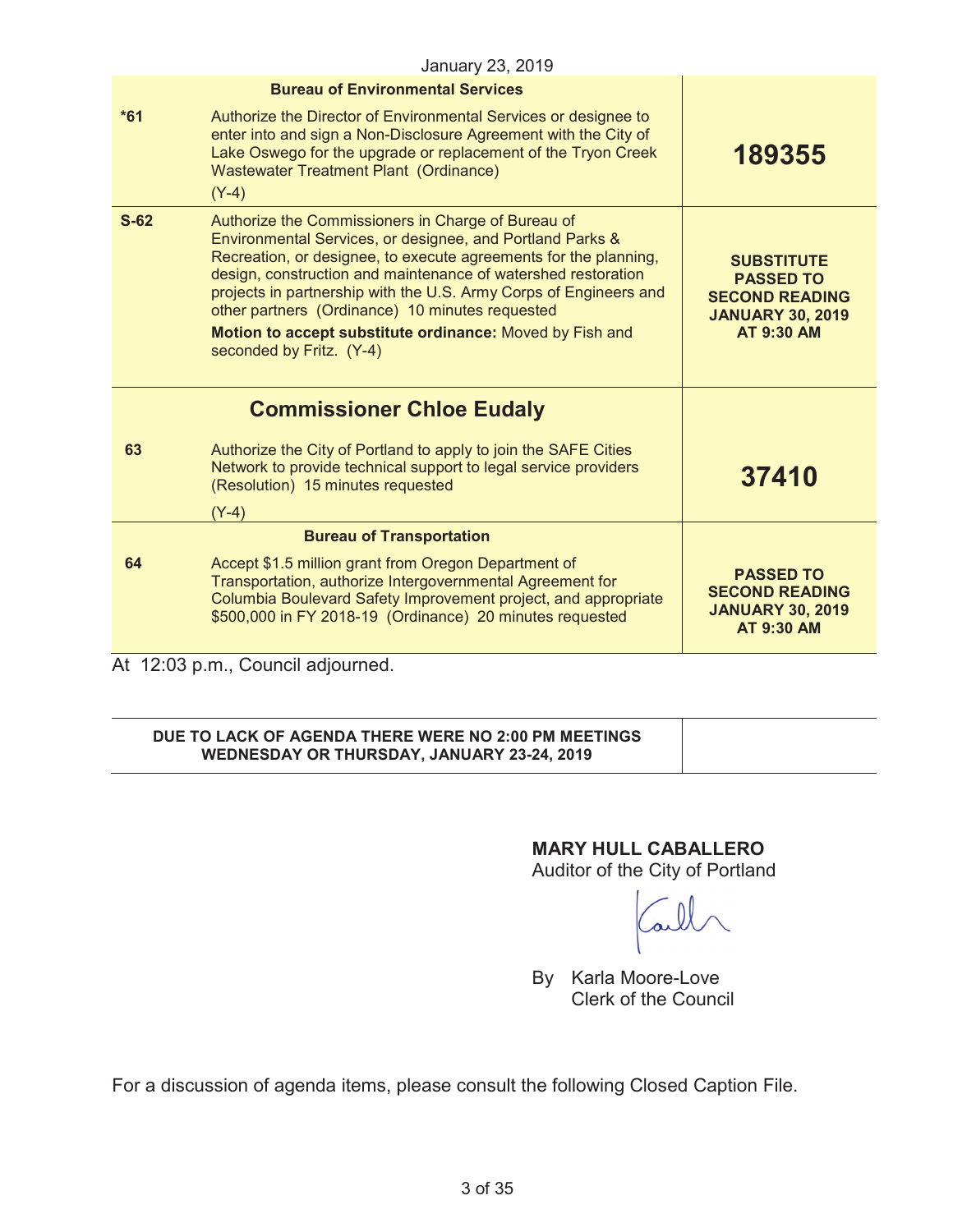**This file was produced through the closed captioning process for the televised City Council broadcast and should not be considered a verbatim transcript. Key:** \*\*\*\*\* **means unidentified speaker.** 

## **JANUARY 23, 2019 9:30 AM**

**Eudaly:** Welcome to the Portland city council session, Karla, please call the roll. [roll taken]

**Fritz:** Here. **Fish:** Here. **Hardesty:** Here. **Wheeler: Eudaly:** Here.

**Eudaly:** The mayor is absent today so I will be presiding over the counselor as the president of the council. I would like to start by asking the city attorney to please read the rules.

**Karen Moynahan, Chief Deputy City Attorney:** Thank you. Welcome to the Portland city council. The city council represents all Portlanders and meets to do the city's business. The presiding officer preserves order and decorum during city council meetings so everyone can feel welcome, comfortable, respected and safe. To participate in council meetings you may sign up in advance with the council clerk's office for communications to briefly speak about any subject. You may also sign up for public testimony on resolutions or the first readings of ordinances. Your testimony should address the matter being considered at the time. When testifying, please state your name for the record, your address is not necessary. Police disclose if you are a lobbyist. If you are representing an organization, please identify it. The presiding officer determines the length of testimony. Individuals generally have three minutes to testify, unless otherwise stated. When you have 30 seconds left a yellow light goes on, when your time is done a red light goes on, if you are in the audience and would like to show your support for something said, please feel free to do a thumbs up. If you want to express you did not support something please feel free to do a thumb's down. Please remain seated in council chambers unless entering or exiting. If you are filming the proceedings do not use bright lights or disrupt the meeting. Disruptive conduct such as shouting or interrupting testimony of council deliberations will not be allowed. If there are disruptions, a warning will be given that further disruption may result in the person being ejected for the remainder of the meeting. After being ejected, a person who fails to leave the meeting is subject to arrest for trespass. Thank you for helping your fellow Portlanders feel welcomed, comfortable, respected and safe. **Eudaly:** Thank you. Karla, let's begin with communications.

## **Item 49**

**Joe Walsh:** Good morning. For the record, my name is joe walsh. I represent individuals for justice. Martin luther king was put in jail because he was a pain in the ass. He was murdered after that. Congressman lewis tells us, to go into the streets and do good trouble. I do good trouble. If you are saying that interrupting your gathering for a few minutes to fight for some issue is bad, we very much disagree. I spent most of my time trying to stop these sweeps that murder houseless people on the streets. They take the very stuff that the street angels just gave them days before, and I am not going to list all of the evils of the sweeps. Because commissioner hardesty knows about them. So I will ask this question, are you saying that protecting -- that protesting in the council is worse than the sweeps? Protesting the last council meeting was over the right of a cop watcher to video the council meeting. Of course they have a right to do that. That was my objection. The g4s security guy who covered the cop watch's camera was wrong, and the presiding official should have stopped it. He did not, and that is when I got up and yell to have his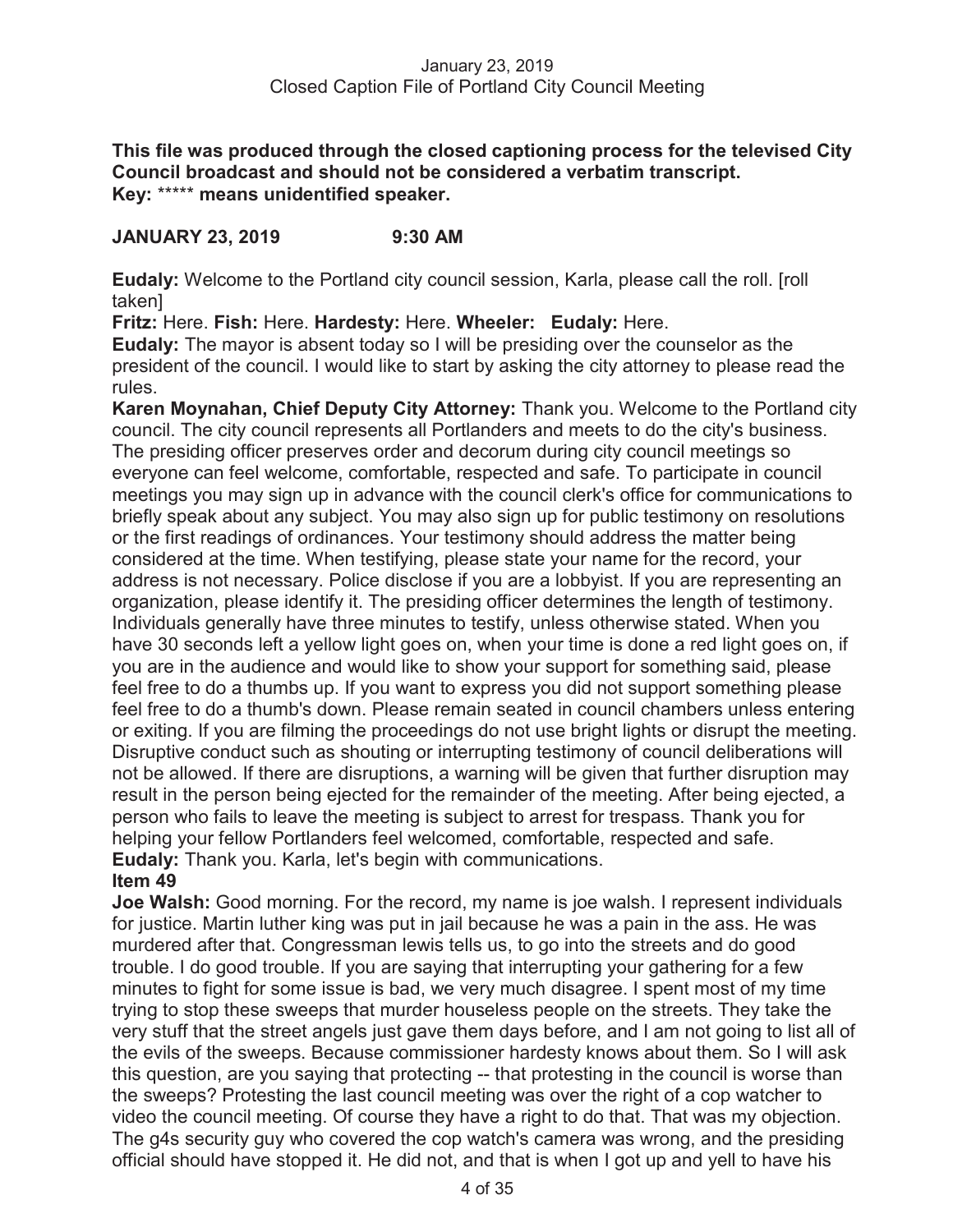security stopped and deescalate the situation. Are you saying that we should not stand up against injustice because it is inconvenient to you? I am acutely aware that I have white privilege because I am still alive. If I was a person of color, I think that I would have been murdered years ago. We will continue fighting these forces who control this council, and we want you to understand why we cause an uproar from time to time. I agree with courtney and point out it is not just white men who disturbs the peace of this council. We do have wonderful people who come and express their opinions. The outbursts are not happening in a vacuum. We have been fighting for over ten years for justice in this council. The big question for you is, will you help us? The sweeps have to stop. The sweeps will stop. With this mayor or another, they will stop: Do you want the interruptions to stop council? Stop the sweeps.

**Eudaly:** Your time is up, mr. Walsh. You are disrupting. Your time is up. **Walsh:** We will go over time.

**Eudaly:** Your time is up. Karla, please call the next item.

**Item 50** 

**Item 51** 

**Eudaly:** Good morning. Please state your name for the record.

**Brad Perkins:** I am brad perkins, I represent the sole district business association. Good morning. Good morning, jo ann. Welcome to the new board, huh. Thank you. Okay. Half a billion dollars is a lot of money. How it gets spent should be a concern by the Portland city council. Or half a billion dollars to widen I-5 lanes at the rose quarter does not add lanes to relieve congestion. The half billion dollars does not come from the city's coffers, but once again it will do irreparable harm to a former african-american community. As an officer of the sole district business association, I am also the head of the transportation activity, we are experiencing, once again, the heavy hand of odot and bulldozing through with their plans without listening to alternatives. You commissioners on the city council need to stop and think what damage to the businesses and lost productivity will occur during the three plus years of demolition and rebuilding of five bio-ducts in the heart of the business district on the central east side. We were at the north, northeast quadrant meetings five years ago expressing our opposition to this plan. Now that we are finally at a critical planning stage, half a billion dollars e-marked for it from odot. Pbot believes it is a given, that it's going to happen. But pbot is not asking the community for a better plan. We must take it or leave it. Serious accident counts are a few on this section of i-5 because traffic is slower. A half a billion dollars project that will make a suburban interchange in an urban context should have a citizen's involvement committee. Some parts of it is fine. We have got a bridge planned over the i-5 for pedestrians and bicycles, that's okay, a new entrance from weidler south to i-5 makes sense, as well. But in the city comprehensive plan that calls out for a need to study an hsr, or high-speed rail station at the rose quarter. This new cic citizens involvement committee should study new streets, high-speed rail and development for the rose quarter and i-5 areas. The city should tell odot to use that half of a billion dollars for a new multi-modal bridge for vehicles and trains situated next to the bnsf rail bridge. You know where that is? Over the columbia river. Wow: Wouldn't that be great? A new crossing that relieves congestion at the rose quarter for sure because high-speed rail will be a corridor that could connect to this bridge. It will also have the vehicles on it, as well. A new -- let me finish this one sentence. Hsr is coming. Washington and british columbia have earmarked \$1.2 million for the study.

**Eudaly:** Mr. Perkins, I need you to wrap it up. Your time is up.

**Perkins:** Washington is also forming a committee that will make high-speed rail happen, so let's get on board and deal with it.

**Eudaly:** Mr. Perkins, your time is up, thank you, and – I'm – I don't -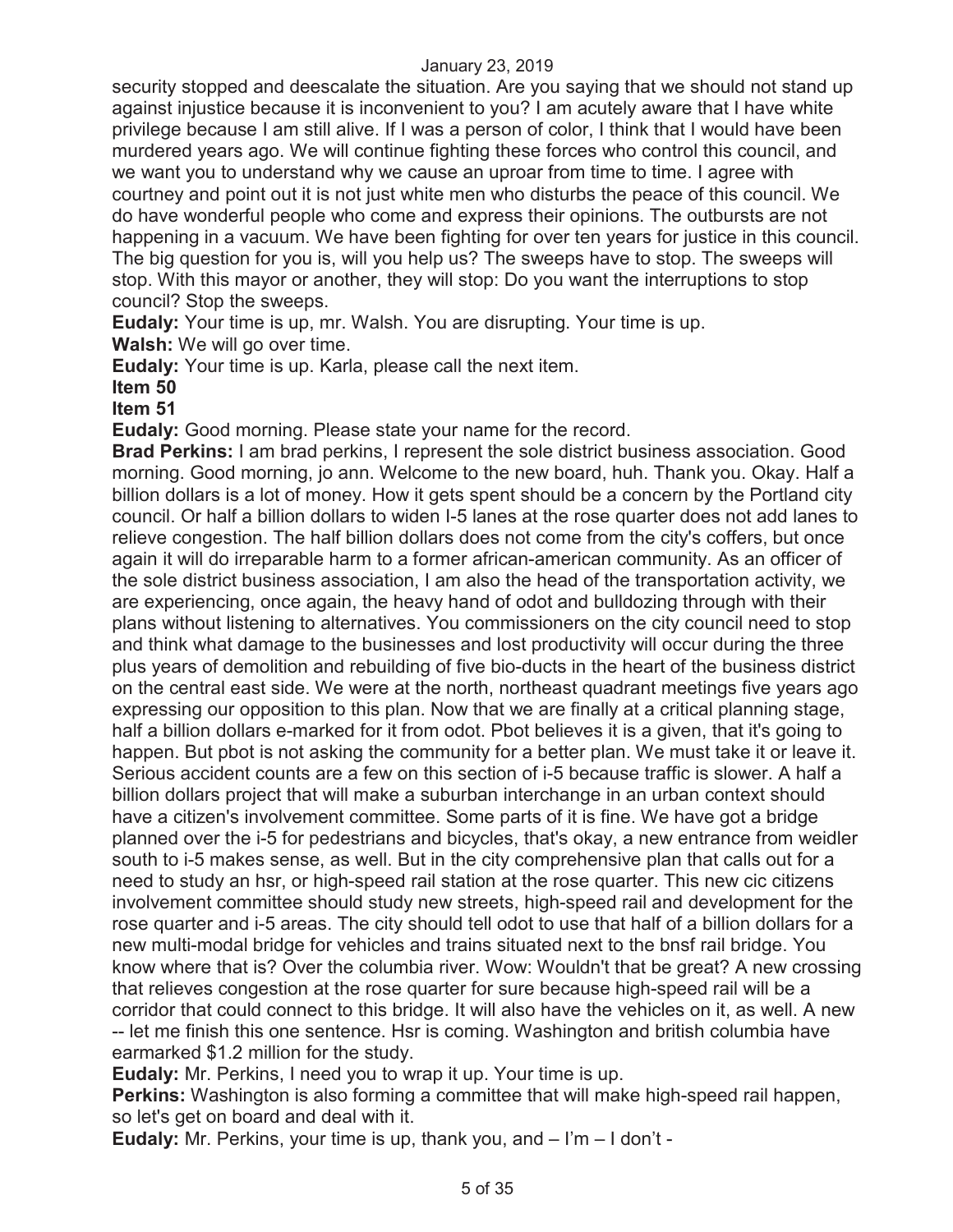**Perkins:** I know you're the commissioner of transportation so this is very important to you, I'm sure.

**Eudaly:** I would like to let the public know that odot will be opening up public comment for 30 days starting in february, so there will be -- please don't interrupt me. There will be opportunity for public feedback on this project. There will be a public hearing, and we are also working on creating a steering committee that will include all vital stakeholders. And if it seems needed, we will advocate for extending the comment period. Karla, please read the next item.

## **Item 52**

**Bob Schatz:** Hello, my name is bob schatz, and I own property at 123 southeast 97th avenue. I purchased the property in 2007 with intentions of building new apartment buildings there. And in 2007, the recession started, which slowed down that process, and it isn't until a few years ago that I was able to even start doing that. The buildings there are - they are built right after world war ii. They are from the 40s, they're 75 years old, they really, weren't meant to last this long. The last few years, the planning commission along with city council has decided to change the zoning of that property. From when I bought it at an ex to the current zone of eg. That new zone doesn't allow me to do what I bought the property to do. The last few years i've been at several meetings. I've done plenty of emails. I have tried phone calls. Urging you to not change the zone on me. By doing so, you have pretty much eliminated the whole purpose of me buying the property. Now all I can build is office and industrial buildings. Since I can't develop what I was planning on building, I am trying to sell it. I've talked to three real estate firms in town, big commercial firms, which have all told me that the value of the property at the old zone is 2.6 million, and the value at the new zone is 1.6 million. So not only has the zoning change not allowed me to build what I plan on building, but it has lost me a million dollars. So I am here to ask you to give me back the zone that I purchased.

**Fritz:** Did you get a notice about the devaluation, the change in the zoning when it was being done?

**Schatz:** Not about devaluation, but I did get a notice about the zone change. I did come to several hearings about begging you to not change it on me.

**Fritz:** What's the response of the mayor's office and the planning bureau as far as why the zone change was made?

**Schatz:** Because they have other areas of town that are zoned industrial that they would like to be ex, so then they have to find other ex zones and change to industrial to balance it out.

**Fritz:** I encourage you to keep working with the mayor's office because they are in charge of the bureau of planning and sustainability, which would have to bring a zone change request to council.

**Schatz:** Yeah but they won't change did back to what it was before.

**Fritz:** There has to be, there's a process to get a zone change, so I would encourage you to work with the mayor's office to discuss what your options are.

**Schatz:** I've done that before. It cost 30 to \$50,000, there are no guarantees it will happen. I need to have a really good reason for it. A good -- just because I like it that way isn't a good reason to them.

**Fritz:** Regardless, that's the way to get a zone change. The council doesn't have the power under state law to just change it without a process through the planning committee. **Schatz:** But you have the power to take it away from me. You should be allowed power to give it back.

**Fritz:** This probably is not a good place to have a dialogue about this, but with the words of process to make that choice, the choice was made, and now there needs to be a different process to start over to change it back it that's what you would like to pursue.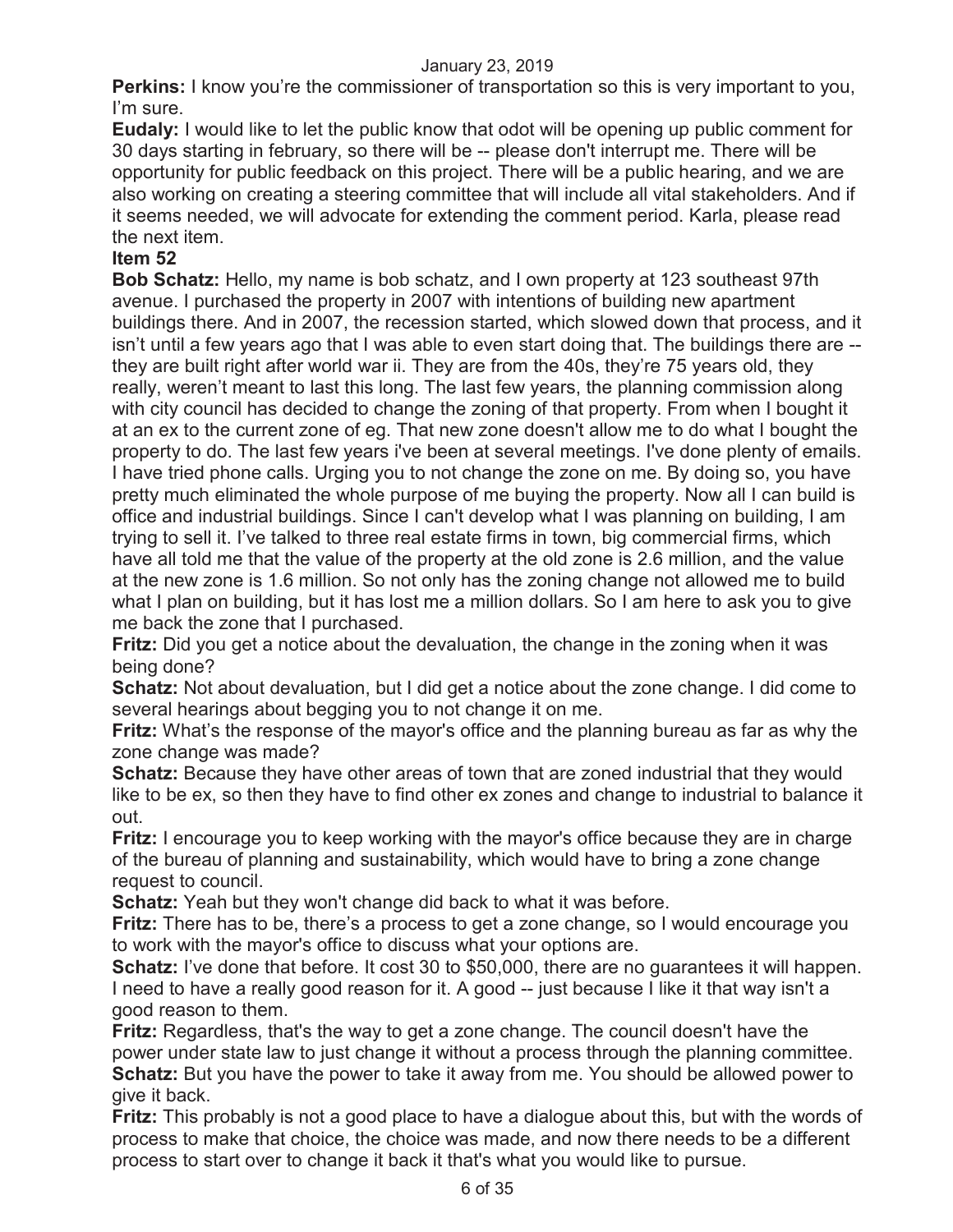**Schatz:** Well, at least you know the consequences of your decision. **Fritz:** Thank you.

**Eudaly:** Thank you. You have a minute left, did you want to continue speaking? **Schatz:** Sure. I did have the ability to build one building before the zone was changed, which was a parkour gym which brings a lot of families to the property, a lot of kids train to get healthy there. People really like it. That use isn't even allowed any more at the new zone, which is unfortunate. In that area, there is a lot of homeless people and homeless people and parents with kids aren't a good mix, and i've been here before asking that city council allow the police department to enforce the laws and request the homeless people to pick up their tents and move, and that's what the law says that they can do. When I asked the police to do that, they told me that the city council, specifically the mayor, has told them that they are not allowed to do that. They are not allowed to enforce the law. Please allow the police to at least enforce the law.

**Eudaly:** Thank you.

**Hardesty:** Madam president, may i?

**Eudaly:** Commissioner Hardesty.

**Hardesty:** I just want to say as a matter of  $-1$  just want to say that due to no fault of many people, we find that housing is unaffordable in the city of Portland, and it is not an appropriate response to call the police on people who have nowhere to go. It is a failure of the city to provide housing at all income levels. It is not the failure of the people who find that they cannot afford to live in a city where they work, worship and go to school. **Schatz:** Homelessness is not a crime. I understand that. But I am cleaning up poop and needles on my property almost daily.

**Hardesty:** I think what we need to do is find good ways for houseless people to be able to have sanitary access like the rest of us do, but again, I just don't think that policing is the appropriate response to people who are houseless. But I appreciate your --

**Schatz:** I agree, if you do find a solution, I would appreciate it.

**Hardesty:** Thank you. I am willing to work with you to help find one.

**Schatz:** Can I e-mail you?

#### **Hardesty:** Yes.

**Eudaly:** Mr. Schatz, as commissioner Fritz explained to you, there is a process to go through, but I can have my chief of staff follow up with you to try to help you initiate that process.

**Schatz:** Okay. Thank you.

**Eudaly**: I think I have, do I have his contact information? Okay. Thank you.

**Moore-Love:** Yes, it's in his email.

**Eudaly:** Thank you. Karla, please call the next item.

**Item 53** 

**Eudaly:** Welcome.

**Alan Ellis:** Good morning. My name is alan ellis, I am the president of the Portland Khabarovsk sister city association and I am here to introduce the first ever visit to Portland of rhythmic gymnasts from our sister city. We have had, over the last 30 years, we've had lots of exchanges, lots of different programs, but this is the first time that we have had rhythmic gymnasts here. I will say a few words, and then introduce the director of rose city rhythmic and olympia rhythmic from khabarovsk. This is a program which we've been working on for two or three years. When we go -- when we send delegations to Russia, to Khabarovsk, one of the excursions, we are always taken to the olympia sports complex, and we see these girls, these athletes here today from 11-15 years old, really do extraordinary routines. In fact, they are going to be -- there is going to be an exhibition, the americans and the russians together this coming saturday at the pdx sports center from 11:00 to 2:00. It's a fundraiser for this program. After their stay in Portland they are going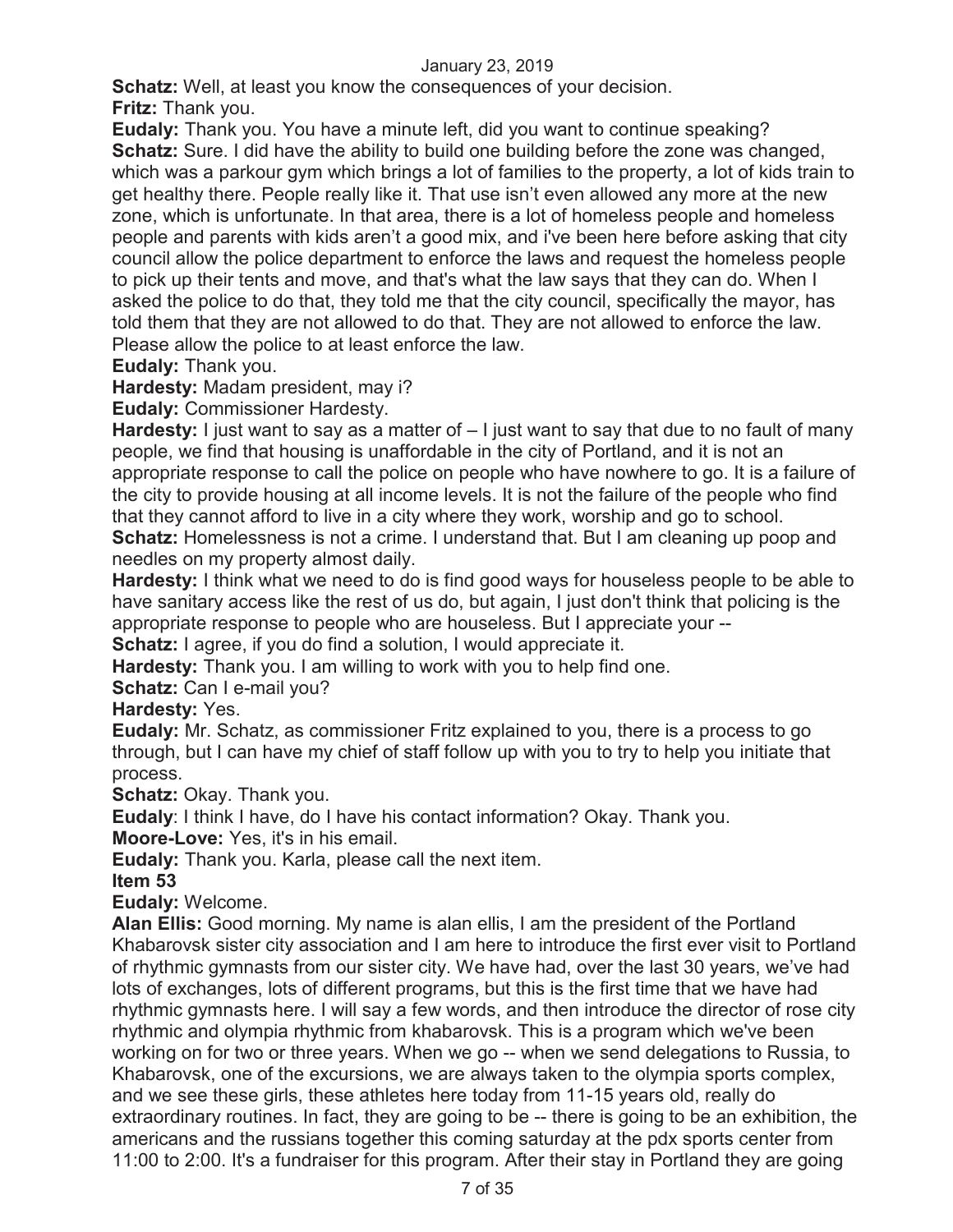to be going to la and participating in an international competition. So, and then they will come back here, and we'll have a farewell pizza party and they will be back. This was possible only because of the khabarovsk city administration and the new mayor. They have a new mayor elected in september named Sergey Kravchuk. And he was amenable to convincing the council there to pay for the international airfare of this group coming over. And then rose city rhythmic and our sister city association have covered the rest of the expenses. To save money the group flew from khabarovsk to – Khabarovsk is in the russian far east, it's right above china, chinese manchuria, on the trans-siberian railway, it's an inland port like Portland, and they flew, they flew them 5000 miles, over 5,000 miles from khabarovsk to moscow, on Aeroflot, and then from moscow to jfk, and then from jfk to Portland. They arrived last friday. So they had martin luther king's birthday weekend to recuperate. So I would like to introduce the group. First of all we have jane mccormack, wo is as I say director, and she will say a few words, director of rose city rhythmic, and then we have olga borisova, who is the director of olympia rhythmic. And one of the coaches, the other coach here is yanana vovsonovskya. Her daughter, eva vovsonovskya, and irina guskova, and alexander chin, and veronika zabrodina, and they have, after. **Fritz:** We missed one.

**Ellis**: Oh, did I, did I forget, pardon? Oh, the other Irinia. [laughter] There's another irina, I'm sorry. [speaks Russian] ok. So they are going to say a few words and after that, the girls will come up and present a letter to mayor wheeler and from the new mayor of khabarovsk and presents and that kind of thing.

**Eudaly:** So as a courtesy to our sister city, I have extended your time, but we need to keep this brief because we are well over the three minutes, and we have time certains on the schedule.

**Ellis:** Okay, thank you. Appreciate it.

**Gene McCormick:** Hi, good morning, I am Gene mccormack. I'm with the rose city performing arts collaborative. We are a nonprofit rhythmic gymnastics team, very small but we are so thankful to pksca, Portland khabarovsk sister city association for facilitating this exchange between the athletes and unfortunately our athletes couldn't make it today due to school. But speaking on their behalf they have been enjoying the training time together as well as getting to know one another and families who are hosting. So we are very thankful to the hosting families and we just want to say we hope that we can continue to foster this relationship between the two clubs and between our cities together. **Eudaly:** Great, thank you.

**Veronika Barozova:** Director of school, Olympia khabarovsk. Dear friends, Khabarovsk gymnasts are very happy for your invitation. We will start by hospitality concern of the people of the Portland for us. We are sure that the friendship of american and russian gymnasts will remain forever and will help our children to live in peace. Thank you for this opportunity for our children. And many thanks to parents of American gymnasts, [inaudible] and alan, and from me. I think it very beautiful that, that all people from all over the world and all children will want live in peace -- excuse me for my english.

**Fritz**: It's a lot better than my Russian.

**Eudaly**: Thank you.

**Fish:** Madam president, can I first of all just take a moment to thank al ellis for people who may be new to council today, this is what a robust sister city relationship means, and traditionally an event of this significance would be a time certain, so thank you for extending the clock. This is a government-to-government program, and we do extend the courtesy to sister cities. Al has be indefatigable. First of all, he's one of the few people that can pronounce correctly all the russian names, so we thank him for that. Historically, one of the things I remember from this relationship that we have with khabarovsk is that it's a great -- the jazz capital of russia. So we have celebrated music. This is the first time that I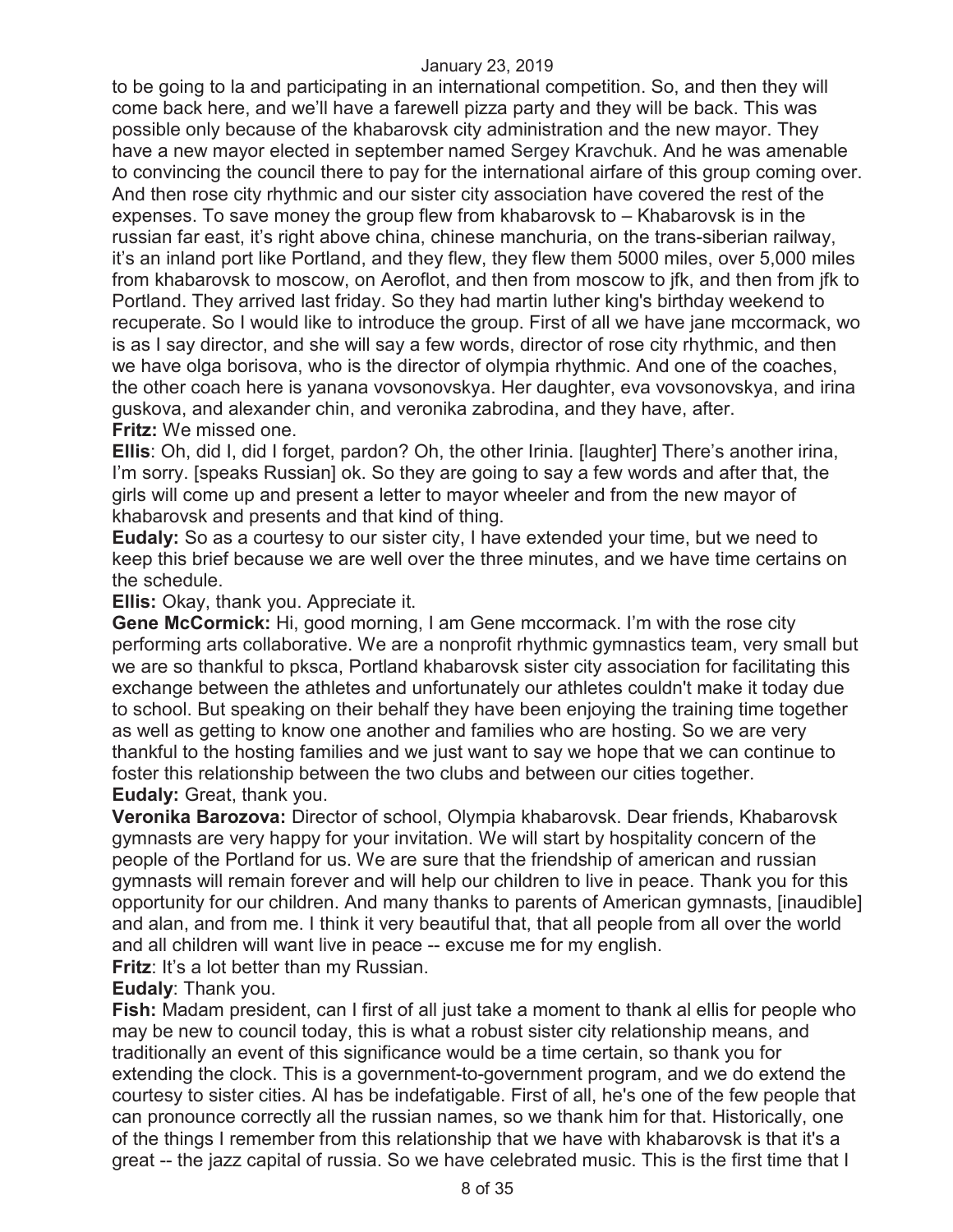think in ten years we have celebrated athletes, young athletes and we are honored to have them. And I wonder, madam president, if we could take a moment to have a photograph so that they have a momento.

**Eudaly:** Certainly, let's do that.

**Ellis:** We have a presentation to make to you.

**Fish:** Why don't we come down so we can do it with you.

**Ellis**: Sounds good.

**Fish:** Al, why don't you remind us the city where they come from is located where in russia?

**Ellis:** It's just north of the chinese border in the manchurian area.

**Fish:** So far to the east.

**Ellis:** Yeah, and it's an inland port from the pacific ocean. So it's on the same latitude as Portland.

**Fish:** Wow. So they will appreciate our weather. [laughter]

**Ellis:** Thank you very much.

**Fish:** Thank you very much.

**Ellis:** Oh, we have a presentation.

**Fish:** So why don't we, the president of the council will receive it on behalf of the –

**Ellis:** Okay.

[inaudible discussion]

**Eudaly:** Happy, oh thank you. [laughter, inaudible discussion]

**Fish**: Which of the young ladies –

**\*\*\*\*\*:** Uh, Sasha. Sasha, she speaks English.

**Fritz**: Speak a little English?

**Sasha**: A little bit.

**Ellis**: A little bit, look at that. Welcome. [inaudible whispering]

**Eudaly**: Okay, thank you alan and guests. Karla, any items been pulled from the consent agenda?

**Moore-Love:** No. No requests.

**Eudaly:** Great. So let's vote on the consent agenda.

**Fritz:** Aye. **Fish:** Aye. **Hardesty:** Aye.

**Eudaly:** Aye. All right. Let's check the time here. It's 9:58. So we will be going right to our first time certain. Karla, please read the item.

## **Item 54**

**Eudaly:** Commissioner Fritz.

**Fritz:** Thank you, madam president. This report is part of the agreement we reached with the mount tabor neighborhood association regarding the reservoirs when I was the commissioner in charge of parks and commissioner. Fish was in charge as the Portland water bureau, and we had one of the most memorable council hearings in either of our tenure on the council. Certainly honor commissioner Fish for his part in finding a compromise as we were seeking to disconnect the reservoirs, and yet preserve them as water features in mount tabor park. The city staff and mount tabor neighborhood association have worked to build this -- build this successful partnership. I so want to note that the signage issue has been one that has been interesting and received a lot of discussion, and we thank Laura John, the director of tribal liaisons, for providing invaluable advise throughout this discussion and also the mount tabor neighborhood association, neighbors who have continued to be good partners. So here we have the water bureau staff and the neighbors here to jointly provide this report. Please introduce yourselves and take it away.

**Mary Ellen Collentine, Portland Water Bureau:** Thank you, commissioner Fritz. I am mary ellen, a principal engineer with the Portland water bureau.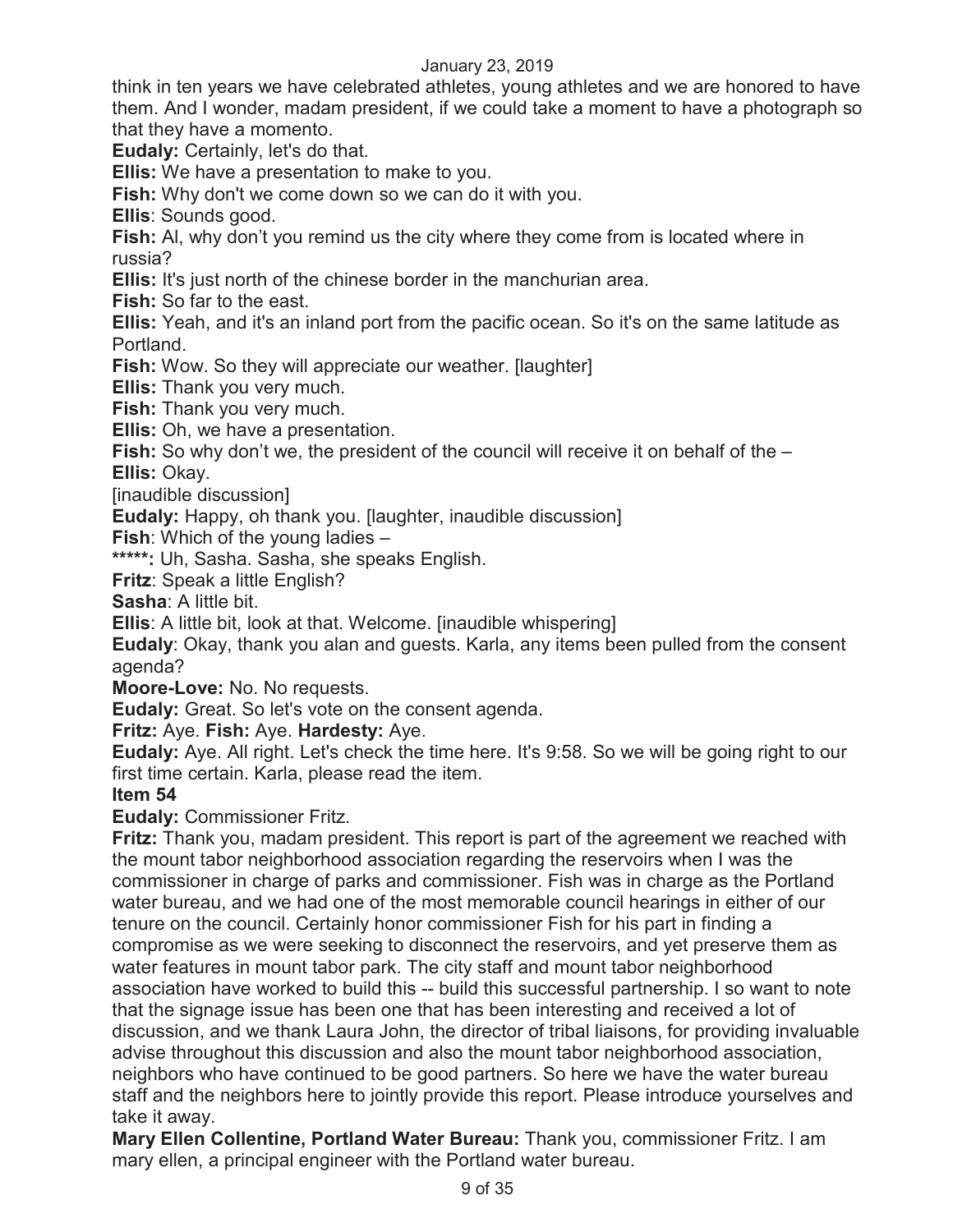**Robert Fraley, Portland Water Bureau:** I am robert fraley, senior city planner with the Portland water bureau.

**Susan Meamber, Portland Water Bureau:** Susan Meamber, senior engineer with the Portland water bureau.

**Stephanie Stewart:** I'm stephanie stewart, a volunteer, mostly with the mount tabor neighborhood association.

**John Laursen:** John laursen, also with mount tabor neighborhood association. **Collentine:** Thank you. So madam president, eudaly, and city council, we are very pleased to be here today to report on the progress we've made with preservation work at mount tabor. Before I launch into highlights of the annual report, I wanted to provide a background for those who may be new to the project. And we also were going to be running a slide show of the work that's been going on up there. So as a little background, in 2015, commissioners Fritz and Fish established a cooperative agreement with the mount hood neighborhood association. This agreement was adopted as council resolution 37146 and it documents the agreement between Portland water and mount tabor neighborhood association regarding preservation of the historic reservoirs and mount tabor park. This agreement and council's adoption of the resolution allowed Portland water bureau to begin to move forward with disconnection of the open reservoirs at mount tabor as required by federal law known as lt-2. The resolution includes directives regarding communication, reservoir water levels and water management strategies, historic preservation, and an interpretive program. Another requirement of the resolution is an annual report to council which is what brings us here today. This report has been a true collaboration with mount tabor neighborhood association representatives and is a joint report with mtna and the water bureau. The last annual report was submitted about mid 2017 for the period from april 2016 to april 2017. The second annual report is for the period from april 2017 to april 2018, and the information we are presenting to you now also includes a semi-annual reporting period from april to october of 2018. We had a little delay in submitting the annual report, but part of it was so we could show council the substantial progress that has been made with repairs, maintenance, and preservation work by our contractor in 2018, and you will see some of the photos above as we talk. We have now completed the first two years of preservation work as outlined in the resolution. We are in year three, and we are moving forward with this incremental work. So the report is organized as outlined in the july 2015 resolution. I have a few items I would like to highlight, and then I will turn this over to stephanie and john with mount tabor neighborhood association. And last, before I get started, I would like to express our sincere thanks to commissioner Fish for his support in securing an agreement and for the continuing support of commission Fish and Fritz. So regarding the communications, we meet monthly with mount tabor neighborhood association representatives. We also meet, are meeting periodically on the interpretive program. We have set up a project website, which is available to the public and is updated as information is needed to be pushed out to the public. We have a draft water management plan. We've been working together with mount tabor neighborhood association to maintain clean water at historic levels in the reservoirs, which is our agreement is between 50 and 85% full reservoirs. We expect to make more progress on the draft water management plan during the coming year when we know more about evaluating water loss and maintaining water quality. We have yet to be able to fully analyze the water management plan because we are still in a construction period, so in particular, reservoir one has been empty for the last many months. We did a substantial amount of work up there and are ready to do another incremental work this year. We had to leave it empty this fall so that the prospective bidders for the work could inspect the reservoir prior to bidding. We are hoping that once the incremental work is done, we will be able to refill reservoir one this fall, the fall of 2019. We let a construction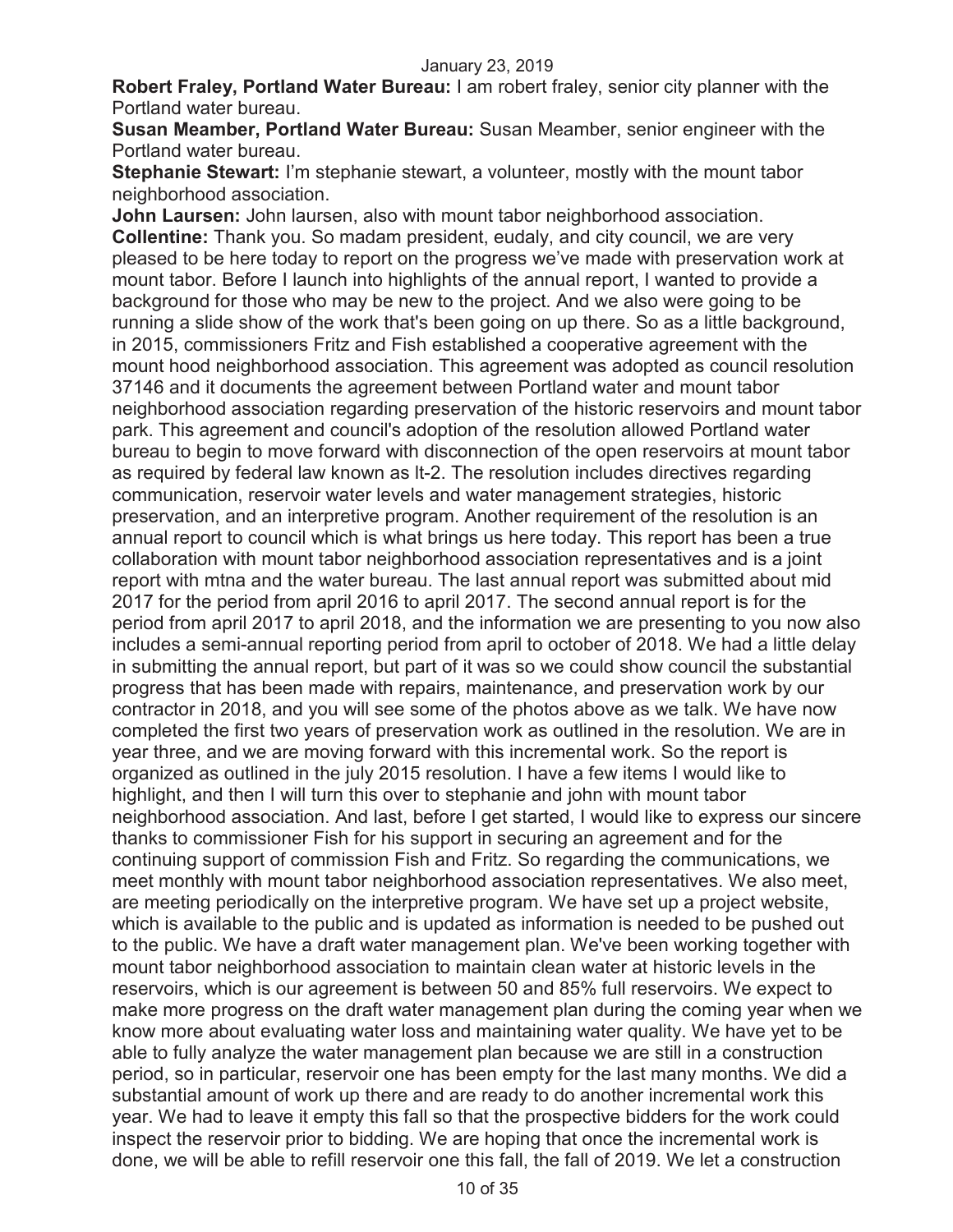contract in spring of 2018, as a contractor through the prime contractor development program. We did a tremendous amount of work at the gateway house, the weir building at reservoir one, and we did major repair work at reservoir one, particularly, the parapet wall, and you will see some pictures that go by that show what we have done to the parapet wall. It is very beautiful now compared to what it used to look like. We also replaced the reservoir five dam fence on the stairs going between reservoir five and reservoir six. We had a chain-link fence there that was put in around 1998, when we were regulated by ferc. It was not compatible at all with the historic structures up there. We are still required to regulate the reservoirs as dam structures under the state rules because they hold water. So we put in a very nice looking, more historically compatible fence to maintain that slope and prevent erosion on that slope. We hired an art conservator to complete the repair and preservation of what's known as the fountain at reservoir one. We don't really know what - we don't know the history of that. It's dated 1894, which is the date of construction for reservoir one. It's back at the far side of reservoir one, and we did a fair amount of work on that to restore it. We've completed the design work for this year's construction projects, which are primarily repair work at reservoir one, concrete basin, and we received bids on that yesterday, and we are hoping we will be able to move forward and get all that work done this year. We continue to work with our representatives from mount tabor neighborhood association to prioritize work based on the 2016 mount tabor historic structures report, the addendum that we worked on so that we can make sure that repairs are a priority between both the water bureau and especially the neighborhood association representatives. As far as the interpretive program goes, we have hired a historian through a competitive selection process that mount tabor representatives were a part of, we have subcontracted with a local design firm to assist with interpretive display design. We have done, during the last year, a signature amount of outreach. Both to the public and to gather feedback about the display program. We have had a public open house, an online survey, educational outreach, and a variety of notifications inviting the public to the open house. We have also initiated conservations with the office of equity and human rights, the city's tribal relations director, the native american community advisory council, and the parks accessibility advisory committee. These are ongoing conversations that the entire project team will participate in further as the project displays take shape. We also will continue to have a dialogue with the stakeholders and recommend a preferred design approach to ensure it considers multiple perspectives and is accessible to all park users. We know that the interpretive program will consist of a series of on-site interpretive display panels, joining text and photographs, which will be augmented by a mobile application, so those in the younger generation who know how to use their phones can go around to the site and bring up information as they wander the reservoir sites. Our goal is to have construction, or completion of the interpretive project in june of 2020. As I said earlier, we have -- our allocation of construction funds through this fiscal year is about 2.9 million. We expect through the end of the fiscal year we will have spent all of that with the -- now that we opened bids, for the reservoir one basin repair work. The interpretive program budget is 470,000. We have not spent as much as that, but the bulk of that is for construction of panels, so we continue to move forward and meet on that. We were going to be in this next few months, putting together some draft displays for reservoir one. So in summary, we are very pleased to be able to show council the progress that we have made under council resolution 37146. The work accomplished at mount tabor. This project has been a true collaboration with the mount tabor neighborhood association representatives, especially john laursen and stephanie stewart. They volunteered hundreds of hours to meet and provide critical feedback on the items I outlined above. This project could not have progressed to where we are today without it their substantial support and input. I want to acknowledge their enormous contributions to this project along with mount tabor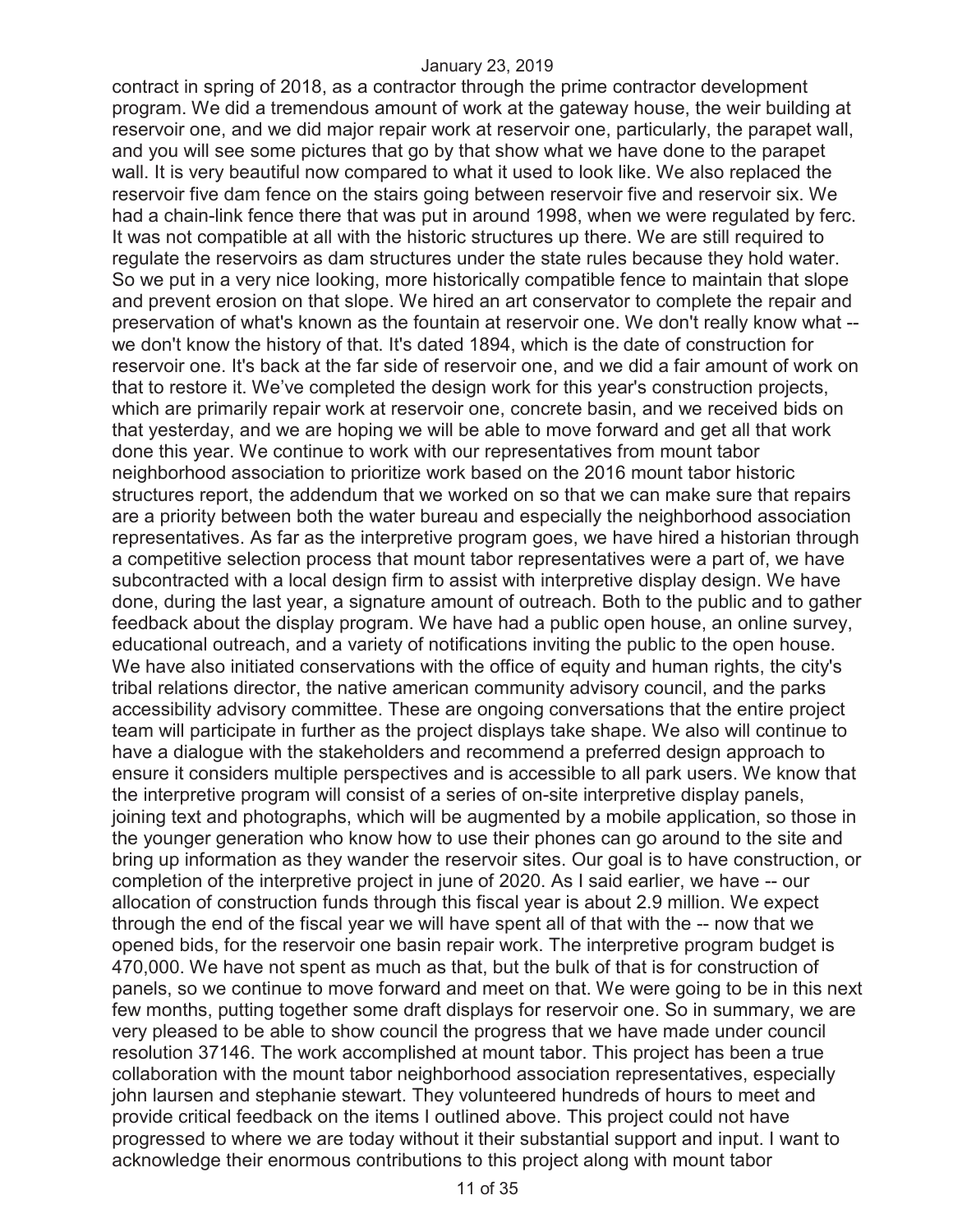neighborhood association members bing wong and kim laken. Thank you and I would like to turn this over to stephanie and john unless council has any questions at this time. **Eudaly:** I have questions.

**Collentine:** Sure.

**Eudaly:** Do the gatehouses serve a purpose?

**Collentine:** Gatehouse, gatehouse six has a new generator in it t that serves the high level on tabor. We have an active reservoir at the top of mount tabor. The other gate -- five still has some security features in it.

**Eudaly:** How many are there total?

**Collentine:** We have a gatehouse at reservoir one, reservoir five, inlet to six and outlet at six so we have four total.

**Eudaly:** Great, thank you.

**Collentine:** Any other questions? I will turn it over to stephanie and john.

**Stewart:** Hi, again, I am stephanie stewart and I serve on the community committee that works with the Portland water bureau, and that committee isn't just mount tabor representatives. We were tasked with building a committee of people from the community, and we also have a representative from friends of the park bing wong, he's here, if he wants to stand up, and then we also have a preservationistl historian, kim laken, and she actually worked on the original documents that helped to craft the national registration. And, of course, we have more people who wanted to be involved but couldn't afford the time. So we maintain sort of an advisory role with other people so. We two, John and myself, we are here working on this specific issue as we have been for years because protecting a park benefits everyone in the city. We all own mount tabor park. As some of you are here, are a little less familiar with the projects we were just updating you on, and with this council resolution, that brings us here every year, we think that it makes sense for me to back up just a little and give you context for how this resolution came into being. **Hardesty:** It is certainly not necessary for me. [laughter]

**Stewart**: Well, I'm going to do a little bit anyway. [laughter]

**Fritz:** There is always new people watching at home. [laughter]

**Stewart:** Okay, sorry. I am so glad you are on top of things. We did not expect that, so that's wonderful.

**Hardesty:** [inaudible]

**Stewart:** That's so good to hear. Okay, well unfortunately this means some of what I speak about means we are going back to the battle days, which I hate to do, I'm sorry for that, but we are going to go ahead and do it. It's another way for you to see how much progress we have made, right? The relationships are so much stronger than what they were four years ago. Four and a half years ago Portlanders from across the city that we heard from were dismayed by the water bureau's plan for how it was going to handle the construction of the disconnection at the reservoirs at mount tabor. The plan as first proposed left the massive -- left three massive, excuse me, three massive concrete reservoirs empty, and neglected, in the heart of one of our cities finest parks and consequently at the center of a nationally registered historic district, that is mount tabor. The character of mount tabor park was to be forever changed without it, as it seemed, to the community, sensible planning. So people from the community entered into a legal process seeking to compel the water bureau to properly care for mount tabor's public assets. Those being that nationally registered historic reservoirs and their other registered structures, the nationally registered historic park with it's protected views across the waters, and of course what they are together, which is a sanctuary for Portlanders, a respite from city life. With the legal battle dragging on, in the 11th hour, quietly, john and I sat down together with the former water bureau director, david shaff, and a water bureau engineer, teresa elliott, seven times for 14 hours of negotiations. Without a mediator,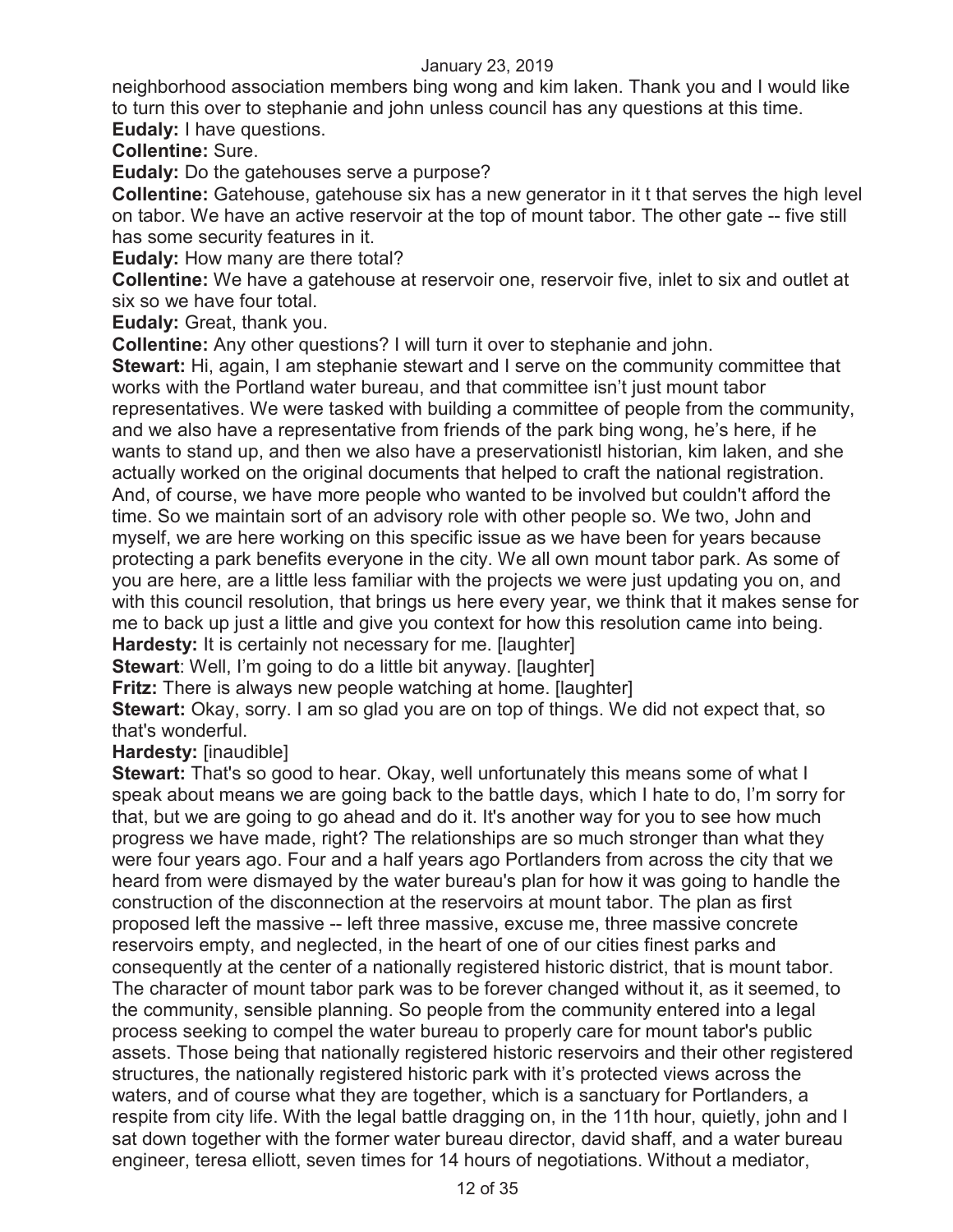without a facilitator, without a net, just us, and together with the water bureau, we brought to city council an elegant solution that settled the dispute for care. Neither the citizens nor the water bureau got everything that they wanted. We -- both sides compromised more than we thought we could in the beginning. We captured our agreement, our solution, in the form of the council resolution that brings us here today. Our solution did not involve a costly redesign of the site. It did meet the requirements imposed by multiple levels of local, state, and federal regulations for historic resources, and it dealt with that shared responsibility we have to care for publicly owned historic resources and public spaces. The solution recognized that the water bureau must continue to own the site because the pipes beneath it are essential to the drinking water system. It honored the city's policy that capital assets must be maintained. And we want to be clear concerning this very last point about our solution. It is and continues to be the most cost effective way to do all of the above. The members of city council applauded that solution and sent us away with the charge to keep working together in order to make that viable. We have taken that charge seriously, building a community team that has contributed literally thousands of hours of free labor.

**Laursen:** Hi, I'm john laursen. I want to thank you for the opportunity to appear before you today. I would like to say a bit about the process that has evolved out of where we were back in the summer of 2015. As stephanie indicated this was historically a contentious situation, and it sounds like you are aware of that which, by december of 2015 had building for well over a decade. Stephanie and I worked together with david shaff and teresa elliot to craft a compromise that is embodied in council resolution 37146. But this was new territory for two groups that had long been locked into adversarial positions, and none of us were quite sure how the process that we were proposing would play out in practice. The negotiation had itself been difficult and tense at times, and now we were taking a leap of faith, really, a leap of trust on the part of both Portland water bureau and the neighborhood that we could find a way to break down the barriers built up over years of disagreement and mutual suspicion and find a way to work together to care for these publicly owned historic treasures. This experiment was greatly aided by the confidence exhibited by the members of the city council in adopting a resolution. And in particular, by the encouragement of commissioner Fish, then the director of the water bureau and now the director of parks and recreation and commissioner Fritz, then the director of parks and now the director of the water bureau, each of whom directed their respective bureaus from the outset to embrace the spirit of the resolution and to work collaboratively with the community in a way that was not necessarily familiar or comfortable for bureau staff. We continue to be grateful for the commissioner's support. Mike stuhr, director of the Portland water bureau, who had inherited this resolution from his immediate predecessor, has been unreserved in his support for our collaboration, and we appreciate his encouragement enormously. And we, together with the other community participants and the preservation and interpretive projects have been extremely gratified by the thoughtful approach and diligence of water bureau staff who have been our partners in building a collaborative relationship between the bureau and the community around the mount tabor reservoirs. This has not always been easy. There have, of course, been occasional missteps and misunderstandings in the transition from adversaries to collaborators, but for the most part we've been successful individually and collectively, and we have been extremely mindful of the trust placed on this team by the city council. We have all worked diligently to ensure the taxpayer funds allocated to this project are carefully and thoughtfully spent in order to provide the best value and return. Today we would like in particular to acknowledge the contribution of mary ellen collentine, sitting here with us, who is now retiring. She has been our partner from the beginning in establishing a productive working relationship, along with her colleague, david gray, now also retired. It has been a profound pleasure to work with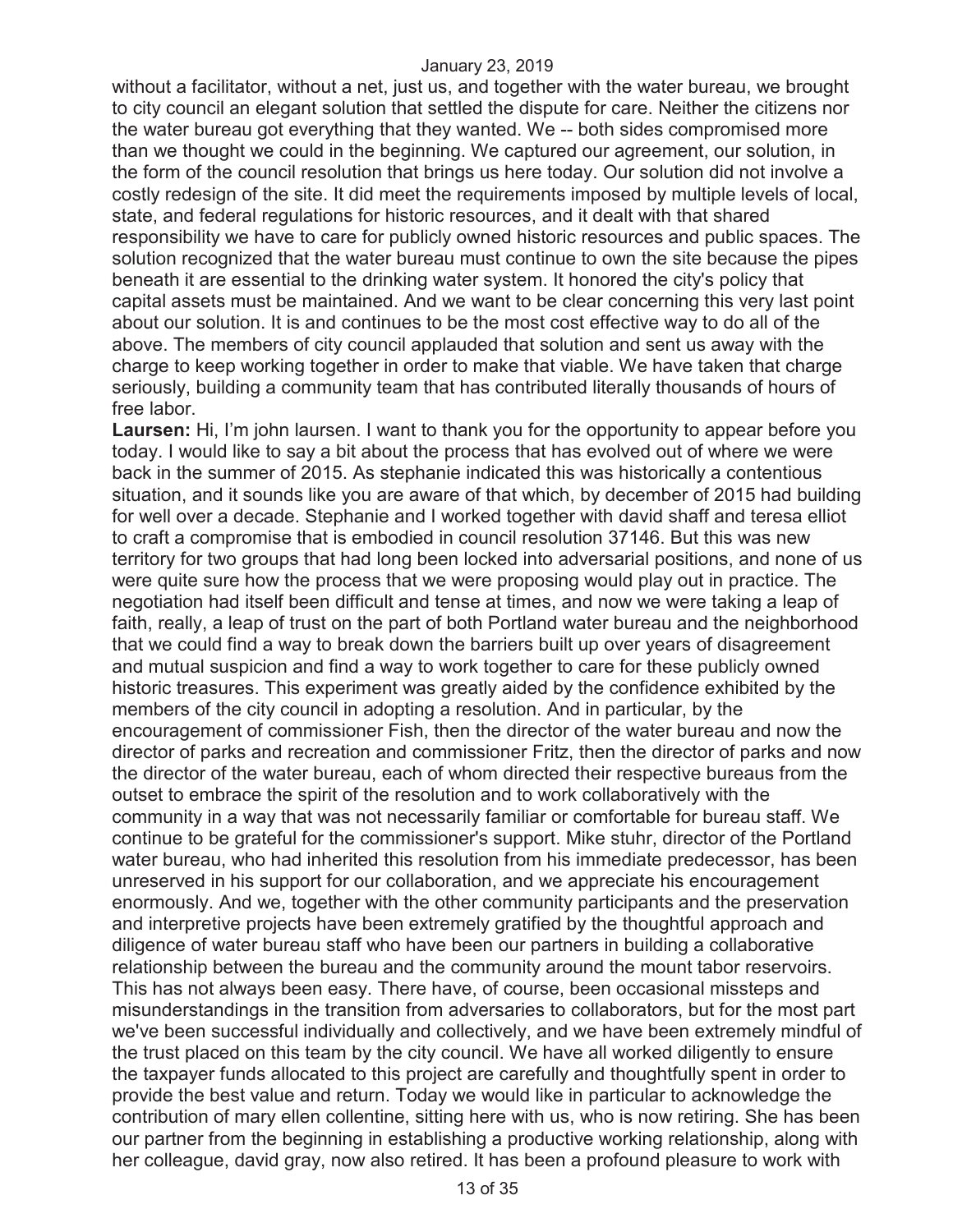both of them, and we will miss them greatly. By this time, I believe that all of us see ourselves as doing something more than working to sustain a public resource. Through this collaborative effort we've been exploring a more robust and productive model for public engagement. As board members of the neighborhood association, both stephanie and I have had a great deal of experience with civic participation going back decades and working with a broad swath of city bureaus. Although public involvement is a strongly held value in this city, it often manifests as a bureau presenting community members with what is essentially a fait accompli, with citizen participation relegated to responding to the bureau's plans rather than actively engaging in identifying problems and then developing solutions. From a very practical perspective, involving the community earlier in a way that is genuinely collaborative and respectful of the community perspectives goes a long way towards creating an environment in which there is far more community buy-in and far less likelihood of ending up with conflicts between bureaus and community stakeholders. In the projects we are reporting on today the community members have been part of the planning from the beginning. As such we were involved in hiring the consultants, participating both in writing the rfp's and interviewing the applicants. Those consultants have understood from the time they came onboard that the community voice is legitimate and that the bureau staff takes that voice seriously. This is meant that our questions and concerns are listened to and responded to equally with those of staff. So this is not the more usual kind of public process responding to a train moving down a track already laid out by city employees. This has been a true collaboration between the community representatives and the water bureau with the community having ample opportunity for authentic input. We are a team. We recognize that such an amount of public participation is unusual for city staff and is no doubt uncomfortable for them at times. But we believe that they would agree with us that it has yielded a better set of outcomes and that our collective efforts continue to produce results that both the bureau and the community can embrace and that the city can be proud of. We hope that you agree and we thank you for your continued support.

#### **Eudaly:** Thank you.

**Collentine:** Are there any questions from council after john and stephanie's testimony? **Stewart:** Please do consider us a resource if you have questions in the future. **Fish:** Yeah, I move the acceptance of the report.

## **Fritz:** Second.

**Eudaly:** Thank you very much for the report. And for all your volunteer effort. This is the report, so we are not taking testimony. And we have had a motion from commissioner Fritz and a second -- Fish and a second from commissioner Fritz. Have to do that at least once. [laughter] Karla, please call the roll.

**Fritz:** Thank you all for all of your time. It really has been extremely signature, the volunteer time, and I am including our staff, as well who have put in well beyond the expected amount of hours of the work you do, and thank you for your work as you retire. I appreciate that very much. Thank you, commissioner Fish, for being a solid partner throughout this entire time as we have swapped bureaus back and forward. We have really experienced this from all sides, and I really appreciate seeing the photographs, and that is why we delayed this report to show you some of the work that is being completed. I will be putting in a request for the last million dollars or so for the last piece of the promise. It's very important that the city council keeps its promise when we make an agreement, and I respect what miss stewart said that this is the most cost effective way doing things as well as the best way of doing things. It would have cost far more to have done anything else with the reservoirs than it has been to fix them and now for generations to come we are going to have these beautiful resources that people will visit, and they will be in great shape, and we will be able to look back to the way that it has been done. So thank you to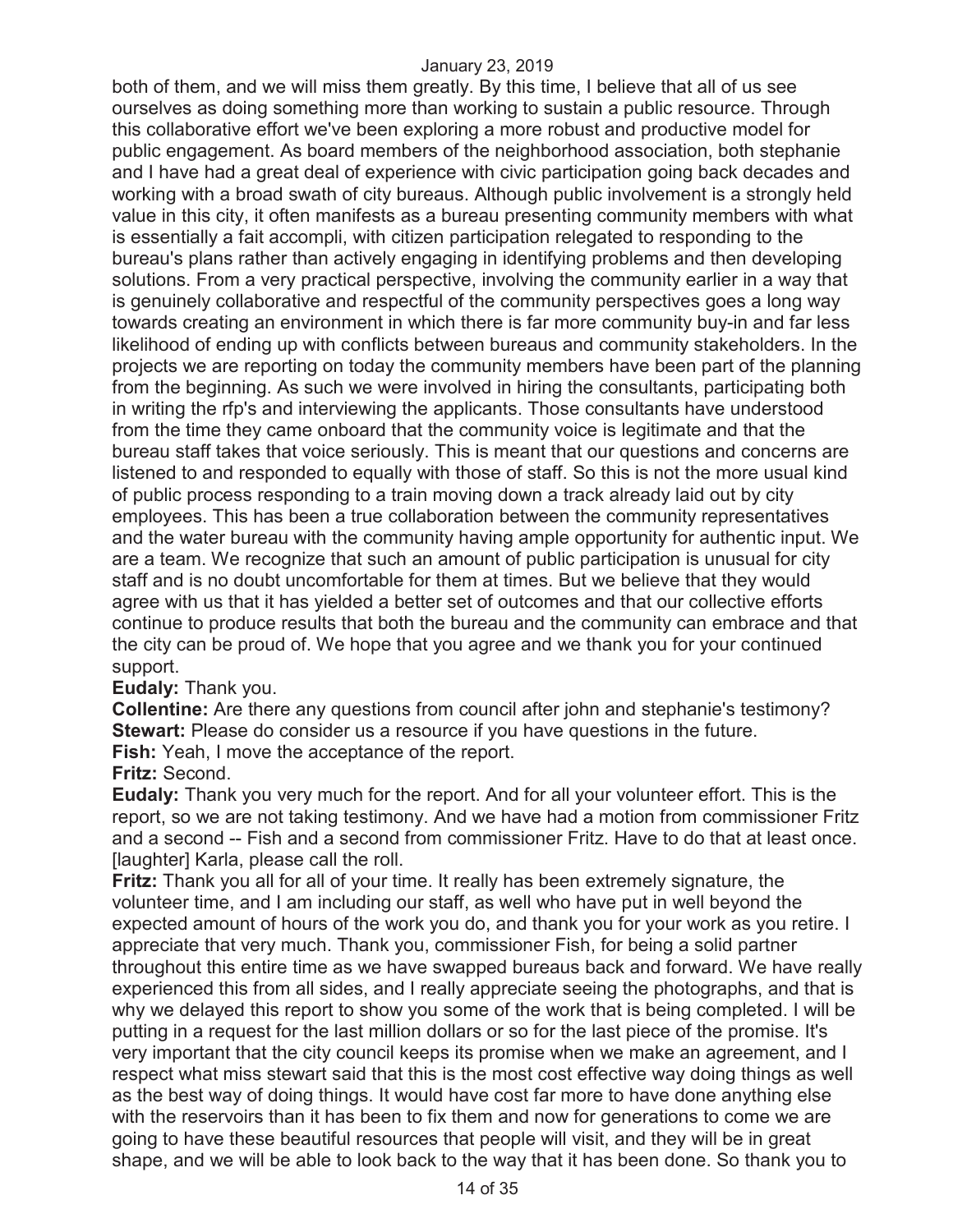bob fraley, susan meamber, teresa elliot, gabriel solmer, and mike stuhr in the water bureau. Susan meamber was previously in parks, so thank you for working again on both sides. Thank you to the interim director of parks, kia selley, who when faced with a some choices regarding this signage, her reaction every single time I asked her when I was in charge of parks was what we can make that work. We can make something work. We'll figure it out. We'll make something work. And that's the kind of bureaucrat that she is, really wanting to find solutions and work with the community, and I appreciate her work. Thank you, john laursen, and stephanie stewart, and the whole mount tabor neighborhood association. Any time you want to increase your participation let me know. I'll propose something really controversial and show up. [laughter] and listen to you and not to whatever I was going to do. So I appreciate that you do have a really robust community engagement process, and it's not just the folks who have been engaged for many many years, and it does include people who have been engaged for many many years. Thank you for all of your volunteer service to our community and your community. And finally, thank you to cristina nieves on my staff for all of her work with the Portland water bureau. Aye.

**Fish:** Well, Commissioner Fritz has really just given comments that I could also give, and so I want to just associate myself with what she said, and I think she hit all the high points. It does occur to me that there is good karma in this building today and so maybe that's because commissioner eudaly is, as president of the counselor, is chairing. But we started with a group of gymnasts from the former soviet union, we are celebrating a breakthrough in a relationship between a community and the water bureau and a partnership that the community has described in ways that are rare, frankly, for us. And soon, we are about to celebrate young people who have done art for the fire bureau. It's a good start. This meeting has a lot of soul.

**Eudaly:** Don't jinx me, commissioner. [laughter]

**Hardesty:** It's still early.

**Fish:** David, a number of people mentioned david shaff and the negotiations you had with David to get to the deal. David was here recently when we honored betsey ames, who retired from city service after a long and fruitful career, and she is in the battle of her life addressing cancer. I really appreciate that david rolled up his sleeves and met with community people who are former adversaries and developed this partnership. And I think that it tells us that no matter how gnarly the relationship, no matter what the history, there is always the potential for coming together. And I agree with commissioner Fritz, we have a commitment we made that we have to honor, this is going to be a very difficult budget cycle but we need to honor the commitments that we've made to the community. I also want to thank you for an excellent power point. The quality of the work shines through in the photographs that you shared with us. I can't waited as the new parks commissioner to go up and see it for myself what you have accomplished. And the work to come. And congratulations on your service and thank you. So I am, today with great gratitude for the amount of time, the volunteer time of our community partners and the great work of our staff, I am pleased to accept the report and vote Aye.

**Hardesty:** I also want to appreciate the incredible partnership. I, actually, remember not so fondly where this started, and just how acrimonious the process was, and it took calm brains and minds and a willingness to find common ground to get to where we are today, so I greatly appreciate, especially the hundreds of hours of volunteer time, it's probably thousands of hours, but we are smart not to count that high, right, not to just go there. I know what it takes to be a strong community volunteer and to push to get your voice heard. And it takes a lot for bureaucracies to really be open to listening to people who may have a different perspective than the community. And so I applaud you all. Work well done. Aye.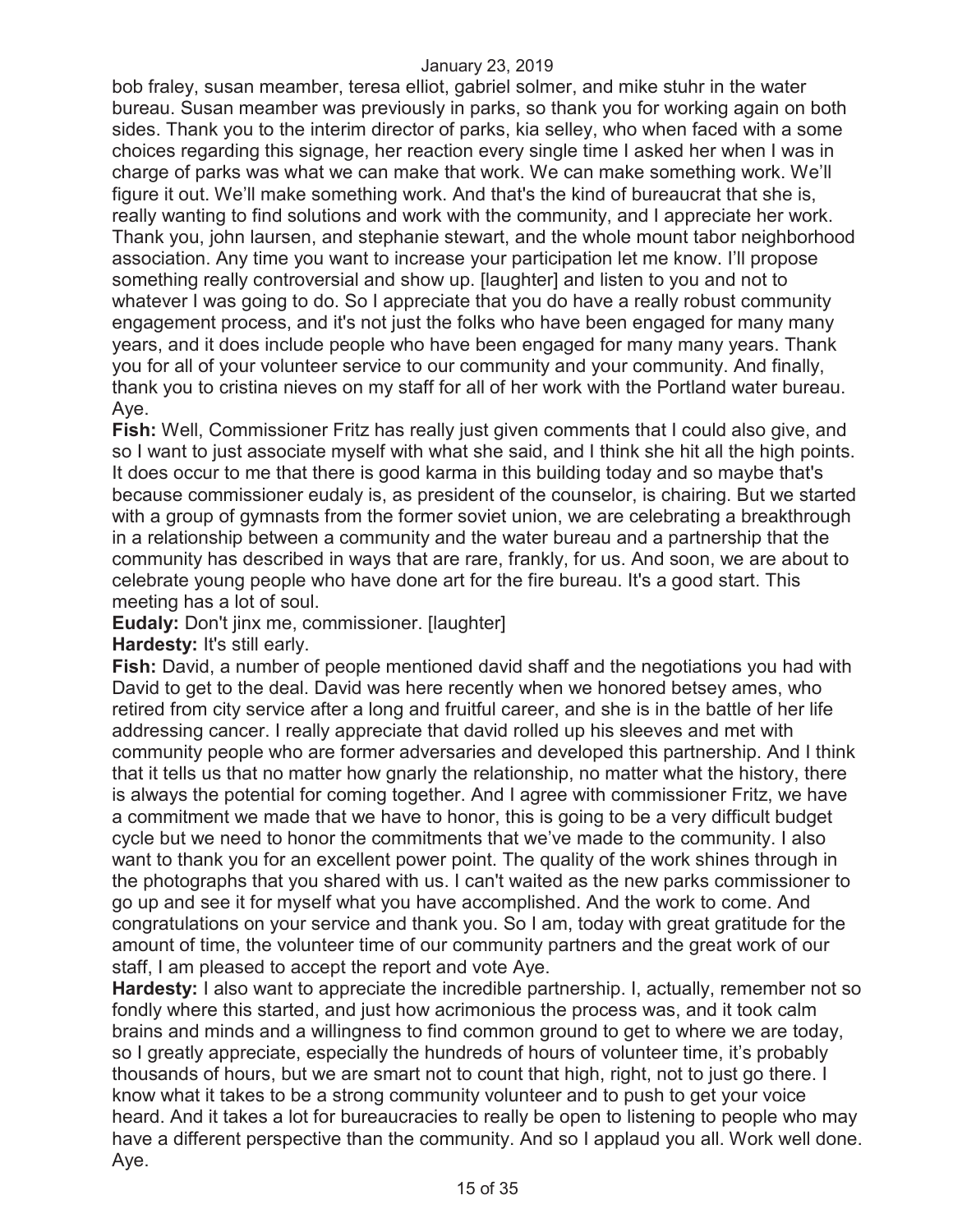**Eudaly:** Well, thank you again, everyone, for being here. Congratulations on your upcoming retirement. I am starting to get jealous every time I hear someone gets to retire. I think I have another 30 years of work ahead of me before I'll be able to do that. So enjoy it for me as well. I am pleased to hear you are working with ohr, as well as our director of tribal relations, laura john and that there is a focus on accessibility. This is a gorgeous park, it has special meaning to me, I was married at the top of mount tabor in 1991. The reservoirs are -- do add to its beauty. I have still not quite shaken my shop keeper's brain so when I see a beautiful, old, unused face, I start thinking about what I could possibly stick in it. So I am wondering if there is any potential there for artist residency or some other cool kind of community use. I have no idea. I have never been in the gatehouses and so with that I'll just vote Aye. Thank you very much.

**Laursen:** Thank you.

**Stewart**: Thank you very much.

**Fish**: Thank you.

**Fritz:** On time. Well done.

**Eudaly**: Yes, perfect timing. We have our next time certain. Karla, please read the item. **Item 55** 

**Eudaly:** Commissioner hardesty.

**Hardesty:** Yes. Thank you very much. I am honored to have the winners of the fire prevention poster contest. I want to welcome the fire chief, mike myers, and we have - what do we have here? Ilaughter

**Mike Myers, Fire Chief, City of Portland:** Commissioner, that is sparky the fire dog. **Hardesty**: We have a fire dog. Is it smokey?

**Myers:** Sparky.

**Hardesty:** Sparky? Hey sparky, how are you. Welcome to city council. Chief, please, take it.

**Myers:** Good morning commissioners, madam president. My name is mike myers and the fire chief of the city of portland. This is a special day and I think that we have good karma today, commissioner Fish. It's very exciting to have some very special guests in our audience, which I will shortly introduce them to you via our senior inspector, kim kosmas, who will introduce all of the young individuals who joined us for the art contest. To my left, it was interesting, sparky the fire dog is here, I had a note with paw prints all over it this morning. It arrived on my desk and it said please tell council that sparky is very proud to be updated on his shots and tags. Is that what you wanted me to say? So thank you sparky for joining us. I also wanted to say I would be remiss if I didn't acknowledge a very important component of today's presentation. Senior inspector kim kosmas and our prior fire chief erin janssens brought this project to you about five years ago. It is a very very important project for the city of Portland and extremely important to the fire bureau and we're very proud of it. I wanted to acknowledge the work of kim kosmas and erin janssens, so thank you, kim, for all your hard work. And I will turn it over to you.

**Kim Kosmas, Sr. Fire Inspector, Portland Fire and Rescue:** Thank you. Thank you for having us here today. To start out just a little bit about our program. Portland fire and rescue prevention division, our focus, our goal is to save lives, property, and the environment by preventing fires before they start so I personally manage the public education office. We work very hard to reduce the frequency and severity of fires and other life safety incidents throughout the bureau. And through a multi-disciplinary approach that includes education, engineering, and enforcement. The prevention division, public education team offers targeted community outreach programs that are developed and implemented through our local schools, community organizations, and events, and in the fire stations, too. This past october during the fire prevention month, Portland area school children were invited to participate in the fire prevention poster contest. The contest helped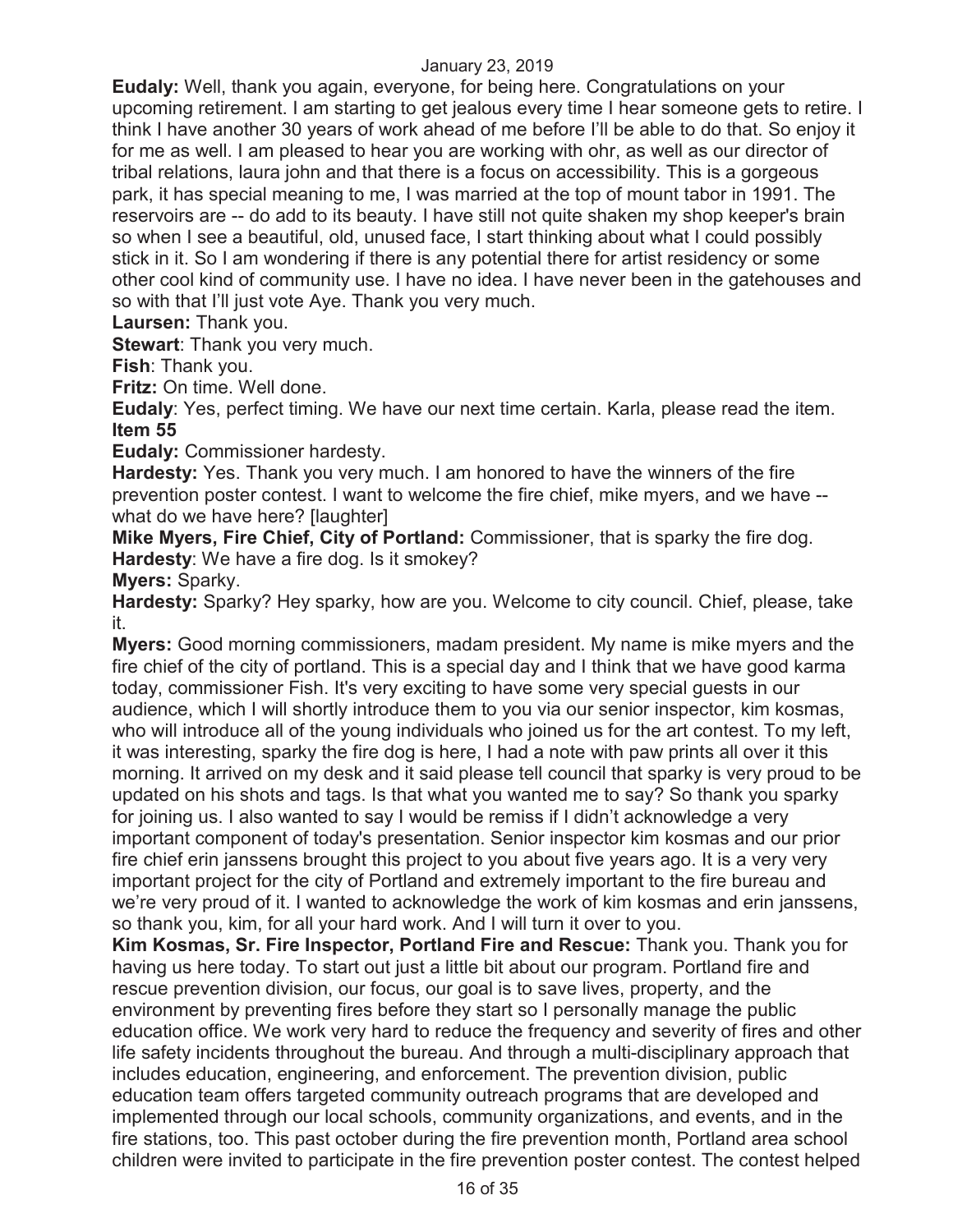spread the word on critical fire safety messages and encourages fire safety in the home, school, and our communities. A winner from each of the two age categories, which is kindergarten through second grade and third grade through fifth grade, we also have not only the winners but runner-ups. And the winners for this year were selected by fire chief mike myers for their creativity and fire prevention messaging. So Portland fire and rescue would like to recognize and congratulate the following students. I will call you up one at a time. First of all, I would like to -- and we have their art here, too, to show everyone that's been framed for them to take home. Our first is our second grader from atkinson elementary. Opal browning. [applause]

**Myers:** Is this your drawing?

**Opal Browning**: Mmm, hmm.

**Myers**: It is extraordinary, very well done.

**Hardesty**: Nice.

**Myers**: Will you turn around. We'll take a picture with your mom and dad and sparky. One more?

**\*\*\*\*\*:** It's okay.

**Myers**: Great shot. [applause] Very proud of you. You can carry this one because it's not too heavy. Okay. Proud of you.

**Kosmas**: And then our fifth grader, who is another one of our winners is from rose city park elementary, and her in that I am is grace pollack. [applause].

**Myers**: Really well done. Congratulations. [cameras] Very proud of you.

**Grace Pollack**: Thank you.

**Kosmas**: And the last but not least is our fourth grader from buckman elementary, and her name is lilianna jasuvski. [applause]

**Myers:** Very nice, Liliana. Show the council really quick so they can see it. **Hardesty:** Nice.

**Myers**: Take a picture with you and your parents? [cameras] Congratulations. [applause] **Fish**: Thank you. Good job.

**Kosmas**: Thank you for your time, we appreciate it.

**Hardesty**: Thank you.

**Fish:** Thank you. Wonderful.

**Hardesty:** Madam president, could we take a moment so I can take a picture with the winners?

**Eudaly:** Of course, yes.

**Eudaly:** Commissioner hardesty, did you have any invited testimony for this item? **Myer:** So the commissioner would like to take a photo with you –

**Fish**: Take a picture with commissioner Hardesty.

**Hardesty**: I'll hold it for you.

**\*\*\*\*\*:** It's a little big isn't it.

**Hardesty**: I'll hold that for you. Come on over so you can stand next to your picture.

**Eudaly**: Ah, so cute.

**Hardesty:** That's beautiful.

**\*\*\*\*\*:** One, two, three.

**Hardesty:** I'm always sleepy. [laughter] Congratulations. [applause] Well done. [whispering]

**Hardesty:** I don't get too many opportunities to take pictures with little cute kids.

**Eudaly:** Yeah. Of course. commissioner Hardesty, did you have any invited testimony for this time.

**Hardesty:** I do not.

**Eudaly:** Oh, great. Do I hear a motion to approve the report? **Fish:** It's just a presentation.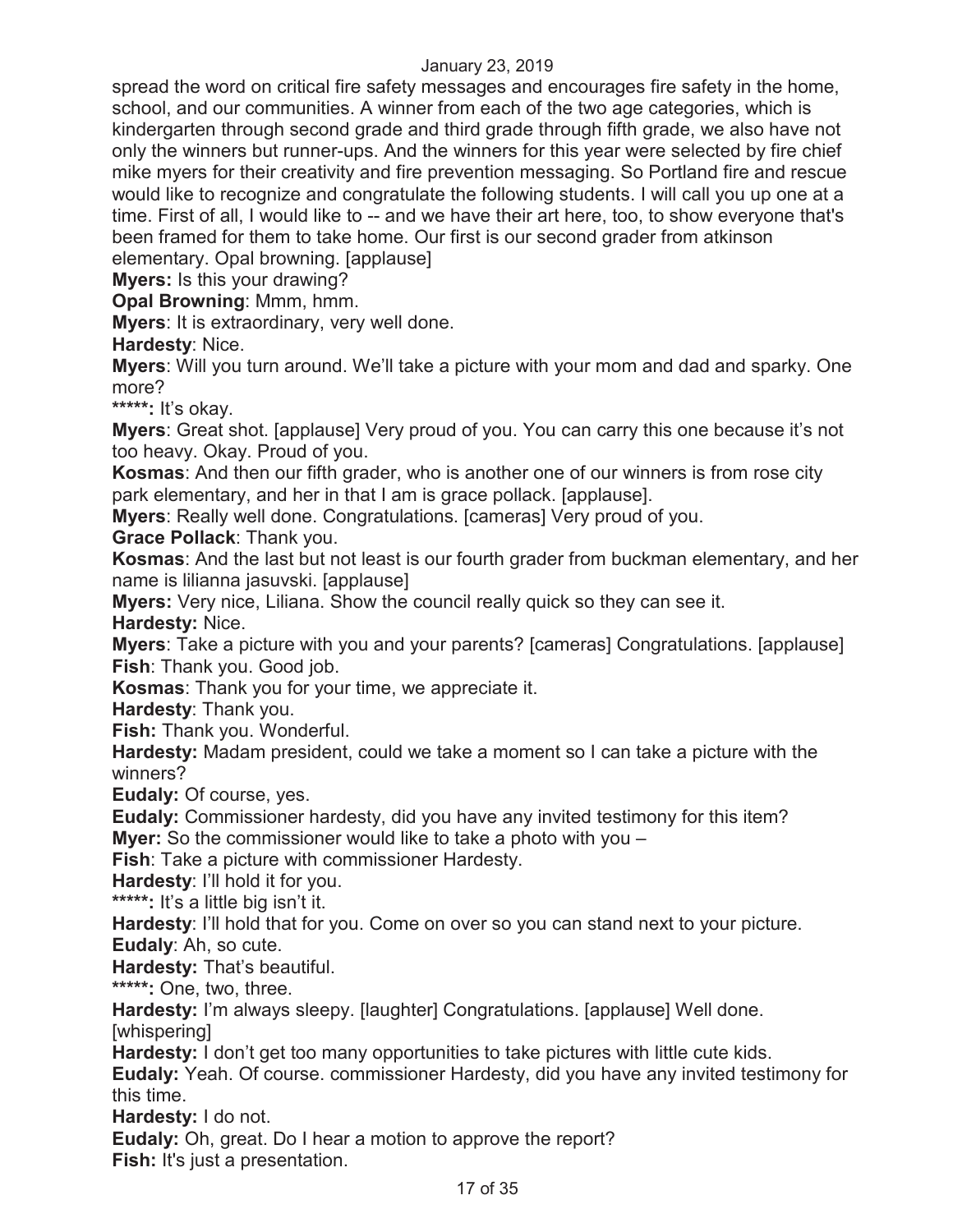**Eudaly:** Oh, okay. All right.

Hardesty: No report.

**Eudaly**: No acceptance.

**Fish:** Thank you guys very much.

**Hardesty:** Thank you. Have a great day.

**Eudaly:** Thank you. Karla, please call the next item.

## **Item 59.**

**Eudaly:** This is a second reading, is there any further discussion? Seeing none, Karla, please call the roll.

**Fritz:** I appreciate all the hard work that's been done on this. I would prefer, would have preferred to have all of the amendments done at the same time, and I don't think that we should be prioritizing one need other another, so although I appreciate the fact that the council will pass this, I respectfully vote No.

**Fish:** Well, this is a good deal for taxpayers. We are using a revenue source that has been set aside for this purpose, leveraging private resources from an anonymous donor to allow us to significantly upgrade our systems at the schnitz, which we are required to do. So I am very pleased to support this. Aye.

**Hardesty:** I share commissioner Fritz's concern about piecemealing this

intergovernmental agreement. But I will be supporting this today because I don't want to lose the \$3 million from the donor who wants to assist with this upgrade. It is my hope that we will bring the entire package back to the city council in a very timely manner. Aye. **Eudaly:** Well, I'll just echo my colleague's sentiments and say that I am hopeful that we will be able to conclude these amendments very soon. In the meantime, I am grateful for this vital improvement to the schnitz. Not only will it improve the audience experience. There is a safety hazard on the stage due to an outdated shell. I vote Aye. The item passes. [gavel pounded] Karla, please read the next item.

## **Item 60**

**Eudaly:** This is a second reading. Is there any further discussion? Seeing none, Karla, please call the roll.

**Fritz:** Thank you to our partners at the u.s. forest service and staff at the water bureau for coordinating these partners. Thank you to community interest groups and agencies who helped create the bull run habitat conservation plan. I see many of you in the audience today. And by implementing the actions within this plan we assure long-term regulatory compliance with the endangered species act and the clean water act. Aye.

## **Fish:** Aye. **Hardesty:** Aye.

**Eudaly:** Aye, the item passes. [gavel pounded] Karla, please call the next item. **Item 61** 

## **Eudaly:** Commissioner Fish.

**Fish:** Thank you very much. I'm going to invite the director jordan to come forward, and I have brief comments. Colleagues, as you know the city of -- excuse me, the bureau of environmental services operates two wastewater treatment plants. The columbia boulevard wastewater treatment plant serves the majority of Portland and the tryon creek wastewater treatment plant within lake oswego city limits serves parts of southwest Portland unincorporated areas of Multnomah and clackamas counties, and the city of lake oswego. Environmental services is working with the city of lake oswego on options to upgrade or replace the plant, and this ordinance will help us ensure a productive and orderly process, and mike jordan is here to make a brief presentation and answer your questions. Take it away, mike.

**Michael Jordan, Director, Bureau of Environmental Services:** Thank you, commissioners and members of the council. My presentation will be extremely brief. I am really just here to answer your questions if need be. We've been in discussions with the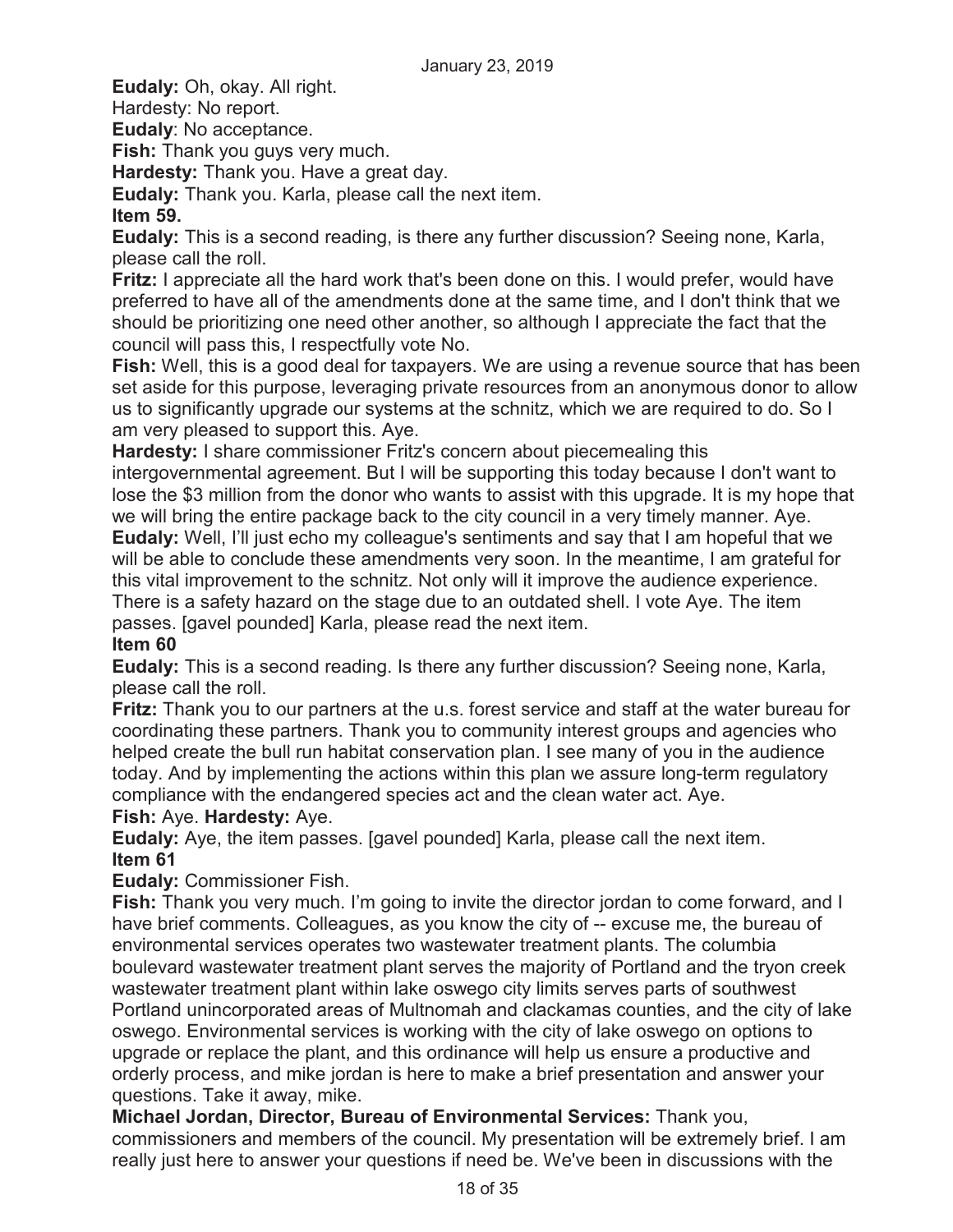city of lake oswego for some time now. You know that the tryon creek plant exists within their city limits along the riverfront in an area that has been under redevelopment for some time. The city approached us about the possibility of them building a different wastewater treatment facility. So that they could reclaim some of the land that our plant sits on to redevelop in the future. As you can imagine, it's a really complicated discussion with them both financially, legally, and from a regulatory perspective with the department of environmental quality, which regulates the plant. So we believe this agreement will allow us to enter into negotiations on all those fronts with the city of lake oswego and see if there is, let's just say see if there is a there-there for their proposal.

**Fish:** Thank you, director jordan. That's our presentation. Madam president? **Eudaly:** Any questions? No? All right. Karla, is there any testimony?

**Moore-Love:** Yes, we have five people signed up. The first three are edith gillis, Maggie, and Charles bridgecAne johnson.

**Eudaly:** Please come forward. State your name before your testimony and remember your testimony needs to be relevant to the item before us, are you for it or against it, and tell us why.

**Edith Gillis:** Good morning. I am edith gillis. I am concerned about the non-disclosure agreement because it alerts a red flag of what is secretive and why, following the money and the bias, who benefits and loses. I am absolutely committed to government being transparent, accessible, and accountable, and protecting our natural resources, and wastewater treatment is one of them with emergency preparedness for many multiple disasters that could be happening, and encouraging citizen engagement, and I don't see how this non-disclosure agreement is going to support any of those.

**Eudaly:** Commissioner Fish, I believe that this is a formality between the two municipalities involved, but can you give us an example of information that would be too sensitive --

**Fish:** What I thought we'd do is take the testimony and then have mike jordan come back– **Eudaly**: Oh fantastic.

**Fish**: And describe what information is subject of the non-disclosure and then what our next steps are in terms of engaging the council in decision-making.

**Eudaly:** Fantastic. Thank you. All right.

**Maggie:** I would like to second the motion against non-disclosure agreements, as well. **Eudaly:** Please state your name for the record.

**Maggie:** Pardon?

**Eudaly:** Please state your name for the record.

**Maggie:** Oh, maggie. Of homeless town hall. I think we all know what happened in flint, michigan. They switched the water without telling anyone and said oh, these poor people can have this bad water over here, and these rich people over here can have the good water because we don't have enough. That's what happens when you have non-disclosure agreements. So I am all for transparency. Because what happens when you do things in secret, poor people, people who are disenfranchise, people who are marginalized end up getting the shaft, and the rich people end up getting the good stuff. So let's be more equal, more fair, more transparent, more inclusive. Thank you.

**Eudaly:** Thank you.

**Charles BridgecrAne Johnson:** Good morning, commissioners. For the record, charles bridgecrane johnson. We do live in a complicated real estate market during late stage capitalism, so perhaps later on we will get a better understanding of the necessities for this non-disclosure agreement, but I think that in an environment that has recently had the discussion of white male privilege, I can hardly think of a more white male privileged type of thing than to involve, of all places the city of lake oswego into a non-disclosure agreement. That seems like the summit of patriarchy and whiteness.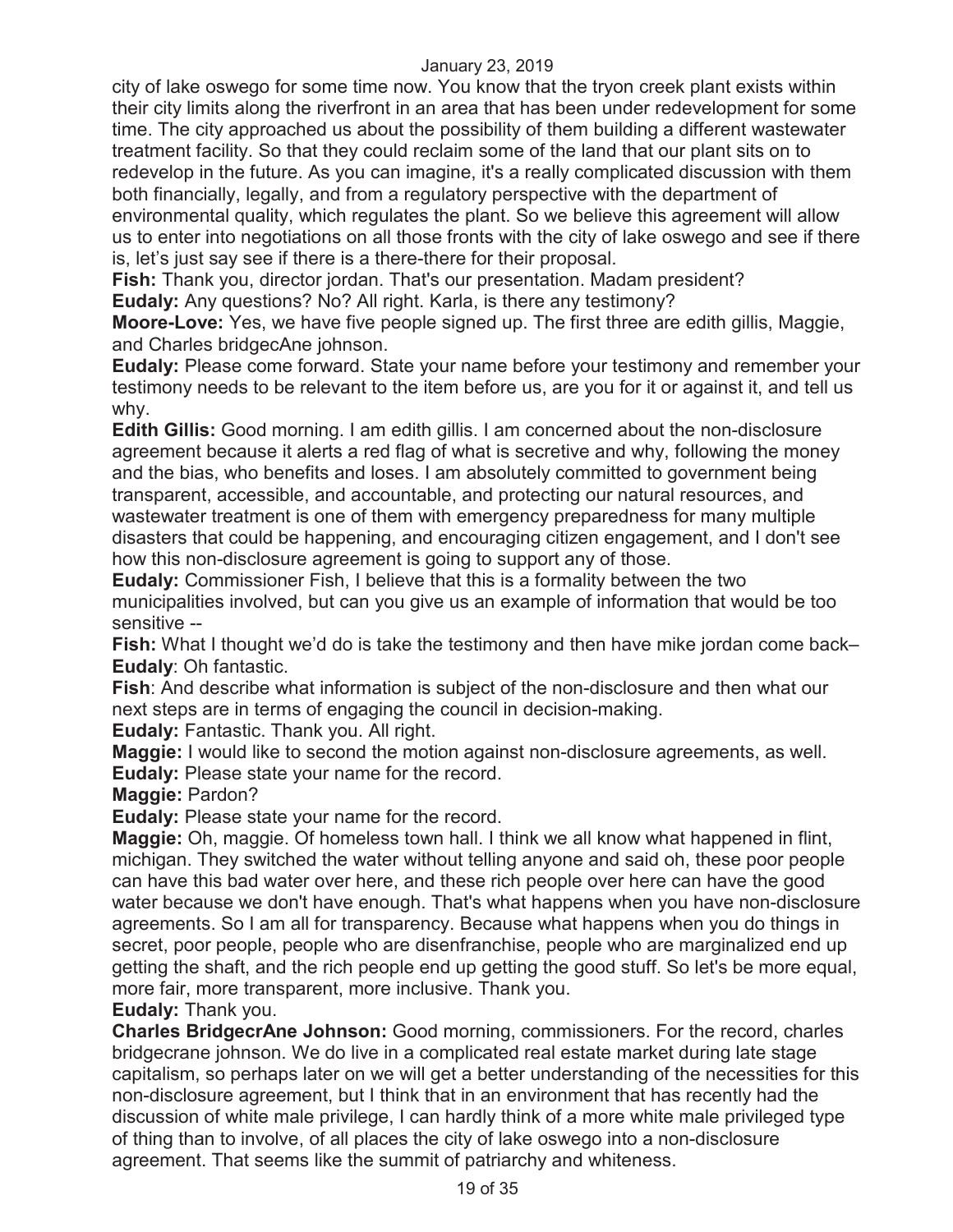**Fish:** Charles can I respond to one thing? It won't go against your time. The wastewater treatment plant is located within their territorial boundaries, and in fact, we cannot do anything at this wastewater plant, including upgrades or other changes going forward without observing their land use processes and getting their approval, so it is a, an unusual situation for Portland to be within the jurisdiction of someone else. We are required to play by their rules, and the confidential information that we are exchanging as mike will describe when we bring him back is stuff that's otherwise exempt from the disclosure under public records law, although that does not prevent people from seeking it through other means. But that's why we are here. We are within the territorial boundaries of another city. And we are required to play by their rules.

**Johnson:** Thank you, commissioner Fish, and I appreciate also the adjustment of my time there. Karla, you are the best. So the situation, and of course, like I said when I preface my remarks, the city of lake oswego all over, both our cities are experiencing growth, so I can understand there might be some financial and legal incentives to go with the nondisclosure agreement that will result amazingly in a net benefit for us. It's just ironic that generally we talk about open software and transparency as being the best paths, but there are times when, in a complex society that's not the case so it will be interesting to see what we're informed with commissioner jordan. Thank you very much.

**Eudaly:** Thank you. Welcome. Please state your name for the record.

**Moore-Love:** Jeanne Connett I believe was the last name and Daniel Mal– **\*\*\*\*\*:** I think I signed up on the wrong –

**Moore-Love:** Which item did you – why don't you come back up.

**Eudaly:** Welcome. Please state your name for the record.

**Jeanne Connett:** Jeanne Connett. Good morning everybody. I was really hoping our fearless leader would be here today. But, since he's not, I will say this, i've been gone for a long time. What I want to know is what happened to the willamette river? You all have been dumping millions into it for years, and it has become more polluted since i've been gone than it was back in the '70s when I marched in the streets to fix it. So when you start talking about -- you were talking about lake oswego like they are a different country, and disclosure is disclosure. I don't think that there should be anything made from our representatives to the people without the people being able to have it totally disclosed. I would like to know where my money goes. I also would like to know what happened to the Willamette river altogether, guys. Millions and millions of this, our leaders taking money and pouring it into a river that -- where I grew up now there is this much sediment that says that if you come anywhere near this or contact it, you will have mental disabilities for the rest of your life. That's funny because me and my brothers, we all played down there as children over years and years and years. And now all of a sudden there is something down there that's making the river even more toxic than it was. I don't understand that, like I don't understand that at ted wheeler made in his effort to become mayor saying he was going to house the homeless. He still hasn't gotten it done.

**Eudaly:** I need to remind you to stick to the relevant testimony.

**Connett:** I'm done. That's it. Thank you. Have a great day, guys.

**Fish:** If I can invite mike Jordan to back for a moment

**Eudaly:** Yes.

**Fish:** And director Jordan, could you – we've had a number of people raise questions in their testimony about what kind of information would be subject to a non-disclosure agreement, and we're talking about information that we would share with lake oswego officials, and they would share with us. Could you go a little deeper into that? **Jordan:** Certainly. Thank you, commissioner. First of all, let me say that this agreement is really only for the discussions between the two cities. All the products of those discussions, whether it ends up being a land use process in the city of lake oswego, through their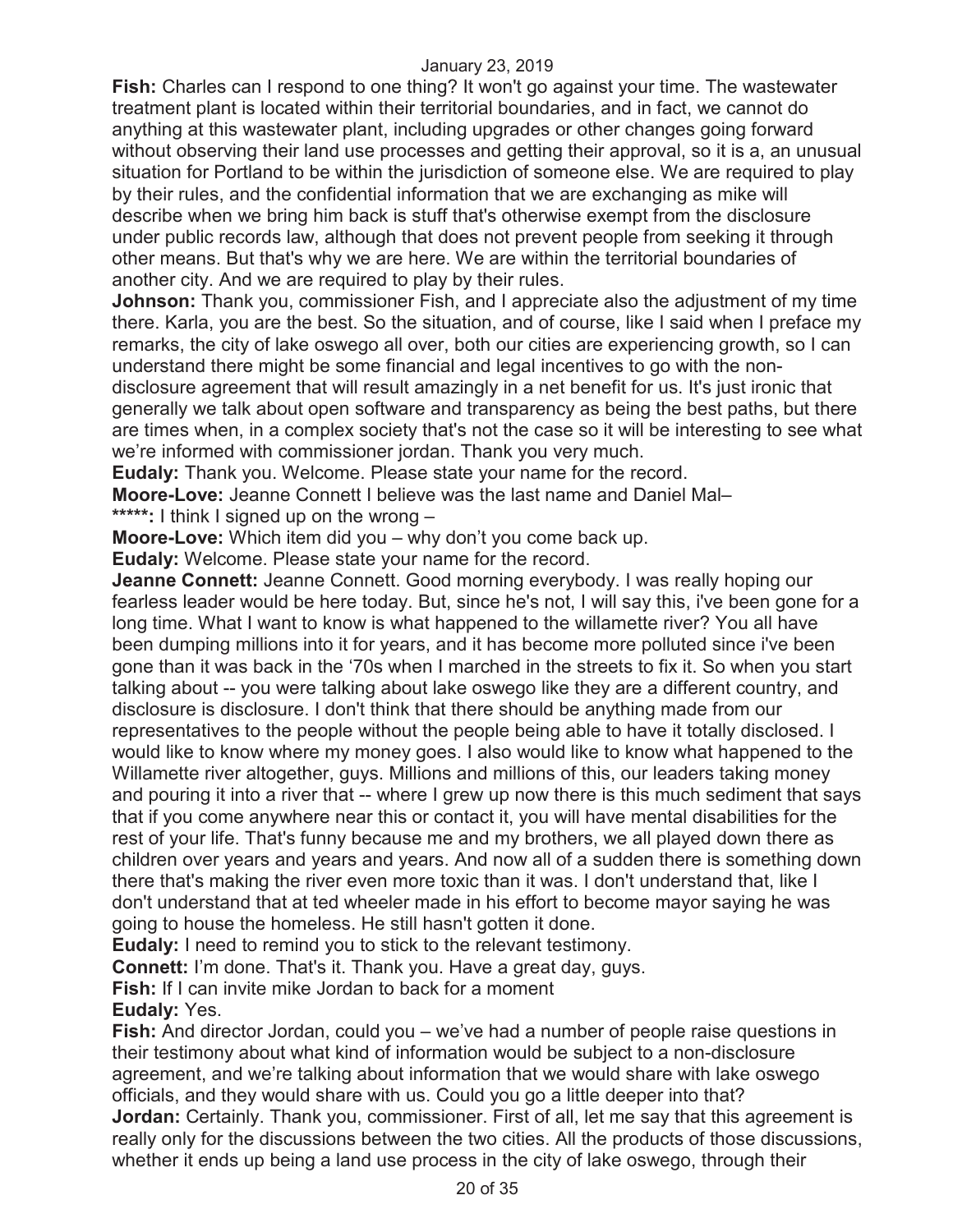jurisdiction, or we will be entering at some point into a new intergovernmental agreement, both of those documents and the product of these discussions will have to come back to both city councils for their adoption and deliberation and potential adoption in a public setting. So this real -- and I might add, also, that there is the potential for a third party to be involved in this discussion, which it -- could be a contractor to actually build the plant, and the proposals and the financial discussions between them to try and figure out if this is even feasible, is the kind of information that is subject to this. I might also add that should a public records request be filed for some of this, it would be considered by the city attorney's office, and we're not allowed to not divulge things that would be subject to the public records request, and -- in Oregon. So while this allows us to have confidential conservations, the product of those conversations must come back to the public bodies for their deliberation.

**Eudaly:** Any questions or further discussion?

**Fish:** Thank you.

**Eudaly:** Thank you. This item is an emergency ordinance. Karla, please call the roll. **Fritz:** Aye. **Fish:** Aye. **Hardesty:** Aye.

**Eudaly:** Aye. [gavel pounded] the item is passed. Karla, please call the next item. **Item 62**

**Eudaly:** Commissioner Fish.

**Fish:** Thank you very much, madam president. Colleagues, each of us set priorities and goals for each year, and two of my priorities are to lead an effort to convert brown field to productive use, particularly in areas that have experienced the negative consequences of vacant land that's polluted and to do so with an equity lens that ensures that there is a community benefit when we make these transitions. The second priority that I have is to continue to build on an extraordinary partnership, which we have with the army corps of engineers, which allows us to welcome juvenile salmon back to the city and meet some of our obligations under the endangered species act. This is one of the shining examples of what partnership looks like, and I am very pleased to introduce this ordinance, which lays forth the next steps, series of steps in the willamette salmon restoration projects and help us to move forward to recover salmon that are protected under the endangered species act. Sometimes we're asked what's the benefit of restoring our rivers for salmon. Well, in addition to the fact that we are required to under federal law, but what we're also doing is restoring our waterways for people. Not only are salmon integral to our cultural heritage, but the health of salmon is one of the clearest indicators of water quality and healthy rivers. We have a lot to do, left to do in our community, but we are building on a record of success, and we have a unique record of collaboration with the u.s. Army corps of engineers on salmon restoration, deploying their construction expertise and in securing substantial federal dollars to move these project forward. Just this fall I had the opportunity with community partners to celebrate the completion of our most recent collaboration, which is the construction of a salmon subway at oaks bottom wildlife refuge. That restoration project reconnected the river and the wildlife refuge for the first time in a century to benefit juvenile salmon and many other wildlife species that rely on oaks bottom. The parks bureau manages oaks bottom, environmental services led to project management, and the corps managed the construction. That's what deep collaboration looks like. Before oaks bottom, the same partners restored crystal springs creek, a project that commissioner Fritz had a big hand in, and just this winter, a city engineer who helped to design the culverts at crystal springs was out on a sunday run when he looked at the creek from one of the culverts and saw a pair of salmon spawning and captured it on film. These projects are working at a very high level, and we can be very proud of them. We now have a unique opportunity to seek federal funding for a package of five new restoration projects under wrda, the water resources development act, a little known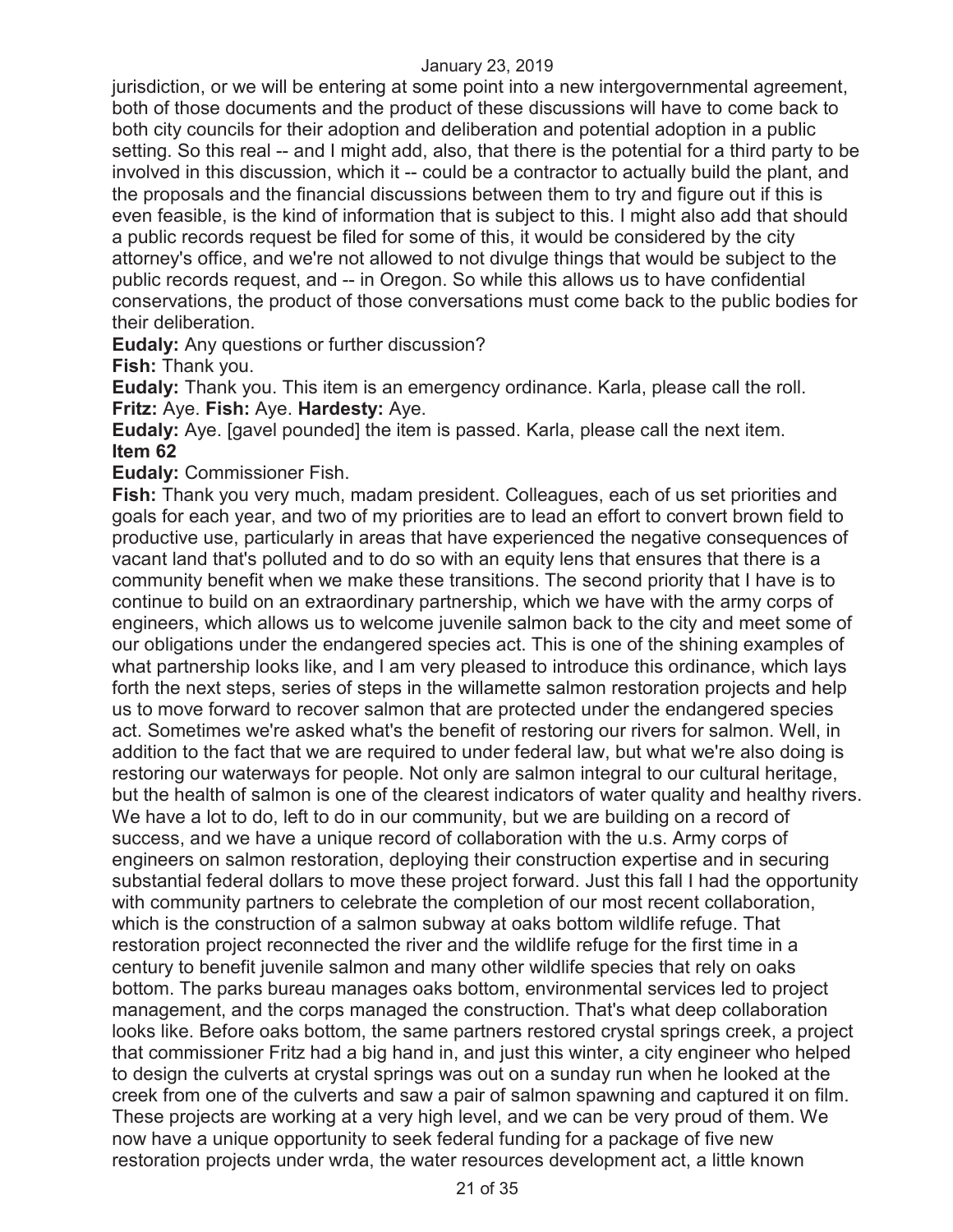acronym, but for Portland, a fantastic opportunity, and thanks to our congressional delegation for keeping the eye on the ball, and we'll be hearing from kaitlin lovell in a moment. I understand that she is getting on a plane either today or tomorrow to go back to d.c. to do some additional lobbying. So I am going to introduce kaitlin lovell, the environmental services science integration division manager and a great champion for this project, and emily roth, Portland parks and recreation senior planner who also is a great champion. They are here to give us a brief presentation, and colleagues, before I turn to our guests, I have a substitute that I want to hand out, if you could pass this down. The substitute that I'm furnishing you has some modifications made by staff to tighten up the language and also has a change or two proposed by commissioner Fritz, and I would ask that this substitute be seconded so that we can lay it on the table. **Fritz:** Second.

**Fish:** So madame president, the substitute is now on the table, and I am going to turn the protects over to kaitlin. Welcome.

**Kaitlin Lovell, Bureau of Environmental Services:** Good morning, commissioners. Thank you for the opportunity to talk to you about the lower willamette river environmental dredging and eco-system restoration project. A project that will benefit salmon, trout, lamprey, tribal fishing opportunities, amphibians, reptiles, migratory birds and mammals. This mouthful is the official federal title of the project, however, here in Portland we use the shorthand willamette salmon restoration projects. We are creating salmon sanctuaries and tributaries throughout the city, but the willamette river really is the silver bullet we need to recover salmon in the city to earn the title, salmon city usa, where we bring science and people together to create a salmon culture that defines Portland. We started with the cso, and this is our next big investment. This time we have the corps of engineers to help. The project, the corps views it as a project with multiple parts. It was originally conceived as a possible restoration project for Portland harbor. The corps actually concluded that we needed it on an independent trajectory. They started out analyzing 45 projects, ironically two of those projects included crystal springs and oaks bottom, so we were getting ahead of them. They ultimately selected five projects based on their cost effectiveness. Those five projects are replacing the culvert under highway 43 at tryon creek which would open up all of tryon creek to salmon for the first time since it that culvert was constructed. Reconnecting oaks crossing adjacent to the sellwood riverfront park. It's sort of a minioaks bottom project, a sibling project. The bes plant, there is a wetland next to the bes treatment plant that would be reconnected to the columbia slough, kenton cove is a small alcove in front of Portland international raceway that would be restored in stream and revegetated and then side channels at kelley point park. This package of projects was approved by congress and signed by the president in 2016. We are waiting federal appropriations. All total, the project would improve 74 acres of habitat, 2.7 miles of restored stream and result in 1430 habitat units. I know that's a vague term. It's what the corps uses to measure the benefits. In total it would cost \$30 million, and that was in 2015 dollars. This package represents the fourth partnership with the corps of engineers. It is the largest and by far the most complex, but we have many lessons learned from our past partnerships that position us both to succeed. Bes served as the non-federal sponsor in the columbia slough while bes and parks jointly served as the nonfederal sponsors in crystal springs and oaks bottom. As commissioner Fish stated these projects were great partnerships for salmon and are a welcome example of a federal program where we've been successful in securing substantial federal funding, about \$15 million to date. Salmon are the primary indicator of a clean and healthy river and a healthy environment supports a healthy community physically and economically. These projects serve as prime educational opportunities throughout the city. I would like to note, however, that it's possible that not all these pieces will be built. There's still a lot of design work to be done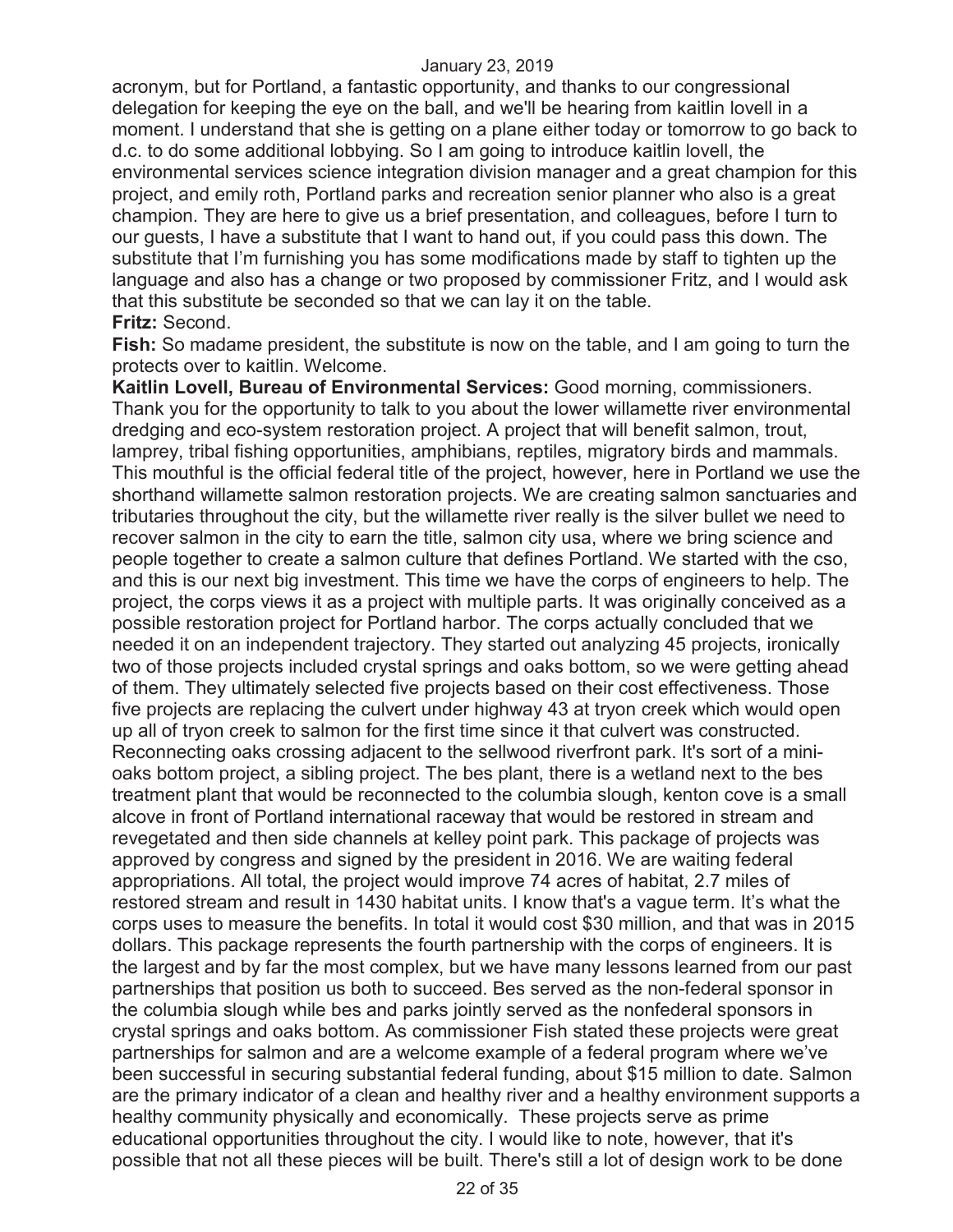and depending on the corps' timeline and funding both parks and bes will need to agree especially on when and how to proceed with oaks crossing and Kelley point park, both because of potential funding availability as well as potential change site in conditions. The role Portland plays in this is as the official nonfederal sponsor. Our obligation is 35% cost share and in this case that is estimated to be a little over \$10 million. Our primary responsibilities include securing actual sites, doing the permitting, pre- and post project requirements. A key effort is securing partnerships and I would like to call out here in the audience today the johnson creek watershed council executive director, daniel newberry who is a key partner in the crystal springs projects, and mike houck with the urban green spaces institute, who was a champion for decades for the oaks bottom project. They will be joining us after this presentation. While congress has officially approved the project they have not yet allocated funding. Much like we're asking you today to give us the authority to enter into agreements with the corps, you will retain the ability to approve budgets annually. You will also retain ability to approve our federal agenda annually which would include requests for funding. We are working currently as commissioner Fish said with the office of government affairs to influence this year's federal budget to get started on the design work and ultimately construction. Of the 35% cost share that we have it is estimated that the value of our lands, easements and rights of ways would account for \$9.3 million of that. So the actual financial outlay would be satisfied through working kind in cash and we estimate it to be less than \$2 million for all five projects.

**Fish:** And colleagues, in your red lined version of the substitute ordinance at paragraph 11, we have made clear that the vast majority of the city's estimated cost is satisfied through a credit through the value of lands, easements and rights of way. So our actual out of pocket cost in terms of the overall projects is extremely modest. Again, we could come back to council through the normal budget process and through the normal order to seek authorization for any expenditures going forward.

**Fritz:** Commissioner presumably staff time would count into the remaining \$2.5 million? **Lovell:** Yes.

**Fish:** I think it does.

Lovell: It's been very valuable. The federal share of this would roughly be about \$19.6 million. So what we need from you today is approval for the authority to enter into these agreements with the corps and other partners to execute these projects. We're not asking you to fund future councils. We will be coming back annually for budget approval. The types of agreements that need to be quickly executed or amended include things like the corps' project partnership agreement, real estate agreements, access agreements such as the one we entered into with dick samuels for the oaks bottom project and many other elements the project that the city leads in order to keep the project on time and on budget. This authorization gives the directors of bes and parks the authority to enter into these agreements but those cost agreements are dependent on council approved budgets. We are not asking to bind future council. This is just a recap. We're federally approved by awaiting appropriations. We can through this authorization enter into some preliminary work such as access agreement, some survey and some geotechnical work. Bes has approved the funding in its five-year capital budget that will be coming to you as part of the budge process. As I mentioned bes and parks will annually seek funding for these. So this is not new. This is actually a renewal of an authorization that council granted to us earlier in 2010 that we used to successfully complete the crystal springs and oaks bottom projects. So I just wanted to touch on those two projects really briefly. The westmoreland 206 partnership with the corps replaced three culverts at southeast umatilla, southeast tenino and southeast tacoma. It created the brandon natural area and most visible, it transformed westmoreland park into a new playground for salmon and people. Emily is here to talk about the oaks bottom project.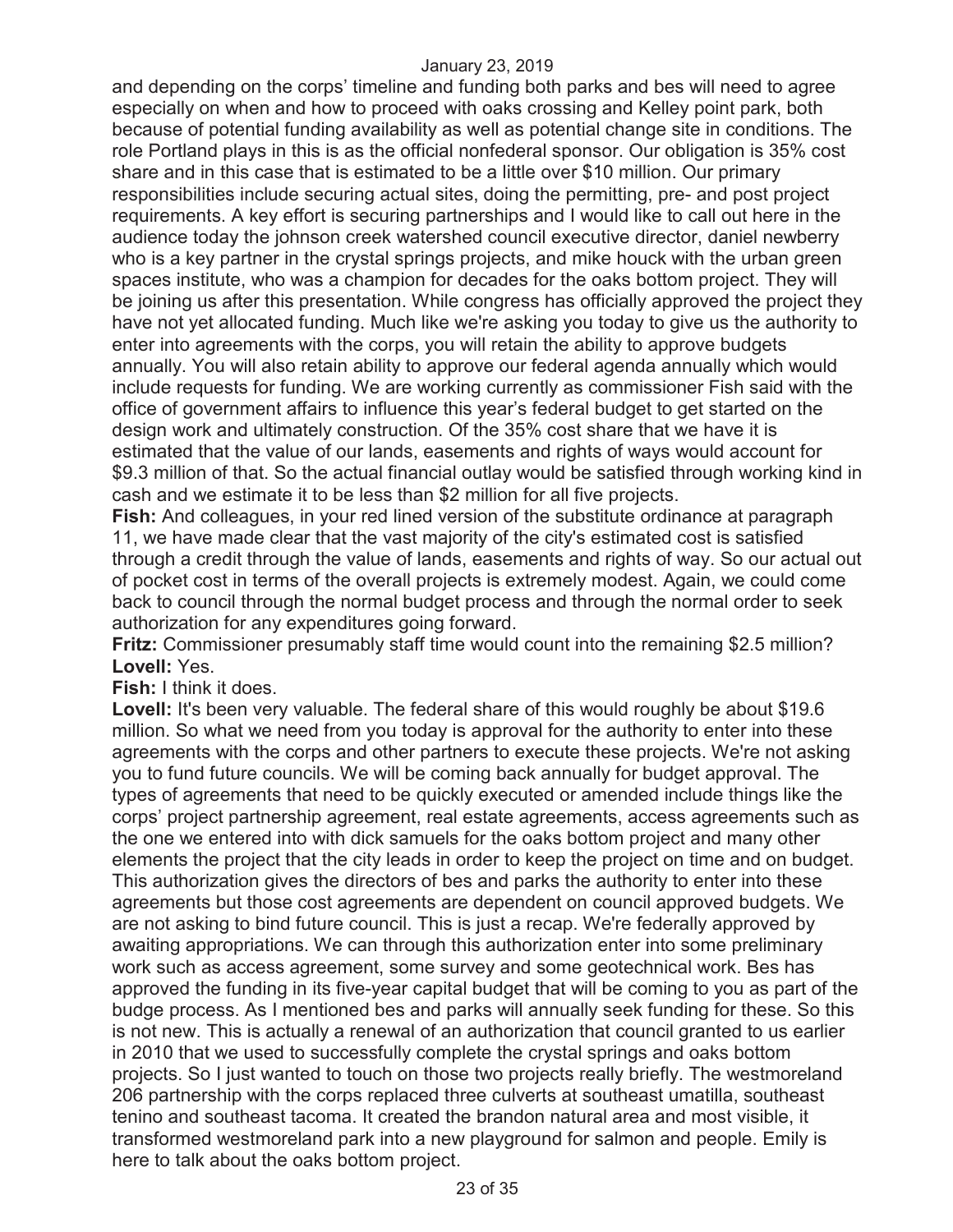**Emily Roth, Bureau of Environmental Services:** Thank you. Good morning, council. As you heard from commissioner Fish, the oaks bottom project reconnected the willamette with oaks bottom wildlife refuge. This took ten years of planning and in short finally we're able to upsize the culvert under the springwater trail and railroad, remove a mini-dam, recontour the channel and restore native vegetation. Our relationship with the corps started with a 2011 ordinance and because of all the changes and the stops and starts, we were able to be nimble with the corps as they changed authorities and funding sources. It was a stop and start project. And with all of that happening, it allowed the city to fill the gaps because we were flexible. We were able to negotiate directly with dick samuels for a 30-day railroad closure, by corps and the contractors could use that to haul. Similarly, as you may have heard, we had to close the springwater corridor for four months but because of our outreach and public involvement, we were able to fill those gaps and have detours and keep all of our commuters going. Our fish experts also conducted the fish salvage, an effort to save fish and aquatic animals, in the project site, and transport them out of the construction zone. Because of all of the existing agreements in place signed by our director, this work was categorized as work in kind and counted towards our 35% cost share. We will be having a nice viewing platform that will be built along the springwater that's happening in april as part of the project. A big recreation boost. We are excited about the prospect of adding more projects like oaks bottom to the willamette river, to continue moving forward for a clean and healthy willamette, for people, fish and wildlife, and we rely on these authorizations to be able to continue our financial advantage partnership with the corps. I also just want to note that ultimately the reason we have been so successful at the national level in competing for these projects and in our urban environment with the corps is because parks has an excellent record for protection and stewardship of these lands and a long-term commitment in stewardship in parks that we can be good stewards to these new investments. Without that baseline excellence and the confidence of future success we wouldn't be able to attract the corps nor would we be competitive, especially in an urban area.

**Lovell:** Thank you. That's the end of our presentation. Do you have any questions? **Fish:** We have two invited guests. Should we bring them up? Is mike houck here? Mike is here. We also have our friend from the johnson creek watershed council. So, gentlemen if you would come forward. This is our invited panel. Thank you both for being here. **Daniel Newberry:** Thank you, commissioners, for this opportunity. The johnson creek watershed council has a lot of overlapping mission with the bureau of environmental services and what they are doing in the streams around Portland. In particular in johnson creek we work a lot on fist passage too. A lot of the projects that you've just seen are about opening up new habitat that fish are, salmonids not currently able to get into. I just want to point out that one of the reasons that we are doing, in our organization we're doing this kind of work is to provide eco-system resilience with climate change. As we're seeing streams all over the northwest are getting hotter and hotter, and one of the big strategies to try to combat that and to make sure we continue to have salmon is to open up cold water habitat that's currently blocked by culverts. So I would just like to go on record to say I really support this partnership with the corps of engineers that will allow additional cold water habitat to be opened up to salmon. Thank you.

**Fish:** Thank you very much, sir.

**Mike Houck:** I'm mike houck director of urban greenspaces institute. I can be very brief. I will start out by saying that i'm very excited about the work at oaks bottom wildlife refuge. I actually got involved with oaks bottom 49 years ago, literally almost a half century, when the city was actually contemplating filling oaks bottom for a motocross course and a number of other uses that we were not very excited about. So it's taken 49 years. I'm grateful I don't have to wait for another 49. The fact of the matter is city staff in parks and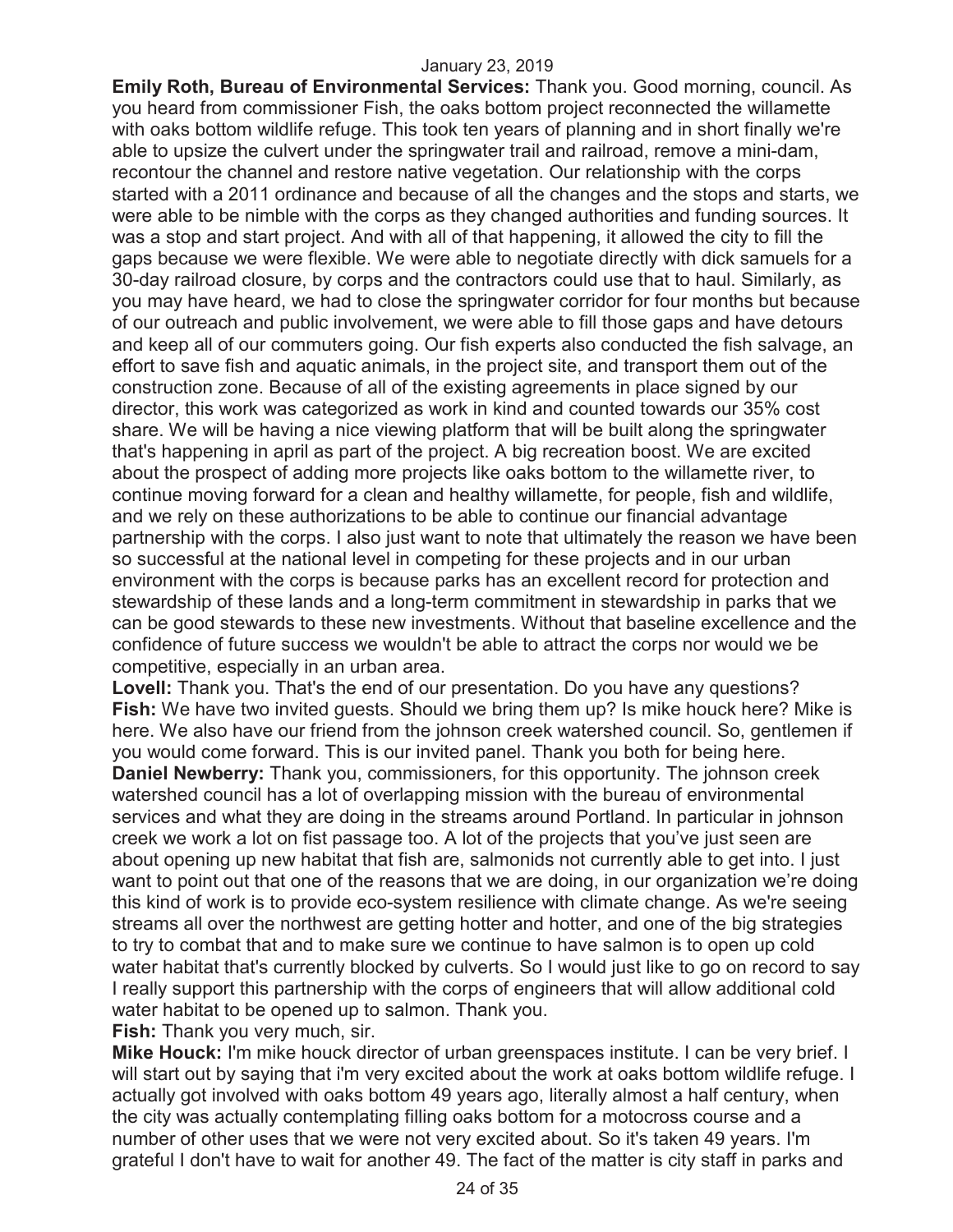bes have done amazing work over the years but a lot of its been around the edges simply because there haven't been the resources that have been needed for truly heroic efforts like oaks bottom and these other projects you've heard about. The only way we are really going to have a major impact on improvement in the willamette and its tributaries is by partnering with the corps and other parties. So, I'm just hopeful you'll approve this and we'll move forward on these five projects. I will point out, however, I also got involved with ross island 1979. Council was on the other side of this room when we were talking about trying to protect ross island and the herons that utilize ross island. It's been a long time coming. The responsibility for ross island sand and gravel to do restoration will be relatively minimal compared to what could be out there, and it's not on the list but I would urge the city to consider making sure that oaks bottom, the ross island archipelago, four islands and holgate channel be viewed as an ecological unit and in the future we have an effort with the corps and other partners to truly have one of the most amazing in the middle of the city ecological systems in the country. I would hope that the corps will be brought into that effort as well.

**Fish:** Thank you for that, mike. I did get your extensive email and materials so thanks for furnishing that to us.

**Houck:** Great. Thank you.

**Fish:** That concludes our presentation, madam president.

**Eudaly:** Karla, is there any testimony?

**Moore-Love:** Yes, we have four people signed up. The first three are edith gillis, Maggie, and Charles bridgecrAne johnson.

**Eudaly:** Please come up. You have three minutes. Please keep your testimony relevant to the item at hand and don't forget to state your name for the record.

**Edith Gillis:** Good morning, my name is edith gillis. I'm coming to you with a lifelong calling and passion reflected in my first degrees at the university of Oregon in field biology, recreation park management and education. I strongly support the general concept of this, and i'm also strongly encouraging you to pay attention to including citizen scientists. As a volunteer for bark I was able to protect the safety of our drinking water by stopping a timber sale when I found a very rare endangered small animal eating plant colony. We have to let the folks know it's not just about saving fish and making nice little parkways for rich white folks to raise their property values and our tax income. We need to have healthy fish because through them they are bringing the marine nutrients to our trees and forests that we need to have in order to culm and attract the clouds which we have to have to manage the safe, healthy precipitation that we need for our drinking water, for our air purification, and for our safety, fire prevention, et cetera. So we really need to let the public know why what you're doing is important for all classes, cultures, income, and recreation interests. It's the best way to invest our funding if we really engage the public in transparent, timely ways to get our information and feedback. I have been able to solve problems that would have saved us billions of dollars and at other times I wish I had known in time that I could have saved us billions of dollars, as well as having volunteers. I love working with solv and others in order to restore our waterways. Congratulations on this good concept. Let's watch the follow-through in the details.

## **Eudaly**: Thank you.

**Charles BridgecrAne Johnson:** Good morning, commissioners. For the record Charles BridgecrAne johnson. As Edi alluded to, and it was also mentioned directly in the presentation, that the situation for salmon, their return, is indicative of actually a healthy environment for all of us. I don't know how other people have had a chance to review this agenda item online, it comes with an additional 70-page exhibit. I think perhaps the best argument in favor of you all voting for this is the fact that bob sallinger is not here, columbia river keeper is not here, et cetera. So it looks like between the bes and the corps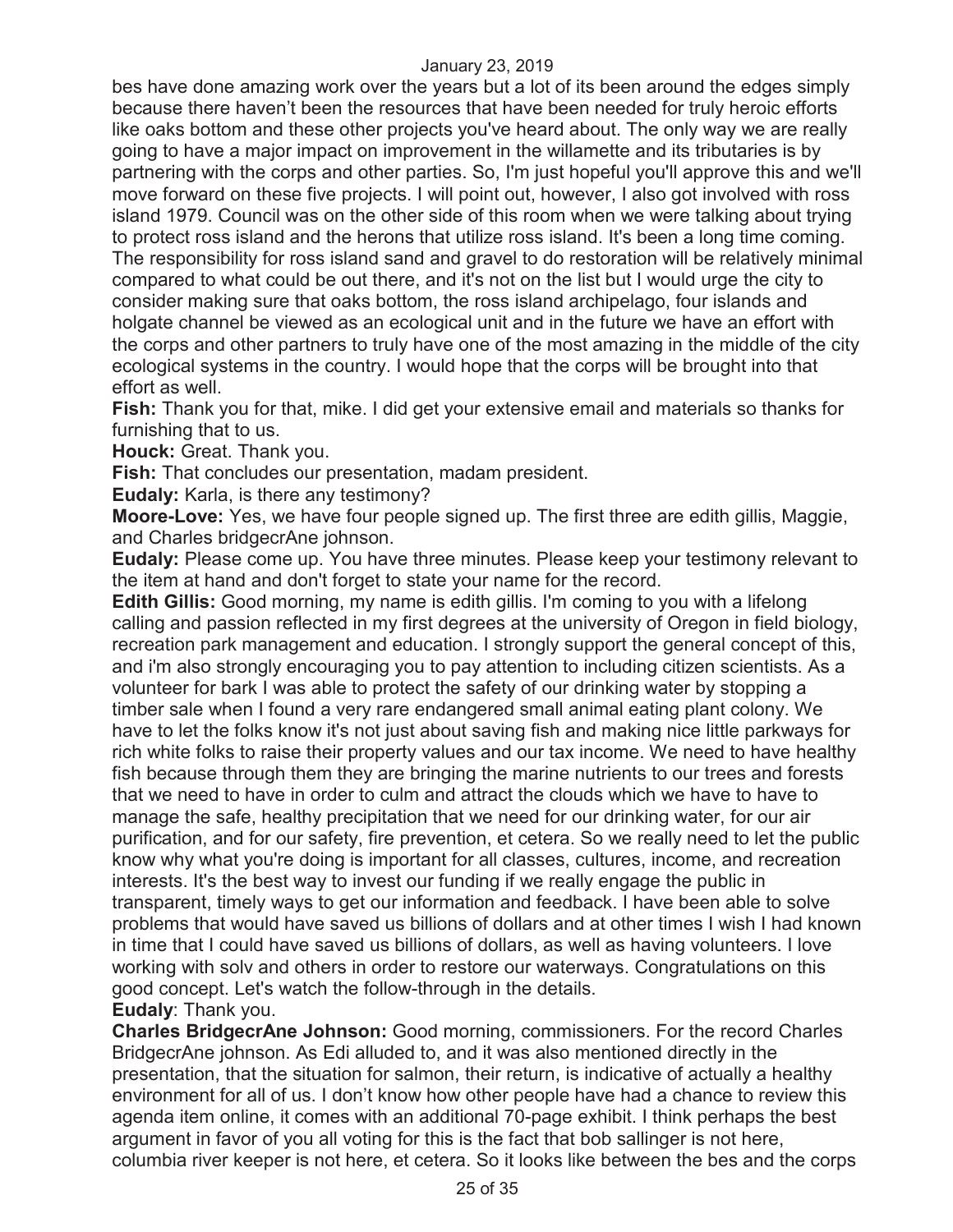of engineers, you have even if these 70 pages don't specifically spell out a big role for ngos and nonprofits at least the process has happened where the most diligent and committed and often paid even less than the lowest water bureau employees, bes employees, people at perhaps even the columbia river interitribal fish commission, have become aware of this. There's no objection here. So let's get to work on repairing and protecting our bio region. Thank you.

**Eudaly:** Thank you.

**Maggie:** As a fan of rachel carlson, I think we need to listen to our environmental scientists and realize that even if we lose one thing in the system of an eco-system, it's like a domino. Everything falls. So as long as the corps of engineers are building things up to support the eco-system, i'm all for it. I'm all for consulting our environmental scientists and engineers about protecting all life. Thank you.

**Eudaly:** Thank you, Maggie

**Gillis:** I didn't use up all my time. I wanted to quickly say that this project if managed properly attending to the details is also much better for emergency preparedness and disaster resilience.

**Eudaly:** Thank you.

**Moore-Love:** The last person who signed up is Jeanne Connett. Is jeanne here? **Fritz:** She left.

**Eudaly:** Is Jeanne here?

**Fritz:** No she left.

**Eudaly:** Alright, we're going to close the list and allow mr. Lightning to give testimony. **Lightning:** Yes. My name is lightning. I represent lightning super humanity. I didn't hear anything on what we would do with the contaminated dredging materials and if you have a location to actually take that to because as you know from my position I have a real problem with projects being done and they take it to the center of the river in another location and dumping those contaminated dredging materials at a different location so if that's what you're planning to do i'm absolutely against any of this. Issue number 2 is -- **Fish:** Can I just address that?

**Lightning:** Yes, if you could address, thank you, sir.

**Fish:** We're not doing dredging. We're changing culverts and other water flows in order to promote safe places for juvenile salmon. But this does not -- dredging and the work that's going to be done on the river through superfund is not part of this plan.

**Lightning:** Okay, and I'll respond to that. Ross island was brought up also, and other locations by some of your speakers. So that's why I said dredging. And on your presentation it also said dredging on your presentation. So that's why I brought that up. That's a big concern to me on where those contaminated materials go. The reason why I say that in my opinion submersible land is owned by the state, controlled by the state and it's their responsibility but i'm not hearing where the state will be adding money and how much they will be adding. Now, I do agree on the federal government stepping in and also when we're talking dredging the superfund site, it's very necessary, but in my opinion, the point brought up on the climate change issues which I think was a very good point you brought up, as you know, the people sitting in this room we're looking at a very serious situation this year on the snowpack itself. We're looking at a very serious situation this summer, plain and simple. I lived on the river 12 years, lived out 750 feet from the bank on the river for 12 years, so I understand how this river can adjust and change just with the snowmelt off, just with the rainfall, and you can analyze that just by standing there and looking from the bank and how that actually changes. With ten years of experience out on the river I have a clear understanding on what we're going to face this summer and again, one of the other concerns I have is I didn't hear anything about the native americans and on the treaties and where their position was on this because to me when we're talking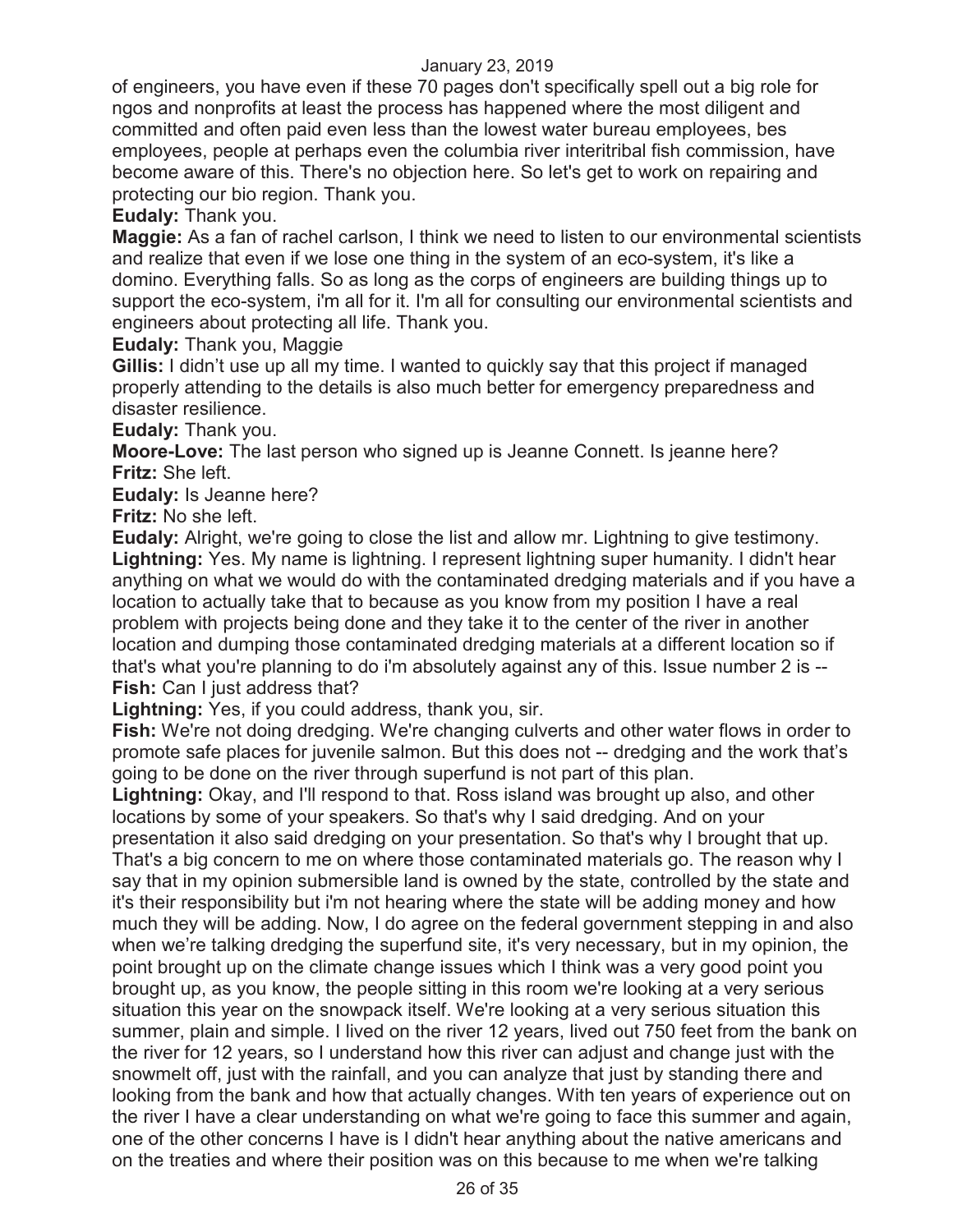about the river and salmon, we basically took away their ability to make any type of income or feed their families, and we should be focusing on that at the top priority on what they think should be done, what they think should be the right thing to do, and how things should be done. I didn't hear anything on that issue from any representatives up here besides commissioner hardesty. So that's my main focus. I just want to make sure that's looked at very close and understand what do they have to say about this. Period. Thank you.

**Eudaly:** Thank you.

**Fish:** That concludes our presentation and I think we need to adopt a substitute and then take the ordinance as an emergency.

**Eudaly:** All right. Karla, please call the roll on the substitute.

**Fritz:** Thank you, commissioner Fish, for your amendment -- am I taking it that you, it's, that the substitute at the emergency? Or were you planning to add an emergency clause? **Fish:** I'm sorry, it's a nonemergency. Were fine with a nonemergency.

**Fritz:** I just wanted to know when should I make my big speech. I've got a big speech. So if it's now, now I'm ready.

**Fish:** It's a nonemergency:

**Fritz:** Okay good. So I'll start again. Thank you, commissioner Fish, for your work, for your staff and both bureaus. Thanks to Kaitlin Lovell and Emily Roth. I think between you, you have decades of commitments to our watersheds and our communities and our natural areas, and a lot of the progress we've made is thanks to you two women, so thank you very much for all of your work. Thanks to jamie dunphy and commissioner Fish's office, and Meeseon Kwon in mine for work on the amendments. One of the most important to me was adding in the resolved to reflect the fact that has been commissioner Fish's intent all along that this agreement just applies to these particular projects. It's not a blanket or designation of authority. So i'm very pleased to support it. Thank you, commissioner Fish. Aye.

**Fish:** Well, thank you. We're pleased to bring this substitute forward. We got a lot of constructive feedback from colleagues and from staff. Thanks to both. I just give you a preview what i'm going to say next week which is there's a lot to be discouraged about these days in Washington d.c. But there's this little known program called wrda, the water resources development act which has become really one of our lifelines. We are so grateful for our congressional delegation for fighting to put this in the budget and then helping us with the appropriations. In the current congress we're now very well positioned with our senators and our representatives in key leadership positions so we have a high degree of confidence but leaving nothing to chance we're dispatching kaitlin to d.c. To do some lobbying. One of the great joys in my life of having both the parks bureau and the bureau of environmental services report to me is that we now have the two bureaus that are the lead in this effort working together with our office to make this happen, and it's exciting. We won't see our two guests next week but the johnson creek watershed is one of our great partners. So we thank you again for all the work that you do. Mike houck, for 49 years he has kept his eye on oaks bottom. Mike is effective because he takes the long view, and we will take up his challenge on ross island and holgate channel because that is a great opportunity for us down the road. I'll have more to say next week when we adopt this, but again, this is one of my priorities for the year. It is one of the shining examples of an effective partnership between the city and the federal government. And i'm very grateful to everyone who brought this forward. Kaitlin, and emily in particular, and I also want to acknowledge a jamie dunphy in my office. Aye.

**Hardesty:** I think everything has been said about how fabulous this particular partnership is. Aye.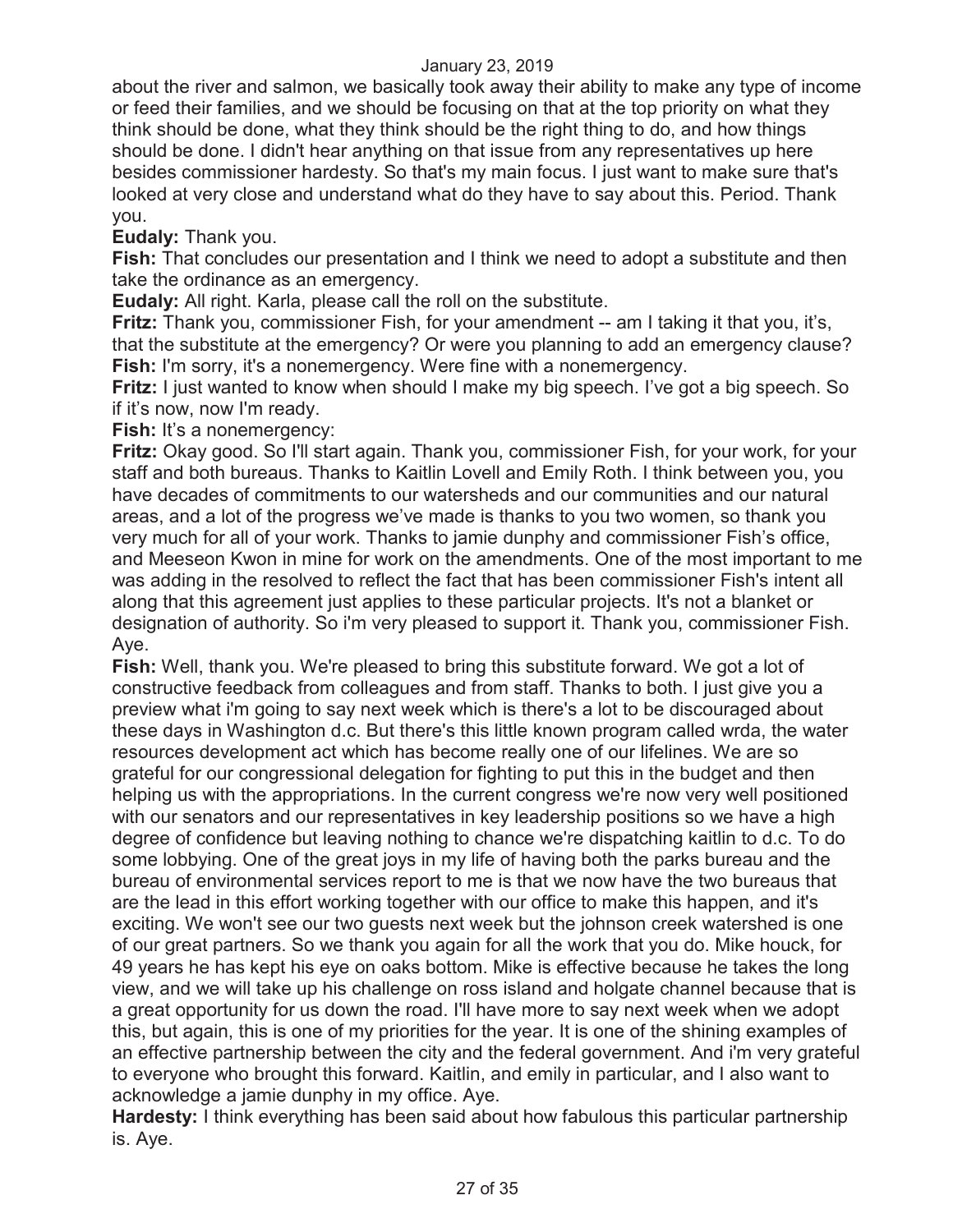**Eudaly:** I want to thank you for your presentation and I want to thank everyone that gave testimony today. I agree with all of it. Mr. Lightning, I never know where you're going to come down on an issue, but today I have to say I absolutely concur with you and while I can't speak to the level of engagement with tribes on this matter, I can assure you that with the creation of the director of tribal relations and hiring of laura john that these issues are more in the forefront of our minds than I think they ever have been. The guarantee of fishing rights was critical in the agreement between tribes and the u.s. Government in the 19th century, which led to native americans ceding these lands giving native americans the right to fish at all usual and accustomed places. Fishing was critical for their subsistence, for trade, and for their religious and cultural activities. I consider the degradation of our river and endangering multiple salmon species to be a failure to honor these treaty rights. The access guaranteed by them. These treaties are not relics. Neither are native americans. Doing right by our river and salmon as well as honoring our obligations, our treaty obligations, will benefit us all as well as the environment. I'm very pleased to support the substitute and looking forward to passing this item next week. Aye.

## **Fish:** Thank you.

**Eudaly:** All right, this item is a nonemergency ordinance. It moves to second reading. Karla, please call the next item.

#### **Item 63**

**Eudaly:** All right. This is mine. Colleagues, approval of this resolution will authorize the city to apply to join in the national network of other jurisdictions. I would like to invite the following speakers to come to the table to present at this time. Winta yohannes, policy advisor from my office, Lisa lesage from immigration counseling services. And victoria muirhead from innovation law lab. Welcome. Thank you for being here. Please state your name for the record before you begin.

**Winta Yohannes, Commissioner Eudaly's Office:** Good morning, commissioners. I'm winta yohannes and I serve as policy advisor in commissioner eudaly's office. Today I'm joined by two members of Oregon ready coalition as well as others supporters in chamber to update you on the universal representation work and seek approval to submit an application on behalf of the city to join the safe cities network convened by the vera institute of justice. The vera institute founded in 1961 seeks to drive change, to urgently build and improve justice systems that ensure fairness, promote safety and strengthen communities. As a leading national policy and research institute, it is currently operating more than 50 projects in at least 40 states. After nearly a year of the trump administration's relentless attacks on immigrant communities vera launched the safe cities network in 2017. Through this initiative vera aimed to coordinate and support local jurisdictions in their effort to launch universal representation programs to provide legal defense to immigrants facing deportation. The 12 jurisdictions who participated in year one received catalyst grant funding and technical guidance including trainings for legal service providers as well as data collection and strategic communication support. At that time the office of community and civic life and new Portlanders policy commission were convening the welcoming, inclusive sanctuary city task force and the Oregon ready coalition was developing a proposal for the state's first universal representation program. These efforts converged and the creation of a legal defense fund emerged as the task force's priority recommendation to council in march of 2018. Shortly thereafter, council unanimously approved \$500,000 in funding to launch Oregon ready's proposal for the first universal representation program in Oregon. Joining the safe network will help Oregon ready deliver on directives from council to track clear out comes, to leverage the city's initial investment and expand the network to neighboring jurisdictions. Oregon ready's innovative model coupled with council's shared and unwavering commitment to this work stand to put Portland on the map as an emerging national leader in this area. Finally, today's resolution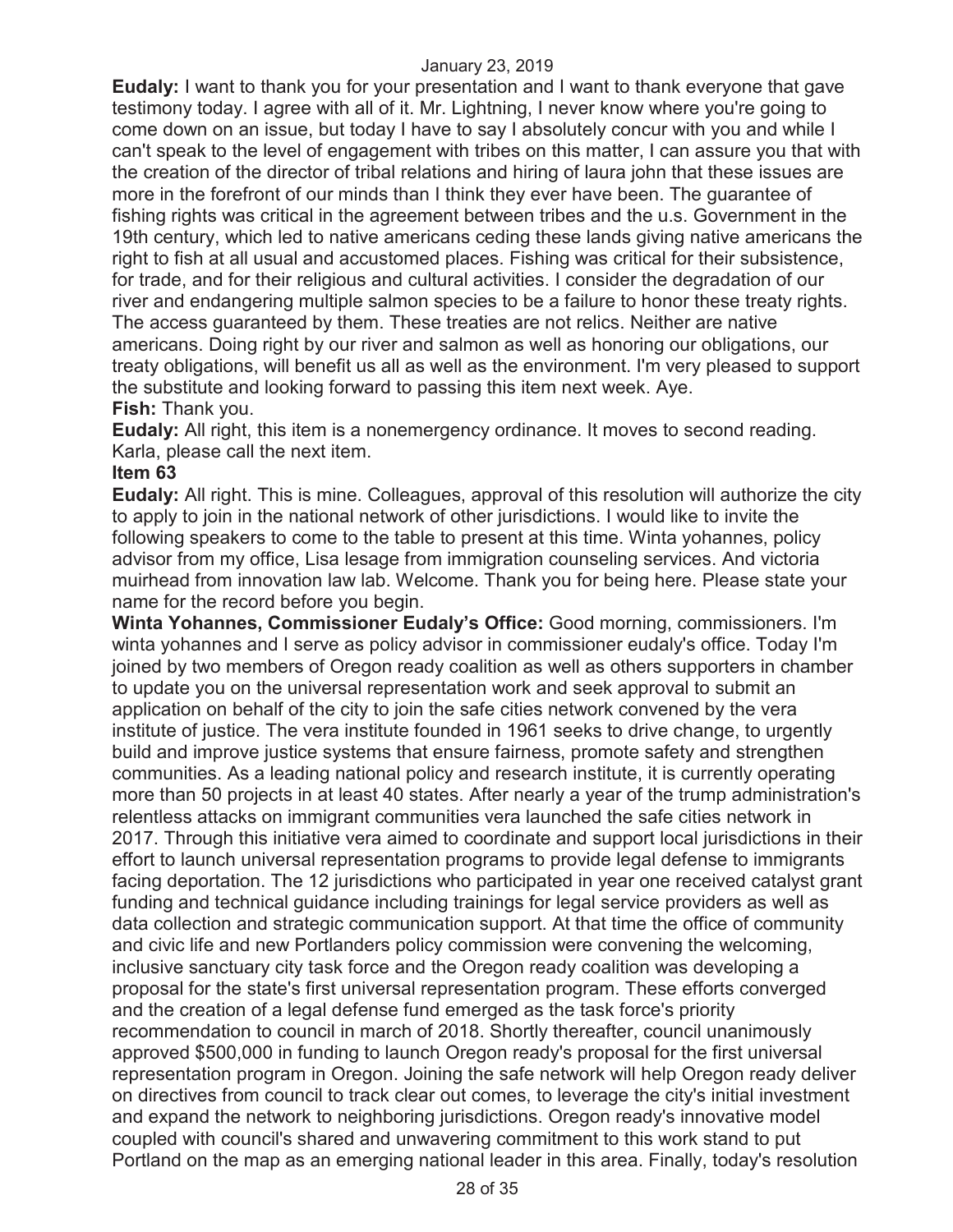is merely focused on gaining authorization to join the safe cities network, however each time we discuss the topic of universal representation it's important to highlight the following two things for the general public. One, immigration policies absolutely have an impact on local communities. In fact there are currently 776 residents with pending removal cases in east Portland according to the transactional records access clearing house. And two, data from the Portland immigration court indicates that 82% of cases where parties are unrepresented result in orders of deportation. With representation only 29% of the final decisions result in removal. This stark disparity makes it clear that universal representation is ultimately about protecting everyone's constitutional rights to due process and preventing the deportation of those who have a legal right to stay in the communities they call home. This safe cities network will help us advance the city's goals and expand our community partners' capacities. Thank you for your consideration.

**Victoria Bejarano Muirhead:** Hi, my name is victoria bejarano muirhead. I'm representing the innovation law lab as well as the universal representation committee of the Oregon ready coalition. I would like to extend my thanks to the council for the opportunity to address you today and I would like to recognize my colleagues from the Oregon ready coalition that are here today. I would also like to thank you for making the vision of universal representation a reality here in Portland. Thanks to your generous support, the equity corps of Oregon was launched in october 2018. This crucial investment assures that Portlanders that are in deportation proceedings will have legal representation. And as winta shared legal representation is one of the key indicators of whether or not someone will receive immigration relief. For context, all of the cases won between 2000 and 2012 were reviewed and it was found that 95% of those winning cases had legal representation whereas only 5% were able to be successful without it. Similarly, other jurisdictions have become part of the safe cities network, have seen the number and percentage of cases won rise since implementing universal representation programs. Though it's only been a little more than three months since equity corps of Oregon launched here I want to share what your investment has made possible so far. Since october 2018, firstly, over 50 community navigators have been trained. These community navigators are either staff or volunteers embedded at social services, religious and community organizations. These navigators now have the tools and training to make them empowered to conduct intakes and send referrals to the universal representation program. They have already sent over 70 our way. Secondly, over 140 individuals have been screened for legal representation services. With about 100 ultimately eligible for case placement. Among the cases that we have placed so far include cases for asylum seeking families who were separated at the border as a result of the trump administration's zero tolerance policy. Thirdly, in the span of three months we have held three workshops, two geared around knowing your rights, and one that provided assistance to individuals who were filing formal asylum applications. The workshops were well attended and people were really excited about finally having a tool to complete very important legal work for their cases. Fourthly, because of this investment our equity corps attorneys have provided basic services to individuals who are in removal proceedings. For example, filing the asylum applications and changing immigration court venues for individuals who were released from detention elsewhere and then came to Portland as their final destination. Finally, I want to share with you that the very first case that was placed through equity corps did go to court. Unfortunately, because of the federal government shutdown they have not received appear final decision yet. However, in this particular case, it's important to mention that legal representation was provided for a family that up until then had not been able to secure an attorney. Now because of the equity corps program they have a fighting chance at winning their claim and being able to stay here in Portland. Given the federal government's repeated attempts to unfairly and unlawfully target immigrants of color, local action is more important than ever before.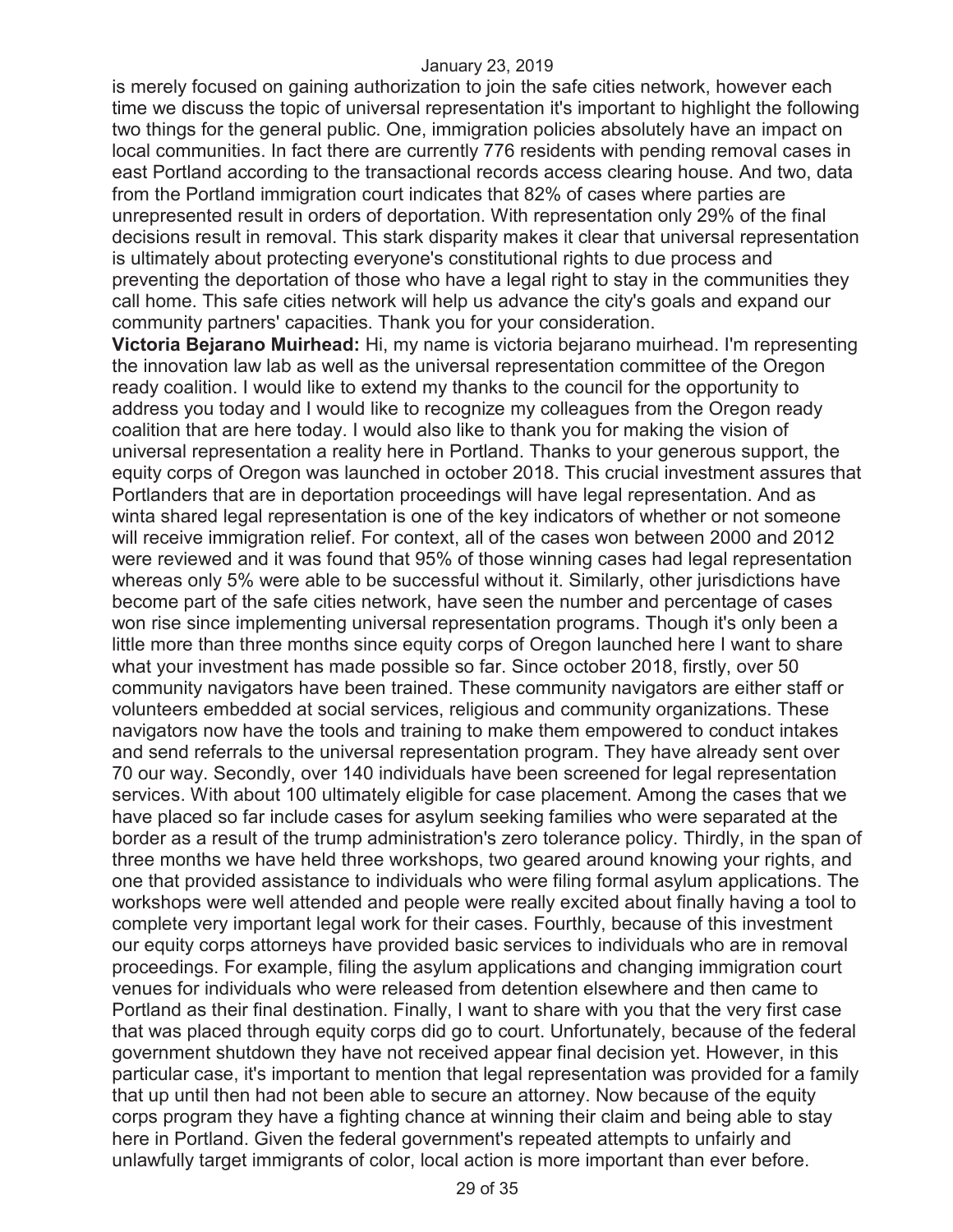Joining safe cities is an important step forward. By doing so we affirm Portland's commitment to being a welcoming city.

**Eudaly**: Thank you.

**Lisa LaSage:** I'm lisa lesage. I'm an attorney and the executive director of immigration counseling service and we are one of the direct service providers in equity corps. We're also Oregon's oldest and only independent nonprofit law firm providing services to immigrants since 1978, and we also have the state's only unaccompanied minors program where we represent all children who are under the age of 18 detained by ice here through the vera institute of justice. We have been working with the vera institute since 2008 so they have been a partner to us in providing funding with tactical and technical assistance for the support and the legal services that we provide. Vera reached out to ics when they heard about the city of Portland's discussions surrounding the safe cities or the I should say sanctuary and asked us and Oregon ready [inaudible] to participate in the first vera sponsored safe cities conference in new york city. It was really inspiring listening to cities and municipalities around the country how this funding for universal defense has made a profound difference in their communities and how they have been able to leverage city and county and state funding to provide legal services. We have been in continued communication with vera on this issue. This would be a fabulous opportunity for the city to leverage its funds to receive additional support from the vera national network for this important work, as well as technical support. Ics, as a vera provider here in the state, stands ready to help the city in any way we can to facilitate the relationship with vera and we urge you to vote yes on this. Thank you.

**Eudaly:** Thank you. I believe that concludes our invited testimony.

**\*\*\*\*\*:** Yes.

**Eudaly:** Any --

**Fritz:** Thank you all for being here. Thank you, commissioner eudaly, for leading this work. It's very impressive. My understanding it doesn't cost us anything to join this group and there's a potential for us to get a grant of up to \$100,000. Is that correct?

**Muirhead:** That's correct, commissioner.

**Yohannes:** That's correct.

**Fritz:** Thank you. I'm seeing nods. Where does vera and safe get its money from? **LaSage:** They get it from a nationwide donor database. So they have been around for since 1961, I believe. So they have major donors that give them funds. This is where they receive at least for safe cities funding is my understanding.

**Fritz:** And does vera and/or safe stand for anything? Is that an acronym or --

**Yohannes:** Yes, it is safe and fairness for everyone.

**Fritz:** Great. And do we know the origin of vera?

**Muirhead:** I do not.

**LaSage:** The name?

**Yohannes:** Yes. The first project that vera actually worked on was related to reforming cash bail in new york city, and a gentleman who led this work later named the organization after his mother, I believe.

**Fritz:** Winta Yohannes, you are absolutely fantastic in the amount, the breadth and depth of your knowledge.

**LaSage:** It's amazing.

**Fritz:** I know that many of us here at Portland, there's only one person that we associate you with its name, vera, so it's really very near and dear to my heart that we're doing this. Thank you very much.

**Yohannes:** Thank you.

**Eudaly:** All right, Karla, is there any testimony? Thank you.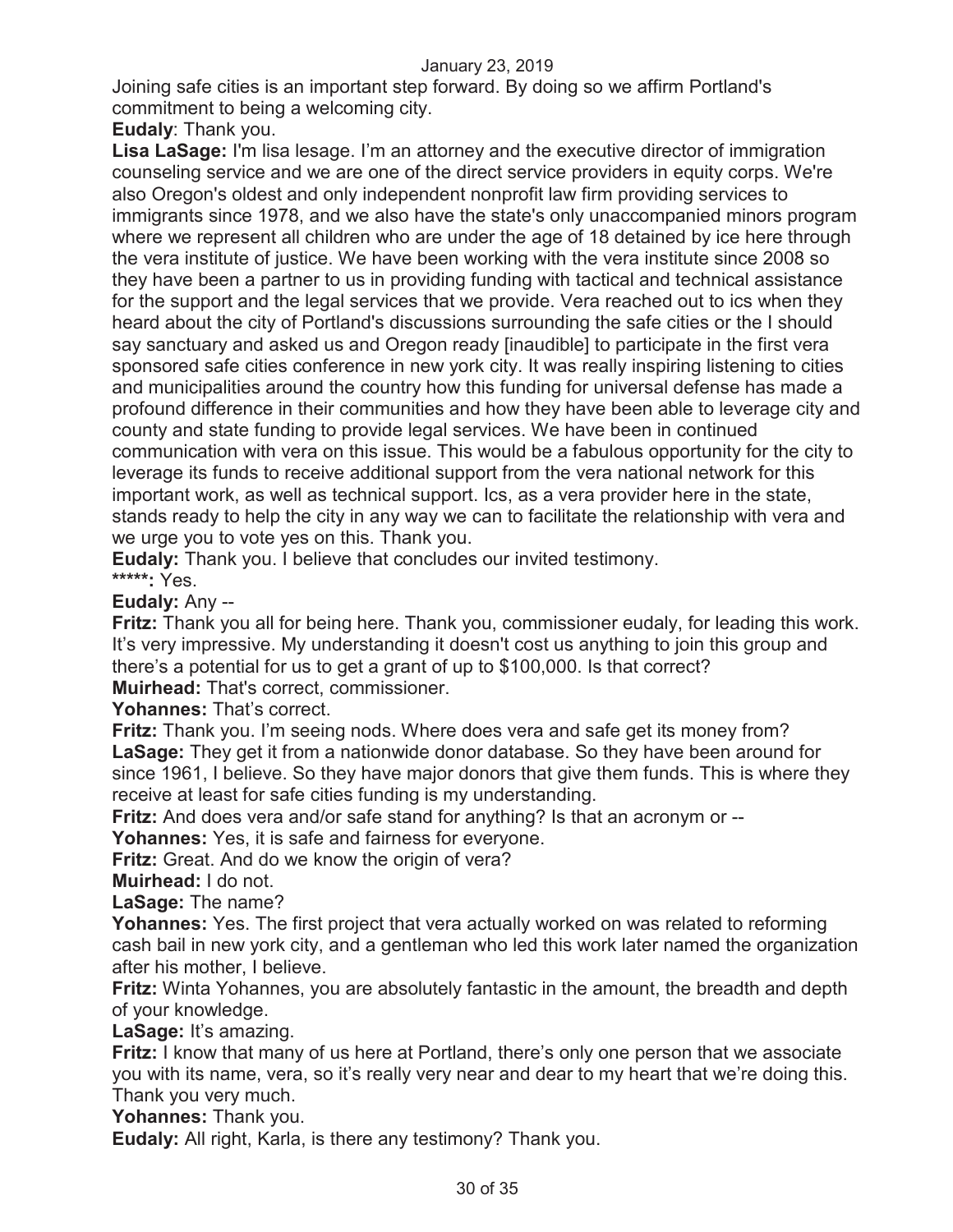**Moore-Love:** Yes. We have four people signed up. The first three are Robert west, edith gillis, and Maggie.

**Eudaly:** Welcome. Please state your name before you begin your testimony. Make sure to keep your testimony relevant to the item at hand.

**Robert West:** Okay, first of all, I would like to say that I support this as long as there's no city money going into it.

**Eudaly:** This is accepting a --

**West:** Yeah. Everyone has a right to legal representation regardless what it is. People should even if they are being deported they should have a right to legal representation. And you know, that's under the u.s. Constitution. Because being an illegal alien in this country is a criminal act. I disagree with that but that's the way it is. So due to their charged as a criminal act, they are entitled to a lawyer. Okay? One of my concerns was if the city's putting money into it, are they going to represent criminal aliens and is that going to make Portland look bad.

**Eudaly:** Mr. West, if I could pause the clock for a moment, this is simply a resolution that will allow us to apply to join a national network with other jurisdictions. There is no financial cost or budget impact.

**West:** Yes, I said i'm for that. I just said that's what I was concerned of. And when I heard it was just a grant and they are applying --

**Eudaly:** So the item at hand is whether you're for or against us being able to apply to join this network.

**West:** I'm for it.

**Eudaly:** Great. Is your testimony concluded?

**West:** That's it.

**Eudaly:** Thank you.

**Edith Gillis:** Hello, my name is edith gillis. I spend eight to 24 hours a day for a month as a street medic and an all around volunteer in support at the abolished ice camp. You've heard me testify many times about this. For years I have been active in the community praying for and supporting folks, as well as for years providing a safe home for people seeking sanctuary from torture. I want to thank and bless you so much, and all the rest of your teams. You have saved lives and you saved my hope and you too for Portland becoming a more sane, safe, humane and fair community. Bless you.

**Maggie:** I'm also in support of this resolution. I think trump's policies are a crime against humanity. I would like to see no person who applies for asylum turned away. Regardless of what the reason is. And I would like to talk about her testimony. One of the women who testified about how important legal representation is to them not being -- immigrants not being deported. I want to tie this into what I see on a daily basis with people being evicted from either private housing or public housing, [coughing] elderly, they are in wheelchairs. They have got walkers. They have got parkinson's, they've got dementia, they've got alzheimer's. And they lack legal representation. When I take them down to aging disability

#### – **Eudaly:** Maggie.

**Maggie:** I find out they do not have their disability. And it's because they lack legal representation.

**Eudaly:** I need to get you back on track. This is whether or not you support this. **Maggie:** And I'm tying this in to –

**Eudaly:** I understand but you're going off track.

**Maggie:** These people would be deported without their legal representation. And i'm saying the homeless are unhoused because they do not have legal representation. Thank you.

**Eudaly:** Thank you.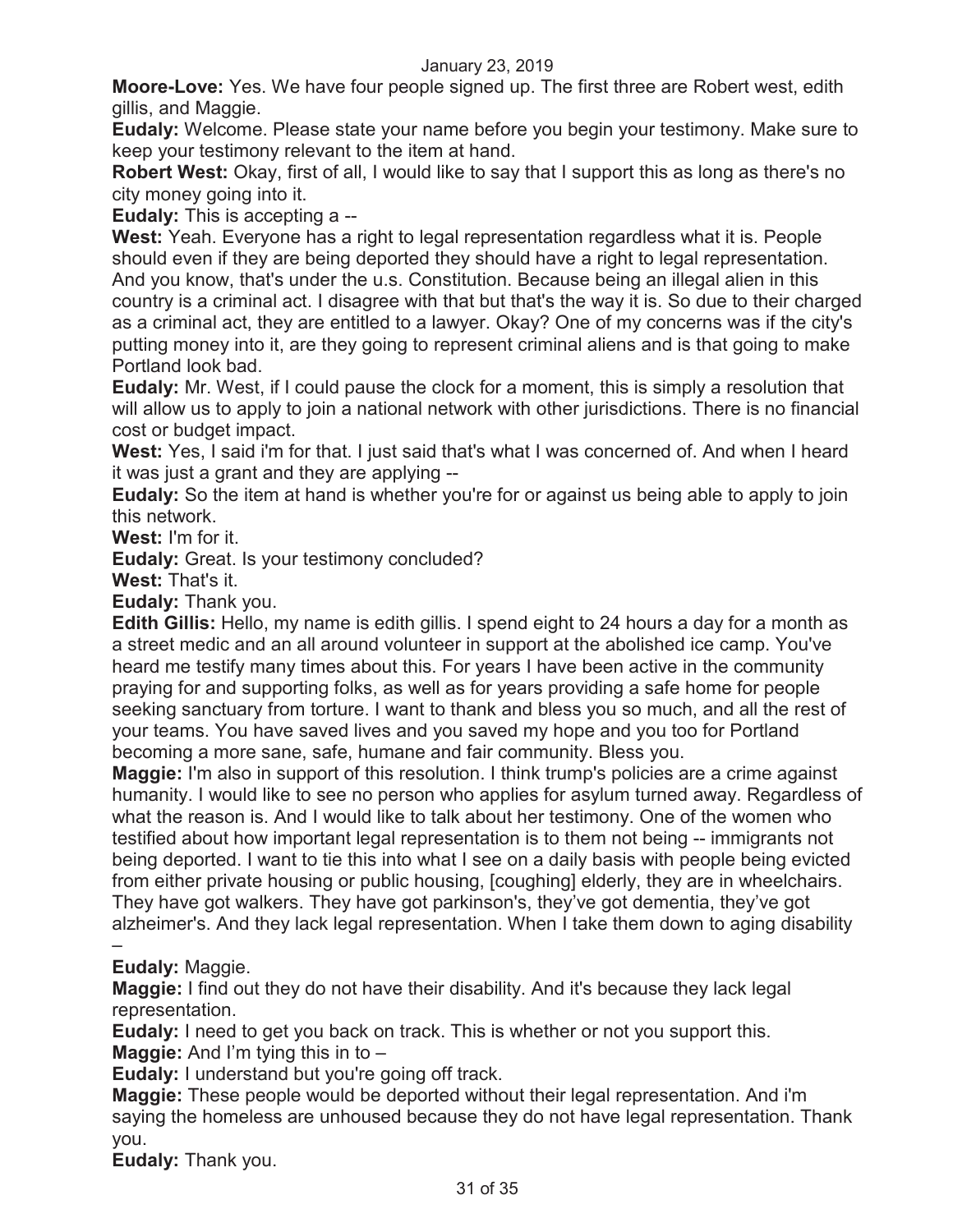**Moore-Love:** One more person. Charles "bridge crane" johnson.

**Eudaly:** And Mr. Lightning and we're going to close the list now.

**Charles BridgecrAne Johnson:** Good morning, commissioners. For the records, Charles bridgecrane johnson. As commissioner eudaly has pointed out we're focused just on this one small, great part of work that the vera institute for justice does. I have to say that I did appreciate the bridge craning of Maggie, because we also have a public defender crisis in the city so I hope that the city as it votes yes to get involved in this network will also know there are other situations where inadequate representation particularly affects people of color is a crisis in Multnomah county. And the vera institute which we should vote yes on this item and join, is also focused on some things the city has taken positive initiatives on, reducing mass incarceration, being particularly attentive to the disproportionate effect of marijuana crimes. So I look forward to you passing this item, especially in the spirit of the city doing everything it can to improve representation in a broken Oregon justice system. Thank you.

**Lightning:** My name is lightning. I represent lightning super humanity. Yes, I do approve of us moving forward on this. It's my understanding, though, that safe cities is tied to equity corps, which we did already approve a \$500,000 funding in the budget. So when i'm referring back to that number i'm just reading off the resolution itself. Now, again, I absolutely want anyone facing deportation to have representation by an attorney. Plain and simple. So I like that direction. I like to see that happening. I like to see the success rate that we have because of that. Now, some of my other concerns, not really a concern, vera institute is really a very impressive institute. I like the fact of we're not just talking immigration. They go into the prison systems, the reform, solitary confinement. These are all very important areas all tied to this subject. They take it very serious. So you know from my position any type of funding that may go to them in the future I wouldn't hesitate on anything, a million or plus, without any doubt to this institute. They do outstanding work. One of the things that we have used is that term universal and I'm hoping the vera institute can also maybe do a bigger picture analysis. I'm sure they have. That what happens if we implement the universal basic income? What happens to the migration, the immigration, the system itself? How can that benefit all the people if we're not moving to different locations just for economic reasons only. We really need to start looking at this very close and have that understanding is that a lot of people that might be here that are facing deportation, they possibly might have wanted to remain where they are at. I know there's a lot of other circumstances, but if it's economic, a lot of those people might have wanted to remain where they are at. We really need to start focusing on something more universal that would benefit all the people and we don't get into these type of situations to begin with. Thank you.

**Eudaly:** Thank you. Colleagues, is there any further discussion? This is a resolution. Karla, please call the roll.

**Fritz:** This is phenomenal work and I'm very happy to support it. Thank you to the Oregon ready coalition for bringing attention to this opportunity. To all the legal service providers participating in the universal representation project. To my colleagues on the council for funding the initial allocation, and to commissioner eudaly and her staff for looking into this program and bringing it to us. Thanks also to the vera institute for justice and just everybody who has been involved in this. We are all sharing the urgency of doing things, practical things that can help and I particularly appreciate the statistics that were given showing the outcomes even in the first three months, so thank you very much to all. I'm very happy to support it. Thanks also to Yesenia Carrillo on my staff who is particularly expert in this area because she worked in a law office, immigration law office before joining my staff and I appreciate her guidance to me. Aye. **Fish:** Aye.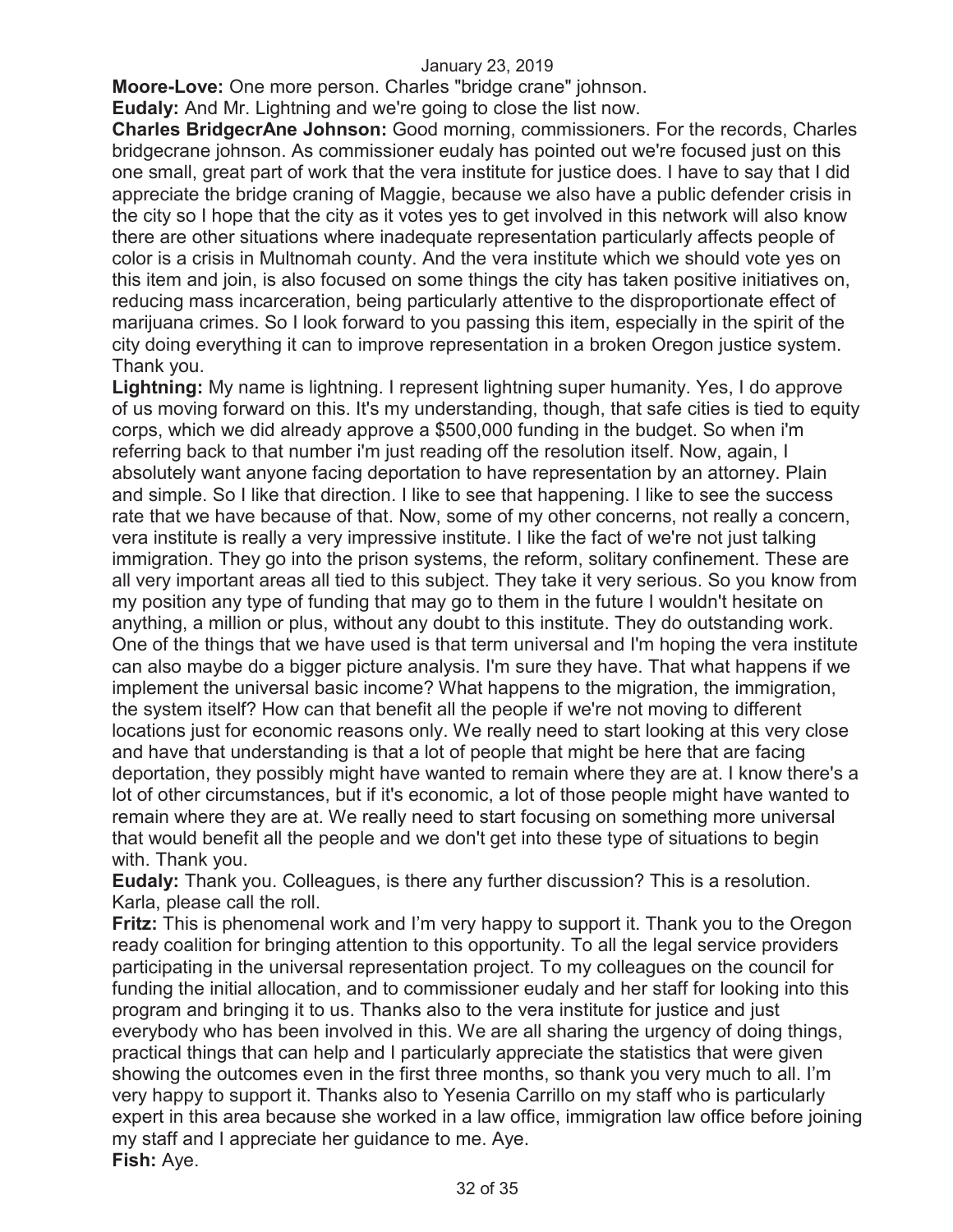**Hardesty:** I also very much appreciate this resolution and will be voting in support of it. I still want to put on the record that there are others in our community that need legal representation as well. I hope that the city council, my colleagues, won't stop at just making sure that we're providing legal representation for immigrants who are facing deportation. That is an important issue, but we also have people who are being harmed in our community by police and other government agencies that are right here in the city of Portland and those people deserve legal representation as well and I hope we will broaden the conversation so that we can make sure that no one in the community who is being harmed are not receiving of their due process through our legal process. Aye. **Eudaly:** I would like to put things in very simple terms. We have just heard a lot of information and statistics. Our federal government is criminalizing immigrants and refugees. They are violating their constitutional rights. As criminals they would have a right to representation. And they certainly have a right to due process regardless. However, we don't supply them with that. So this effort around universal representation seeks to remedy that situation. I'm so proud of the work that equity corps of Oregon has done and for their continuing to be on the front line of protecting some of the most vulnerable immigrants in our community. Building the first universal representation program from the ground up was no easy task. Continues to be challenging. Yet this powerhouse group of attorneys and advocates are doing just that while also simultaneously defending the rights of asylum seekers wrongfully detained and shared in the summer fighting attempted repeal of our sanctuary state laws on the ballot and much more. As we have discussed supporting universal defense of immigrants facing deportation is about safeguarding everyone's constitutional right to due process. It's declaring our values and allocating resources accordingly. It's about saying no to family separation and undue trauma in our communities. I appreciate that governor brown has included universal representation in her proposed budget and I'm pleased to continue to support this work. Joining the safe network gives us access to additional tools and potential resources but it's also an opportunity to show the great work happening right here in Portland as a model for other cities. So thank you again to my colleagues. Thank you to our presenters today and all who continue to push this work forward. I vote aye. The item is passed. On to our final item of the day. Karla?

#### **Item 64**

**Eudaly:** Thank you. It's a pleasure to bring this grant acceptance before council as it is a high priority safety project for the transportation bureau as well as speaker kotek and many of our shared constituents. In 2017, a student from george middle school was struck and killed by a car while crossing columbia boulevard. Columbia boulevard is a high crash corridor and this particular crossing is especially dangerous with school children present. In 2017, with the help of speaker kotek pbot was able to identify \$1.5 million in state funds for a project that would enhance a pedestrian crossing at columbia boulevard near the middle school. We then committed \$650,000 in local system development charges to cover early project development and a match for design and construction. We plan to begin construction this coming summer. The project will install a new traffic signal at the intersection of north columbia boulevard and north banks street right across from george middle school. The project will also install median islands on columbia boulevard and midway street and Oregonian street for access management. Project manager winston sandino is here to provide a few more details and the item will then move to second reading. Welcome.

## **Winston Sandino, Portland Bureau of Transportation:** Thank you very much. **Eudaly:** State your name for the record.

**Sandino:** My name is Winston sandino I'm the project manager for this project and I'm just trying to get the power point presentation here. Just give me a few minutes. Thank you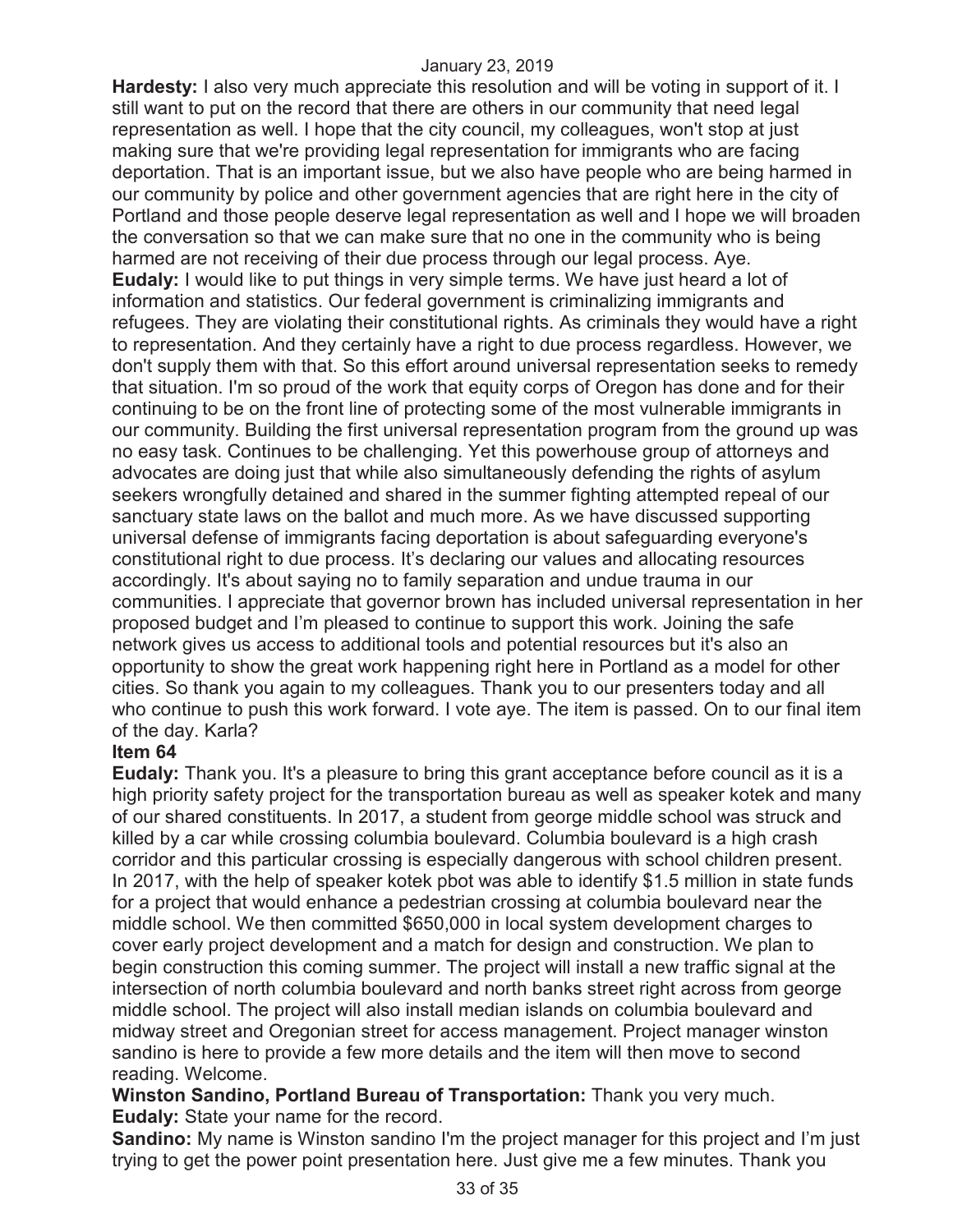very much. Sorry. So this ordinance is to accept the \$1.5 million in-house bill 2017 for a local project program, columbia boulevard safety improvements. Also will approve an iga with the Oregon department of transportation for design and construction of the project. I want to give you a little background of the project. In 2017, a student from george middle school crossed the columbia boulevard and was hit by a car traveling columbia boulevard. As you know, columbia boulevard is a high crash corridor and pbot is wanting to change that and make a safe corridor. In 2017, with the help of speaker of the house tina kotek, pbot was able to receive \$1.5 million for a project that could enhance a crossing on columbia boulevard and also look at the existing pedestrian bridge. So pbot received \$650,000 in sdc funds to start project development phase. So we started the early public involvement with the community. We had an open house in late 2017 where director at the time leah treat and speaker of the house tina kotek were present at the open house at the george middle school. At that point we put several alternatives of design for the columbia. We had a survey, and people were -- what we heard from people were that they wanted a safe crossing, not just a marked crossing but actually a signal crossing. They also talked about reducing the speed at columbia. So we decided -- as you can see from this slide, it's a five-lane crossing on columbia. On the left side where you see the street light, that's the entrance to the george middle school. So it's a five-lane over 60 feet wide to cross to get to the school. This is the existing pedestrian bridge. You can see on the right side it has about three ramps that needs to go to get to the bridge. And of course middle school kids don't really use the bridge much. They actually cross the street. So it's not really safe, this intersection. So we decided to do a couple of alternatives and present it to the community before receiving this grant. We had option a, option b, then access management. Option a puts the crossing on the west side of Columbia and as you can see it goes straight to the entrance of the school. This option would eliminate the right turn from bank west to columbia. The reason we do that is because if we put it on the west side, it's not a full signal, so if cars are coming from bank going west, it would -- they are looking at cars coming from the east side, and when they find the gap they will just go and not look at the signal. So that is a conflict. So we want to eliminate that right turn movement from bank. It will be only right into bank and bank would be a dead end, just a local access. Option b would be to put the crossing on the east side of columbia. So that would have a right in and right out, but we would also eliminate the left turn from bank going east on columbia by putting an island in there. We have done a lot of public involvement so far. We have talked individually to the community or the property adjacent to bank street. Basically, all of them are in favor of the project and they prefer option a. We have also done a lot of engagement with the community, with the george middle school, roosevelt high school, we have presented these options to the freight committee and the st. John's neighborhood association. We have sent mail and emails to the community and even yesterday we did a walking tour with parents and teachers of george middle school to look at the route and any questions they had about the project. So the next steps are to once we receive this grant we are going to start design and hopefully we can design one of these options soon and go to construction in late summer or fall of this year. I'm here to answer any questions you may have. Thank you.

**Eudaly:** Thank you. Colleagues, any questions or -- further discussion? All right, this is -- **Hardesty:** Madame president.

**Eudaly:** Oh, yes –

**Hardesty:** Thank you for your presentation. I'm curious as to, you said that a was the option that was preferred. It was preferred how much over option b?

**Sandino:** Well, we are going to continue with public involvement. Like I said we only had a project development phase fund to do this. We are going to continue engaging a broader